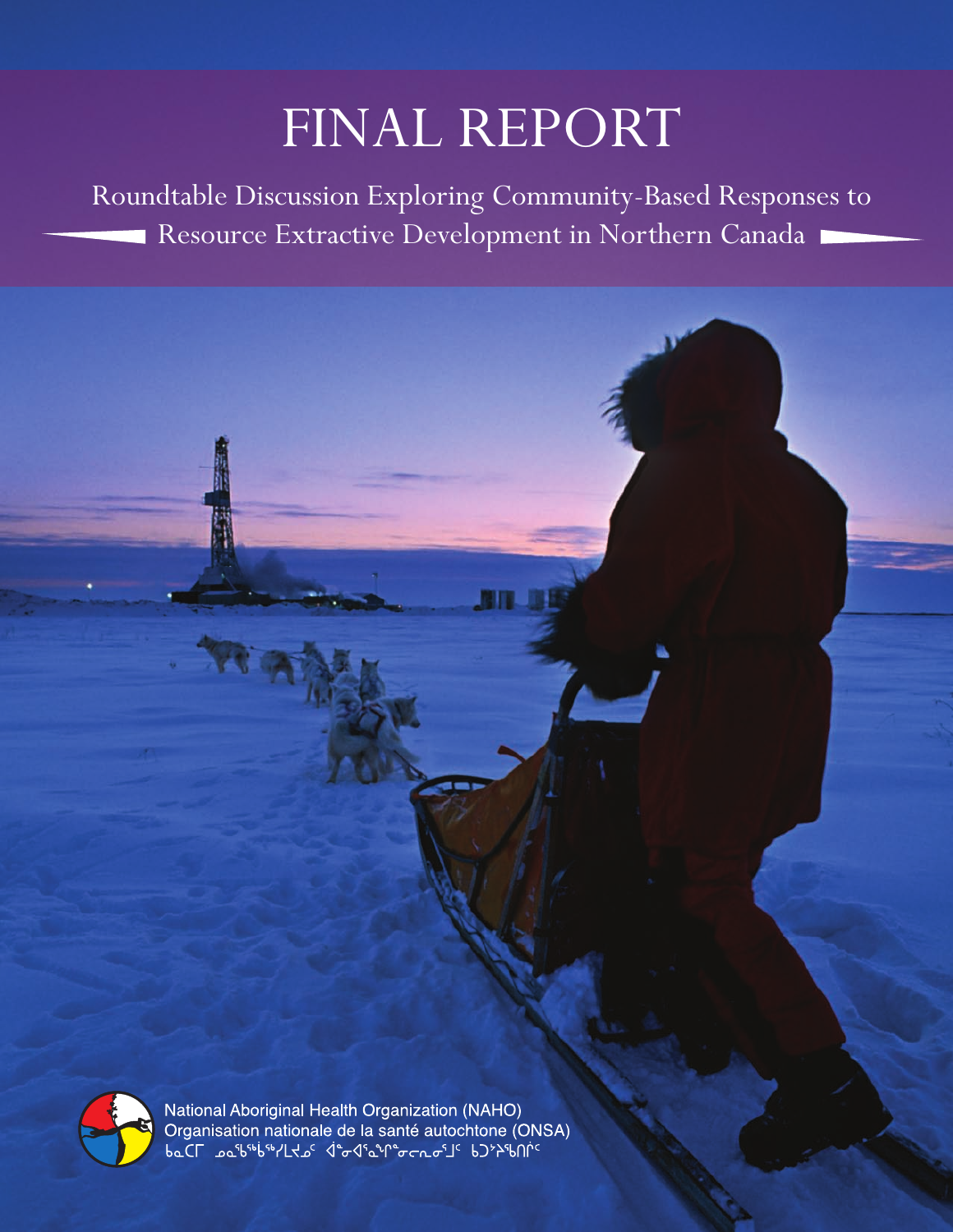OAAPH [known as the National Aboriginal Health Organization (NAHO)] receives funding from Health Canada to assist it to undertake knowledge-based activities, including education, research and dissemination of information to promote health issues affectingAboriginal Peoples. However, the contents and conclusions of this report are solely that of the authors and are not attributable, in whole or in part, to Health Canada. Copies of this report may be obtained by contacting:

National Aboriginal Health Organization 220 Laurier AvenueWest, Suite 1200 Ottawa, Ontario K1P 5Z9 Phone: (613) 237-9462 Toll-free: 1-877-602-4445 Fax: (613) 237-1810 Email: info@naho.ca Website: www.naho.ca

ISBN 978-1-926543-07-9

(National Aboriginal Health Organization. PRINT)

© 2008 NAHO/ONSA Final Report Roundtable Discussion Exploring Community-Based Responses to Resource Extractive Development in Northern Canada

Under Section 35 of the Canadian Constitution Act, 1982, the term Aboriginal Peoples refers to First Nations, Inuit and Métis people living in Canada. However, common use of the term is not always inclusive of all three distinct people and much of the available research only focuses on particular segments of the Aboriginal population. NAHO makes every effort to ensure the term is used appropriately.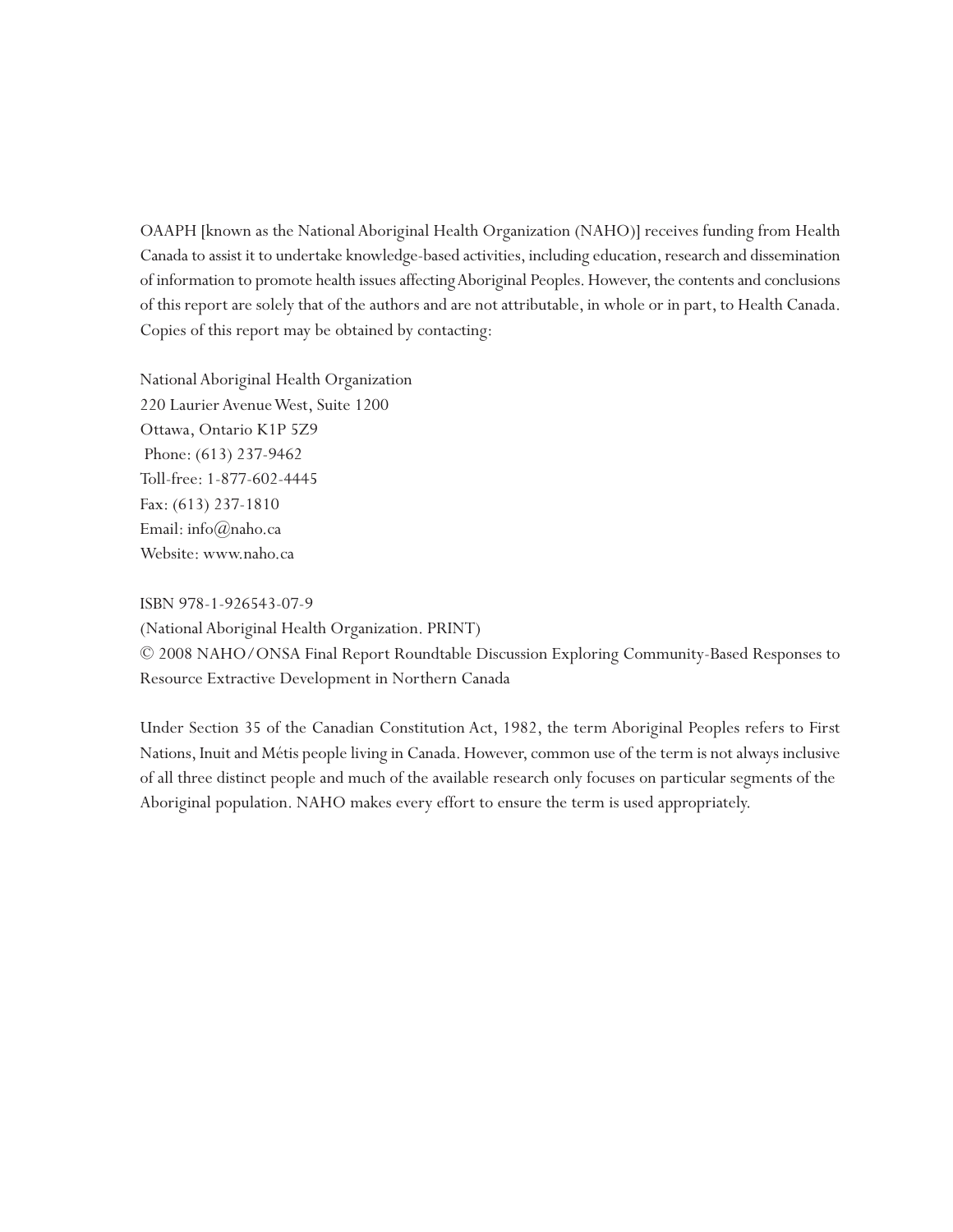## TABLE OF CONTENTS

| 3. CONCLUSION AND NEXT STEPS 22                        |     |
|--------------------------------------------------------|-----|
|                                                        |     |
|                                                        |     |
| 4.2. APPENDIX B - NOTES FROM SMALL GROUP DISCUSSIONS26 |     |
|                                                        |     |
|                                                        |     |
|                                                        | .32 |
|                                                        |     |
|                                                        |     |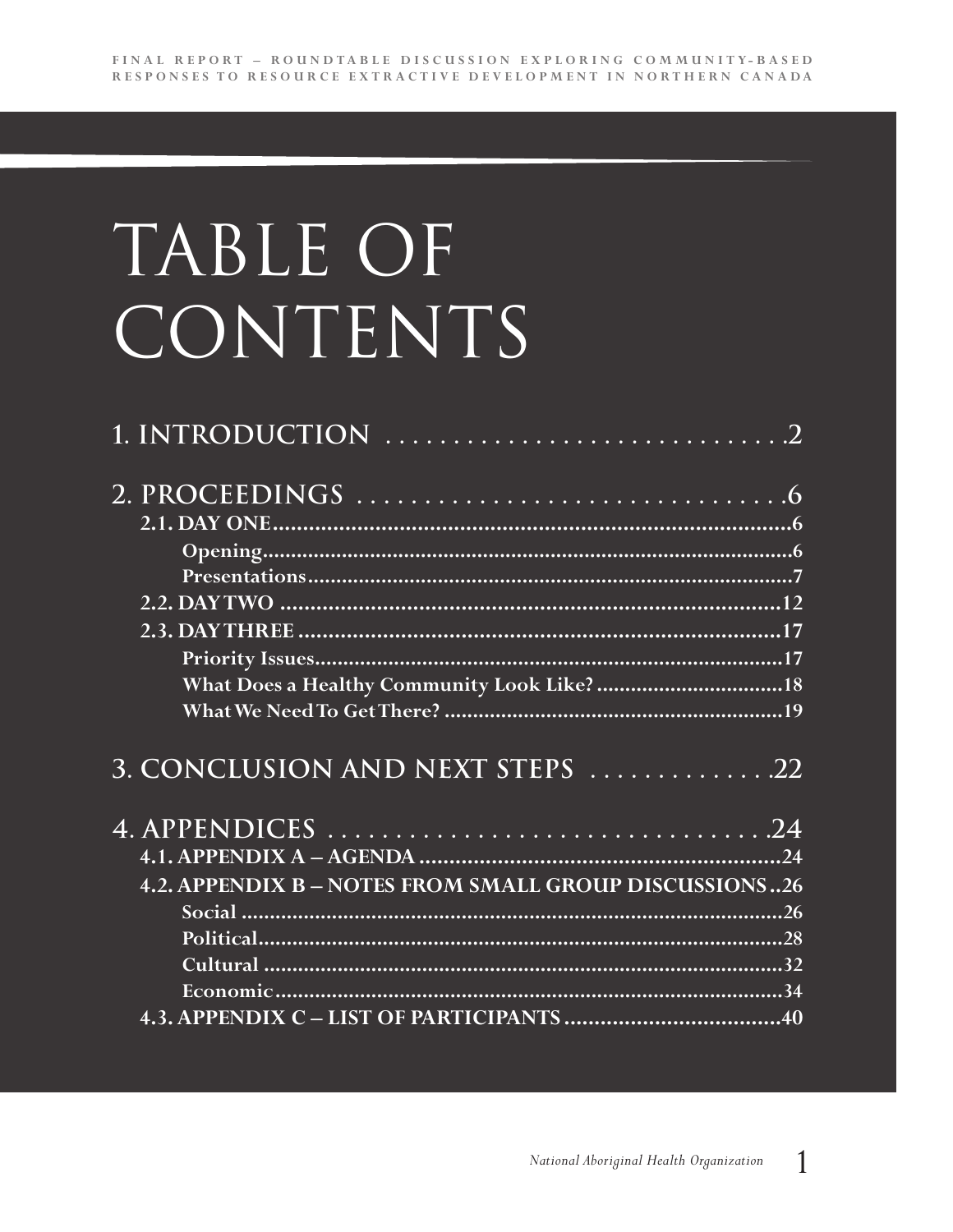# 1. Introduction

**A roundtable discussion entitled** *Exploring Community-Based Responses to Resource Extractive Development in Northern Canada* **was organized by the National Aboriginal Health Organization (NAHO), and held in Ottawa March 5 through 7, 2008. The roundtable brought together representatives of First Nations, Inuit and Métis communities and organizations to discuss the broad health and well being impacts of resource extractive development projects (i.e oil and gas, mining) on Aboriginal people, their territories and their communities.**

**More specifically, the goals for the roundtable were twofold:**

- **To bring together representatives from First Nations, Inuit and Métis and communitybased organizations, public health, social service agencies, and researchers to highlight the opportunities and challenges presented by resource extractive development in northern Canada, with a specific focus on the impacts to the health and well-being of individuals, families and communities, and identify strategies to enhance the opportunities and minimize the challenges presented by development.**
- **To hold an initial dialogue to develop a comprehensive follow-up plan with identified benchmarks for long-term monitoring that will be supported by Aboriginal stakeholders and supporters.**

**NAHO views the three-day roundtable as the preliminary step to developing a longerterm agenda. The hope was that the participants would identify means through which a network could be established where future work, ideas and suggestions could be shared.**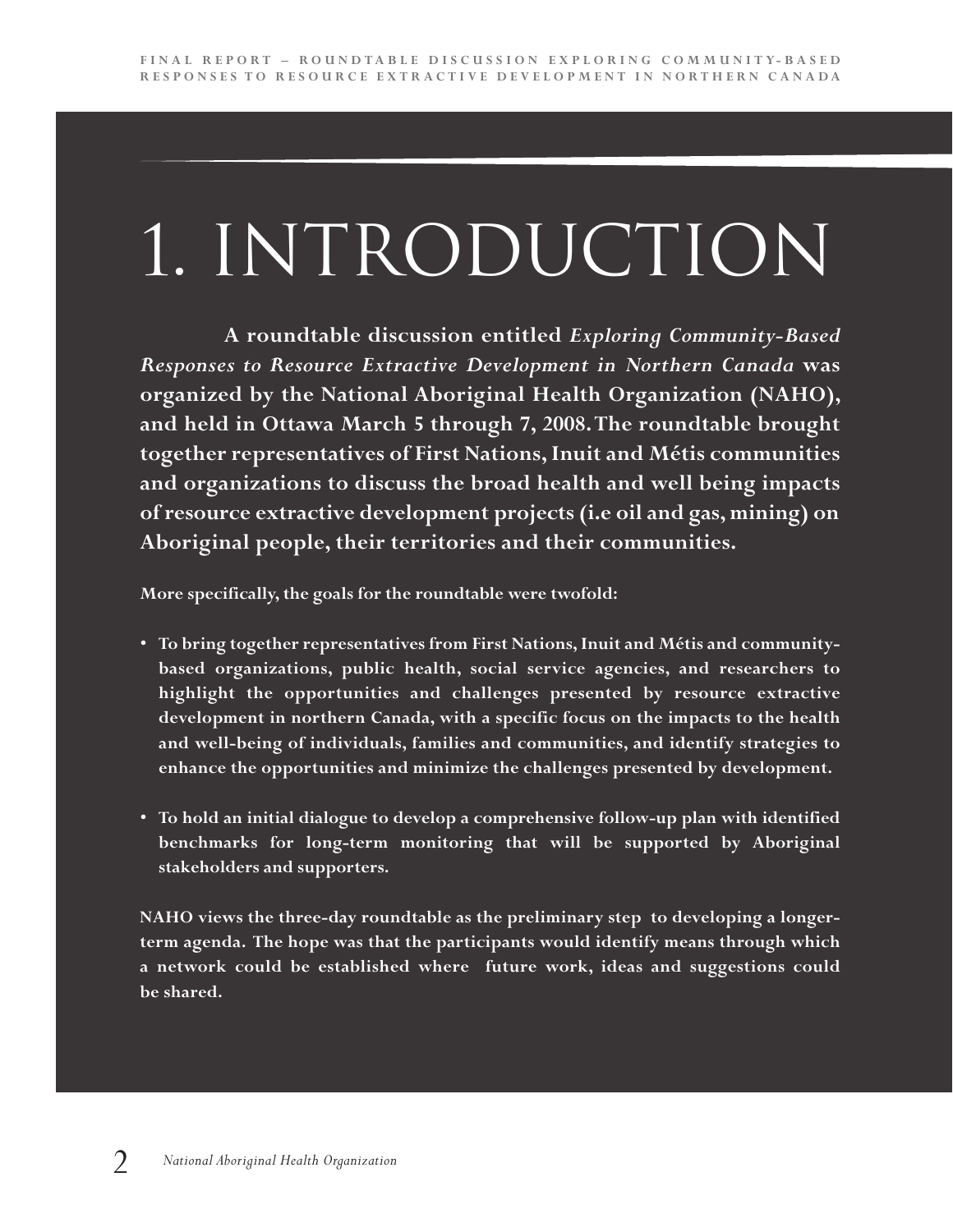This report represents a summary of the discussions over the three days.The report is structured to reflect the agenda. For some of the detailed, small-group discussions on Day Two (explained further below), detailed notes from the conversations are included in Appendix B to the report in an "as-said" format as to provide a record for future reference.

The remainder of this report provides an overview of what was addressed over the three days of discussions, as well as what specific tasks were identified by the participants themselves for next steps.

## **C o n t e x t f o r t h e R o u n d t a b l e**

Factors contributing to the fragile social landscape of First Nations, Inuit and Métis communities in northern Canada are complex and intersect with historical and contemporary challenges. The recent increase in non-renewable resource extraction activities on or near Aboriginal lands can facilitate both opportunities and challenges to community vitality.These competing outcomes are not easily reconciled, yet all sectors—Aboriginal organizations, government, industry, and analysts—predict continued growth of these industries into the foreseeable future.

In 2006, theAjunnginiq (Inuit) Centre at NAHO completed the paper Resource extraction andWell-being in Canada's North: A scan of the unique challenges of development in Inuit communities. This paper identifies the potential impacts, both positive and negative, of resource extraction development on Inuit communities.

In 2007, the National Aboriginal Health Organization conducted a literature review focused on community-based mitigation strategies developed by First Nations, Inuit and Métis communities in response to the health-related challenges presented by the resource extractive development. There was scant literature on mitigation strategies in Aboriginal communities.This gap generated a desire to facilitate a preliminary dialogue with several key Aboriginal organizations in northern Canada.

It is within this context that NAHO organized this initial discussion on the opportunities and challenges to health and well-being as presented by resource extraction on First Nations, Inuit and Métis.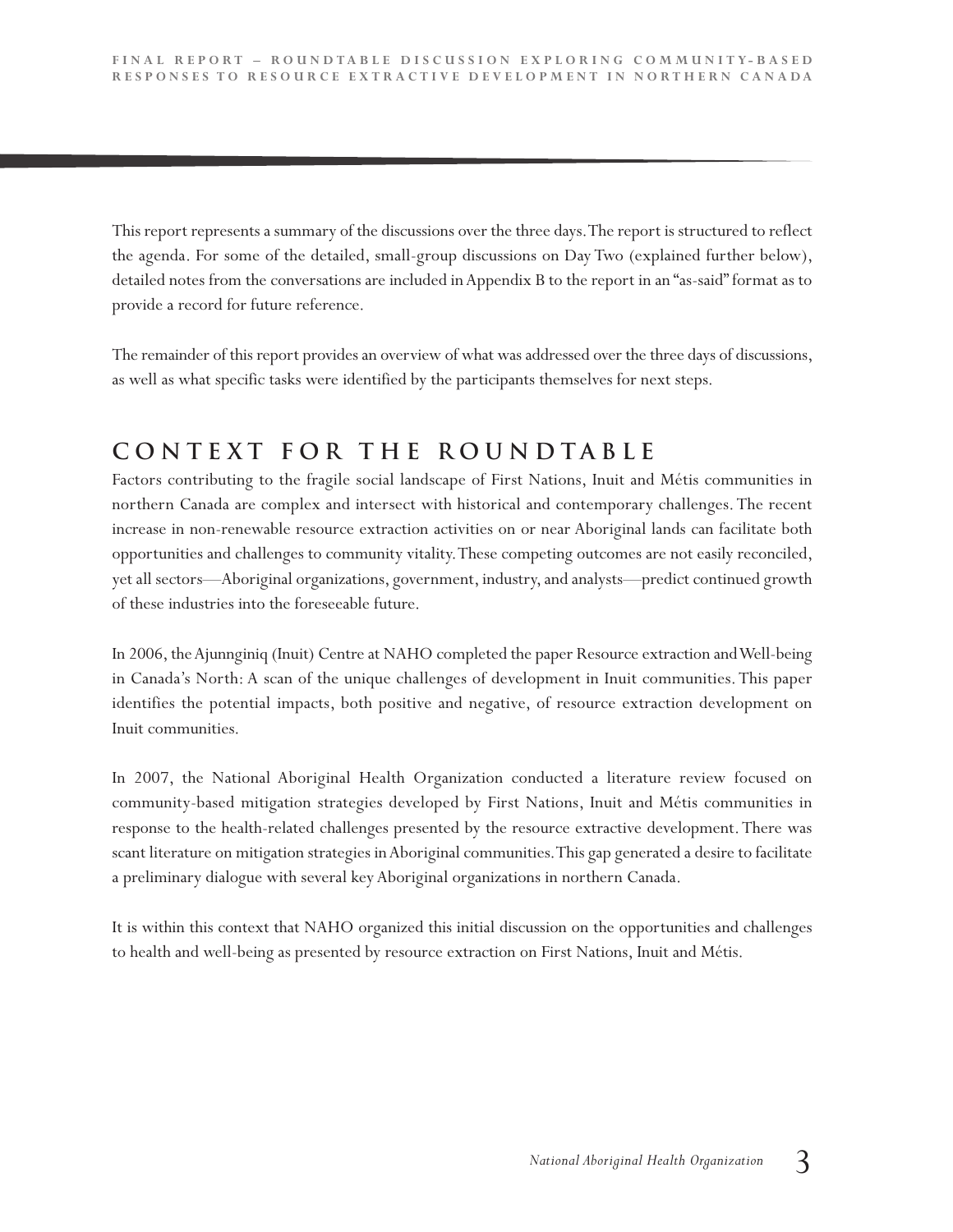## **M e t h o d o l o g y**

Five issue papers introduced the participants to the potential health and well-being impacts of the resource extractive development based on patterns evidenced in current literature. The issue papers framed the roundtable discussions. They are arranged under the following themes: cultural impacts (traditional knowledge, access to land and resources); political impacts (resource governance, decision making); economic impacts (revenue sharing, community development funds, employment/training); and social impacts (family and community cohesion, sexual health, crime). A fifth issue paper on gender acts as a cross cutting theme to differentiate the impacts on men/women/boys/girls.

The five issue papers were sent to roundtable participants for review prior to the roundtable.The issue papers are not intended to be exhaustive; three-to-five pages in length and capture the important characteristics of development impacts, provide a definition of terms, and define the scope of the discussion.The issue papers provide context and posed preliminary questions for discussion at the meeting.

## **H e a l t h i n a n A b o r i g i n a l C o n t e x t**

- A traditional Aboriginal concept of health incorporates the mental, physical, spiritual, emotional, and social aspects of health.
- The health and well-being of individuals and communities are interdependent and equally important.

NAHO recognizes that the social determinants of health contribute to the overall health status of First Nations, Inuit and Métis individuals, families and communities.The social determinants of health include: income and social status, social environment, genetic endowment, physical environment, healthy child development, personal health practices and coping skills, employment and working conditions, gender, social support network, culture, education, and access to health services. The social determinants of health must be viewed as interactive and complementary with a comprehensive influence on health and well-being.

Additionally, NAHO has identified a group of broader determinants specific to the Aboriginal population in Canada, which include: colonization, globalization, migration, territory, cultural continuity, access, poverty and self-determination. Woven together, these broader determinants are an important lens to observe and understand the health status of First Nations, Inuit and Métis in Canada.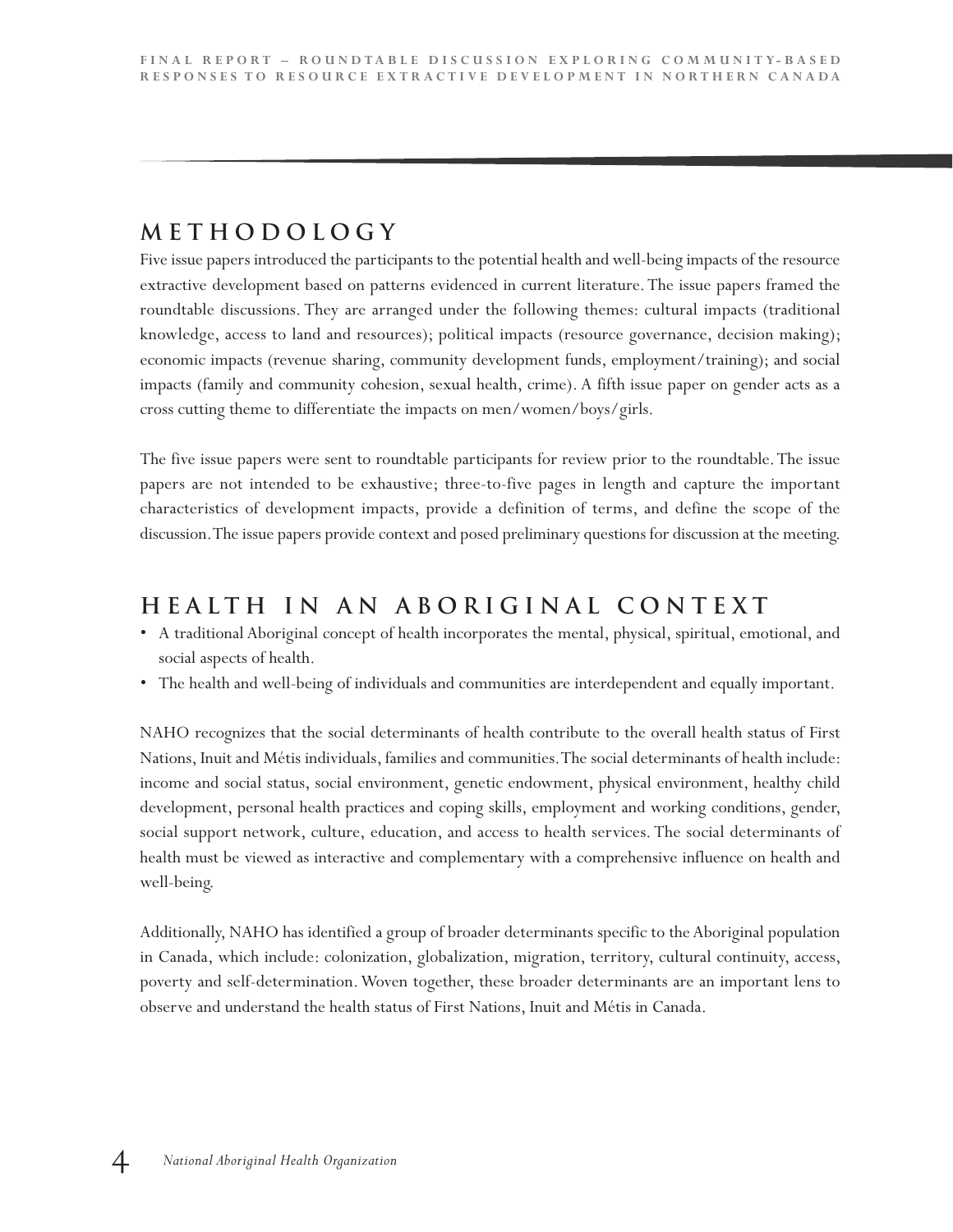## **O r g a n i z a t i o n a l P r o f i l e**

The **National Aboriginal Health Organization** (NAHO) is an Aboriginal-designed and -controlled body committed to influencing and advancing the health and well-being of Aboriginal Peoples by carrying out knowledge-based strategies.

Incorporated in 2000, NAHO is a unique not-for-profit organization founded upon, and committed to, unity, while respecting diversity.WithAboriginal communities as its primary focus, NAHO gathers, creates, interprets, disseminates, and uses both traditional Aboriginal and contemporary western healing and wellness approaches.At all times, the organization reflects the values and principles contained in traditional knowledge and traditional knowledge practices.

NAHO's work is guided by five main objectives:

- To improve and promote Aboriginal health through knowledge-based activities.
- To promote an understanding of the health issues affecting Aboriginal Peoples.
- To facilitate and promote research on Aboriginal health and develop research partnerships.
- To foster the participation of Aboriginal Peoples in delivery of health care.
- To affirm and protect Aboriginal traditional healing practices.

## **C o n t r i b u t o r s**

NAHO gratefully acknowledges the support of the following government departments, agencies and supporters for their financial contribution to the roundtable:

> Northern Region (Health Canada) Institute of Aboriginal Peoples Health (Canadian Institutes of Health Research) International Development Research Centre Aboriginal Affairs Directorate, Human Resource Social Development Canada Public Service Alliance of Canada Steelworkers Humanity Fund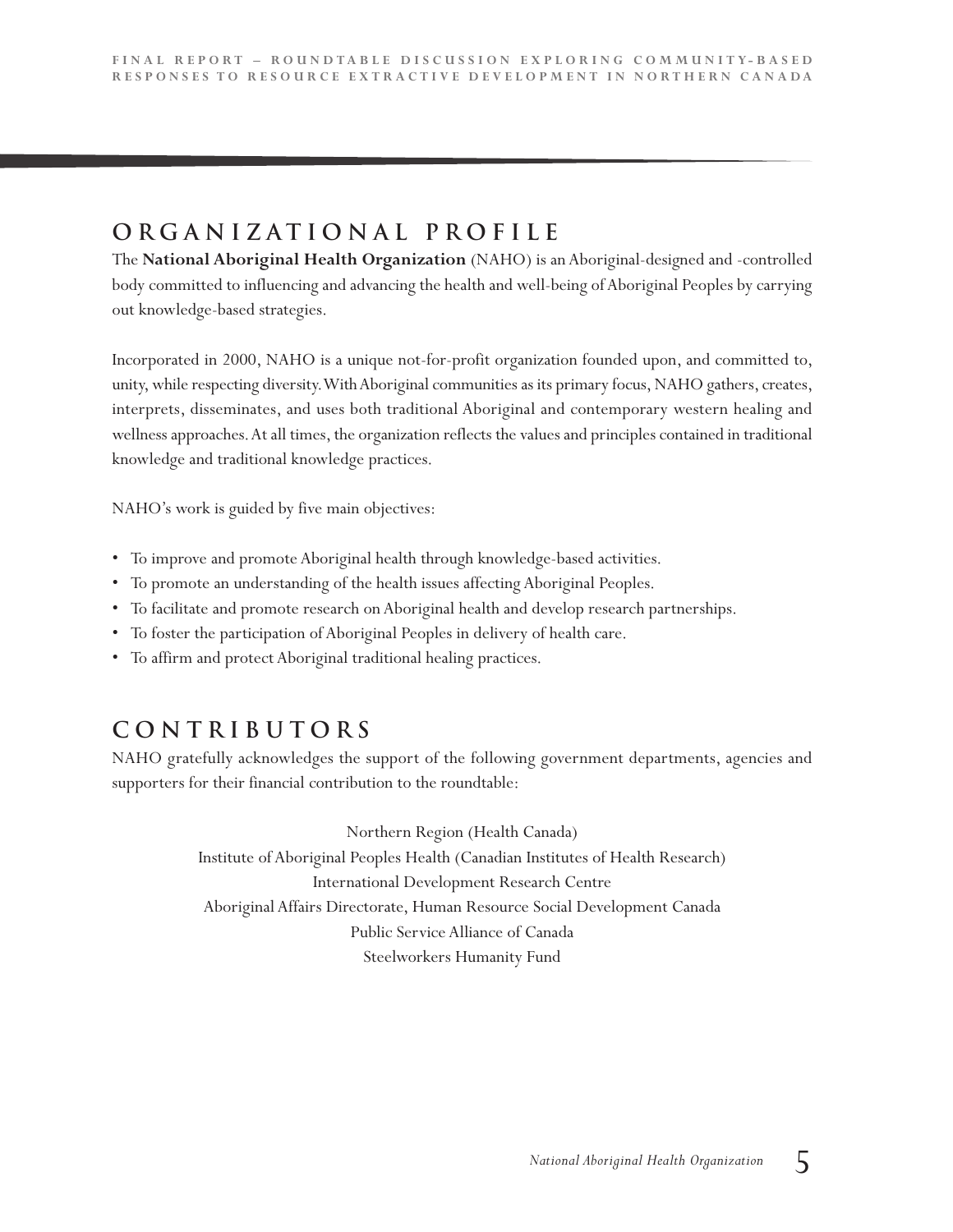## 2. PROCEEDINGS

### **2 . 1 . D a y O n e Opening**

**The roundtable began with an opening prayer by Inuit Elder Johanes Lampe, followed by opening comments from NAHO CEO Dr. Paulette Tremblay. Dr. Tremblay welcomed the participants, and provided an overview of some of the recent changes made at NAHO and its priorities for the short to medium-term, before wishing the participants well in their deliberations.**

**Following a brief presentation on the overall objectives of the roundtable and the agenda (see previous section), the participants were asked what they hoped to get from the roundtable.Their responses included to:**

- **"Get perspectives."**
- **Hear more about the issues, particularly those in other communities.**
- **Learn more about healthy development.**
- **Hear about what's happening.**
- **Collaborate more in order to move the work forward.**
- **Learn how you identify/deal with human rights issues.**
- **"Inform my work."**
- **Bring information "back home."**
- **Make new contacts.**
- **Learn more about "the other side."**
- **Expand knowledge.**
- **Find out "where I can help?"**
- **Learn more about the community perspective.**
- **"Take information back home."**
- **Learn.**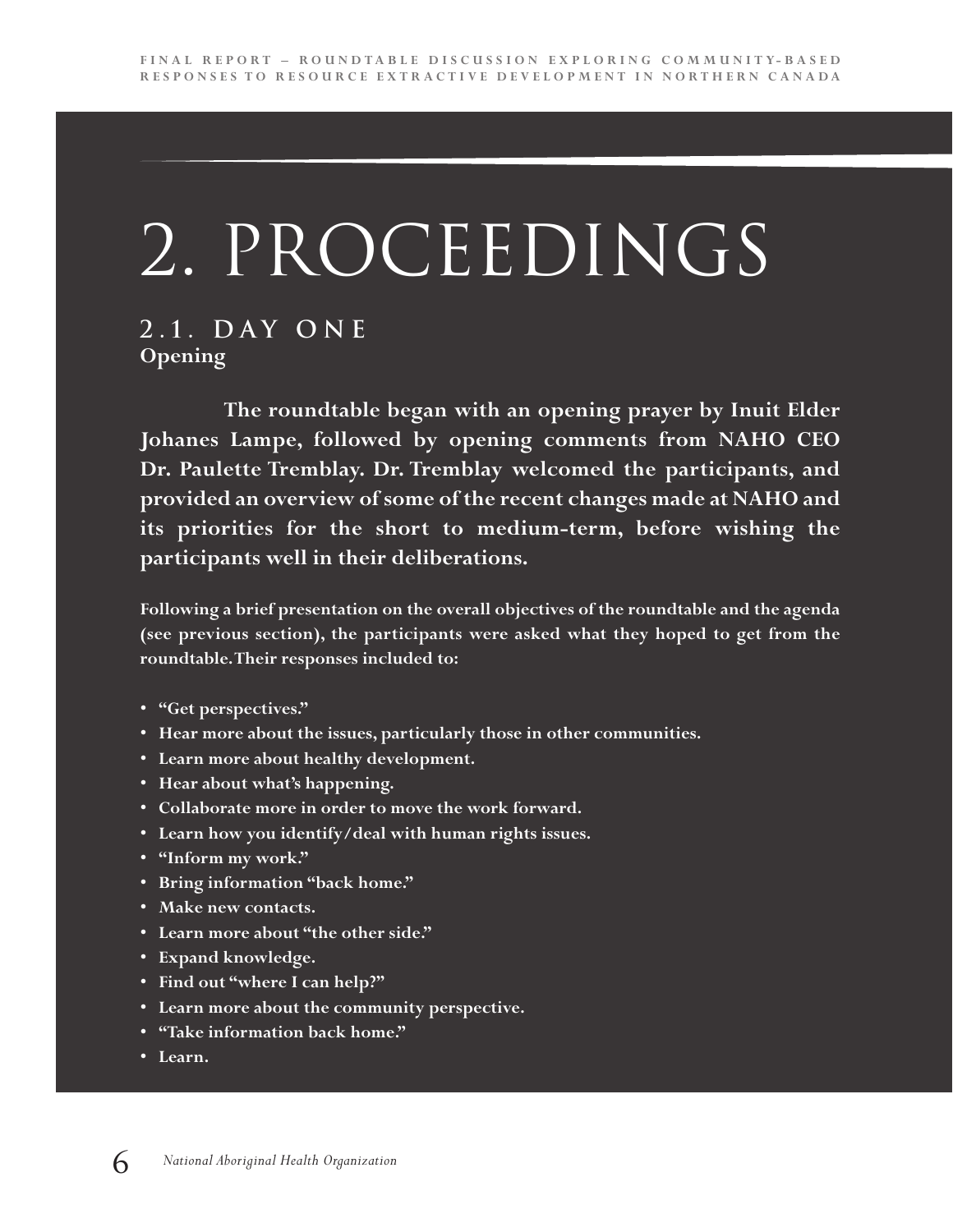These objectives were referred to as the group proceeded through the three days. Some adjustments were made to the specific agenda, particularly for DayThree, but the overall approach of moving from a broad discussion framed by five thematic issues towards the development of a more specific strategy and next steps was retained.

Inuit Elder Susana Singoorie was originally scheduled to provide an opening prayer. Although a storm delayed her arrival, she was able to offer words of encouragement and an additional prayer to the roundtable participants.

#### **Presentations**

The first day witnessed presentations from representatives of four organizations:

- NorthernWomen in Mining, Oil and Gas (NWMOG).
- Pauktuutit InuitWomen of Canada, Sexual Health Unit.
- National Aboriginal Forestry Association.
- North-South Institute.

#### *NorthernWomen in Mining, Oil and Gas (NWMOG)*

Annemieke Mulders, project coordinator at the Status of Women Council of the NorthWestTerritories gave a presentation on the *NorthernWomen in Mining, Oil and Gas* (NWMOG).This research project, developed by the Status of Women Council of the Northwest Territories, (NWT) offers northern women a unique opportunity to enter nontraditional trades in the construction, mining, oil and gas industries.

The value of the oil and gas industry in the Northwest Territories is sky-rocketing. It is now valued at almost \$2.5 billion, and has moved from approximately 25 per cent to almost 50 per cent of the NWT's GDP.Yet, only three per cent of all of the apprentices in the NWT across all sectors are women.

The research question guiding this project is as follows:

Given the current population of unemployed and underemployed women in the NWT; will a dedicated, women*only, partnership-based and strategic approach to training and development be successful in increasing the interest level, participation and retention rates of women in industrial and trades based occupations in the northern mining and oil and gas industries?*

The presentation outlined some recent successes, including the recent "exposure" courses and the offering of the BuildingTrades Helper program.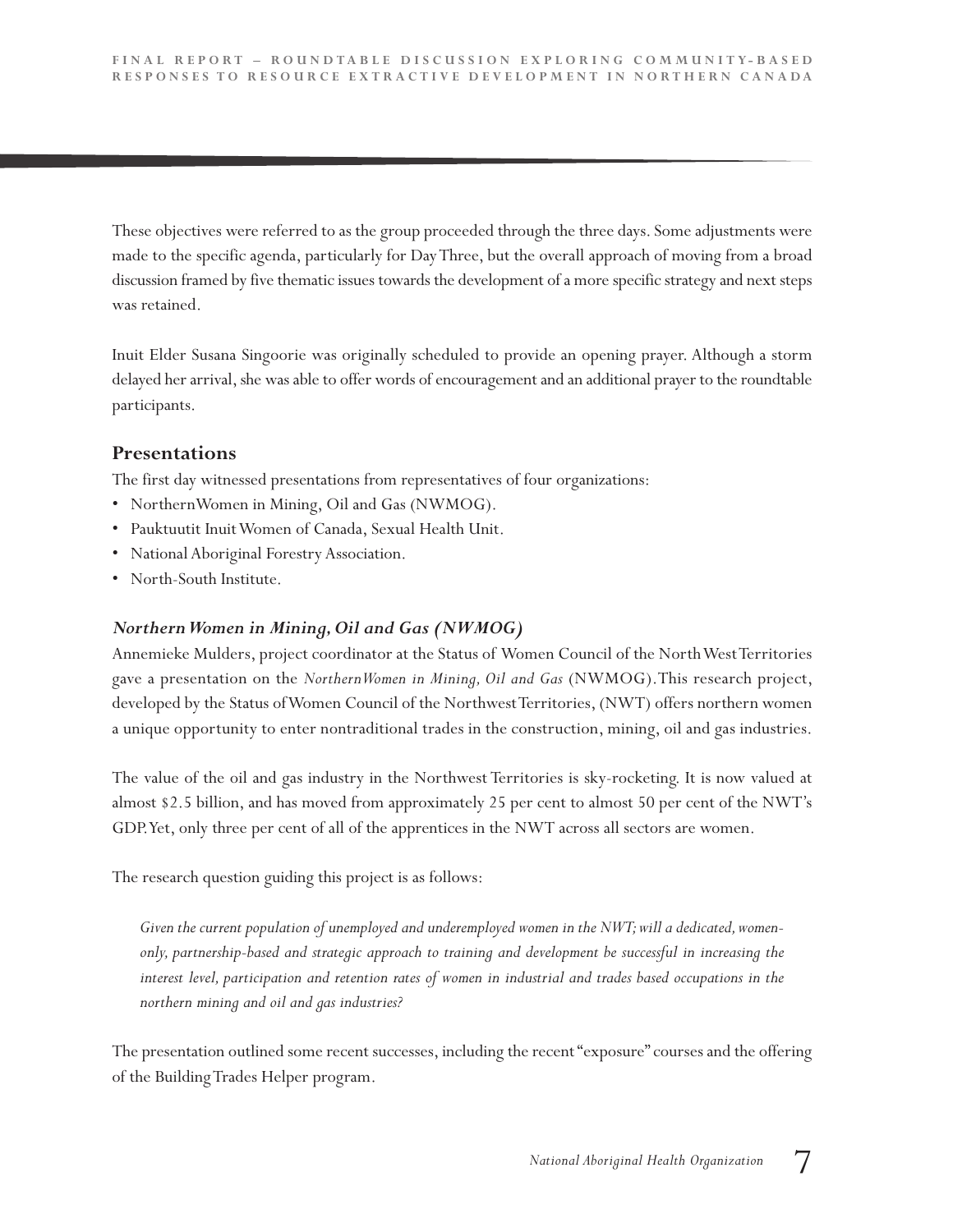#### *Pauktuutit InuitWomen of Canada Sexual Health Unit*

Jeanette Doucet, Manager, Sexual Health Policy and Programs presented recent work Pauktuutit Inuit Women of Canada have done in the area of impacts of resource extractive activities on health.

In March 2007, Pauktuutit's sexual health unit sought direction from its Board of Directors to focus more of its efforts in the area of resource extraction and its social and health implications for Inuit communities. Pauktuutit aims to support communities in preparation for some of the challenges they may face in a number of areas, such as:

- Women bear the brunt of the negative impacts of development, including: increased violence, unwanted pregnancies and sexually transmitted infection.
- Prostitution catering to miners can elevate already high rates of STIs and increase the prevalence of HIV/AIDS in the North.
- There is an 'ethic of exploitation' of women, resulting in increased levels of sexually transmitted infections and unwanted pregnancies.
- Norms around sexuality and Inuit are consistent with the general community, but sex is not a topic that is easy to discuss.A framework for dialogue can help to transmit effective information.

Pauktuutit hosted a conference, entitled Sexual Health is Everyone's Responsibility, in Inuvik, NWT from February 12 to14, 2008. Eighty participants spent three days in discussion and skills-building opportunities for community front-line workers. The conference showed that sexual health is a concern for Inuit, specifically within the context of resource extraction. Pauktuutit hopes that the event will send the signal to decision-makers across the North and beyond to include sexual health considerations in any resource extraction mitigation strategy.

#### *National Aboriginal Forestry Association*

Harry Bombay, Executive Director of the National Aboriginal Forestry Association (NAFA), presented to the roundtable participants. After providing an overview of NAFA's role and mandate, the presentation outlined some areas of opportunity in the forest industry for Aboriginal people.These include:

- Primary processing of commodity wood products, high value specialty wood and engineered wood products.
- Secondary and value-added wood processing diversified to include the manufacturing of finished products.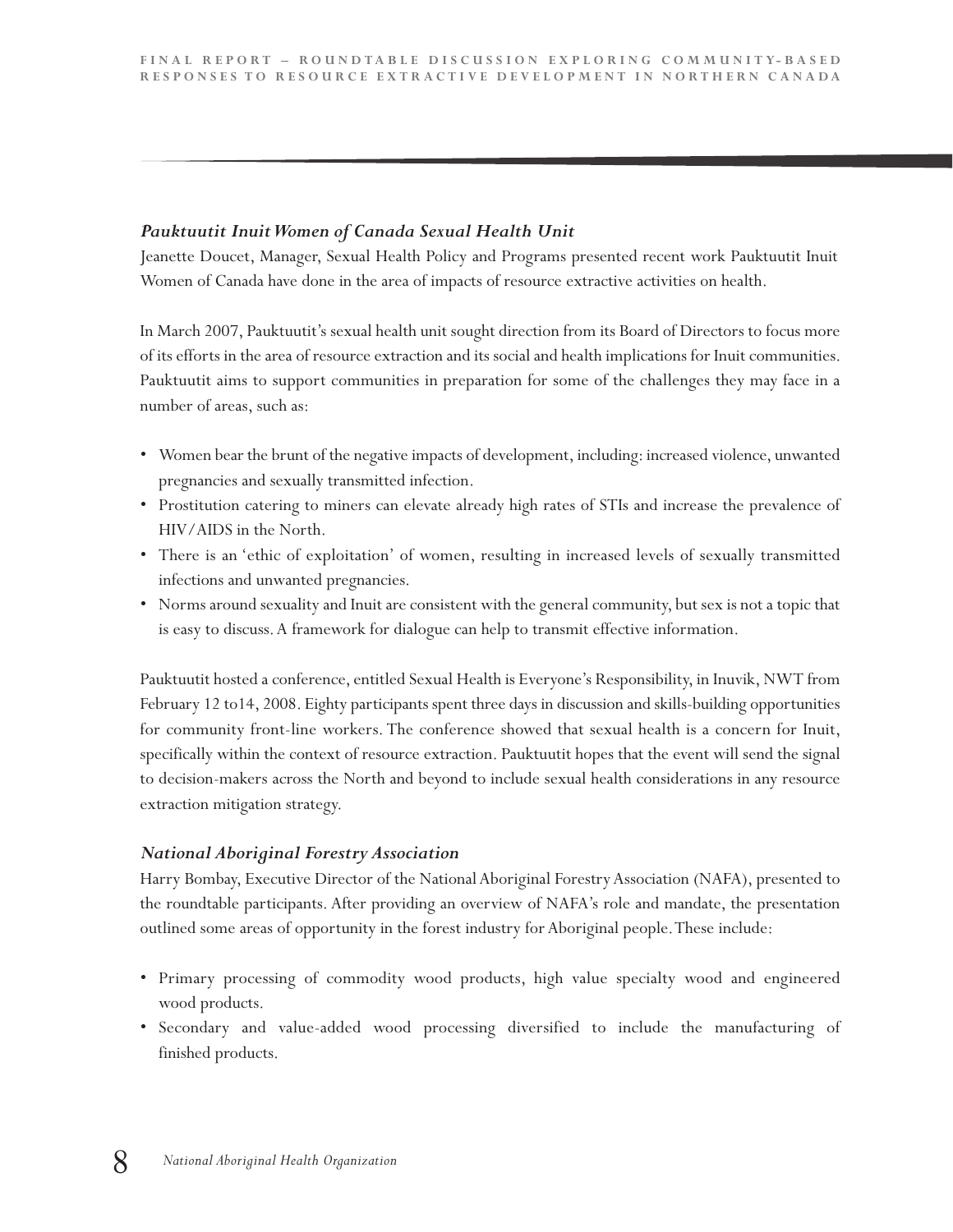- Non-timber forest products including the harvesting, processing and marketing of wild foods, medicinal plants, botanicals, landscaping and home decor products, etc.
- Forest bio-products development including food, fibre, heat, power, pharmaceuticals and carbon-based fuels, oils, and chemicals.
- Plantation management and agro-forestry.
- The development of new approaches to partnerships and resource co-management with the established forest industry and new businesses in the emerging sub-sectors.
- Forest management services including data collection and management, silviculture and restoration, GIS and planning support, auditing and field surveys, fire protection, road maintenance, etc.
- Parks and protected areas, and other forest conservation initiatives; management and services.
- Ecosystem/ecological/environmental services including forest carbon storage and sequestration and offset trading, watershed and forest hydrology management, biodiversity preservation and wildlife management.
- Nature based tourism, recreation and other non-consumptive forest use activities.

Nevertheless,Aboriginal individuals and communities face a number of important challenges which limit their ability to take advantage of some of these opportunities, such as:

- Forest policy is generally an area of provincial jurisdiction, so it is necessary to take the province's views into account.
- The role of Indigenous knowledge needs to be defined.
- Institutional arrangements and appropriate tenure arrangements need to be developed.
- Community capacity-building is required.
- Non-timber values and traditional use need to be fully considered.
- Capital requirements for Aboriginal economic development are a challenge.
- Globalization of world economy will have an impact on relative competitiveness.

#### *North-South Institute*

A final presentation was given byVivianeWeitzner, Senior Researcher at the North-South Institute.Through the Institute's work with Indigenous groups in both the Canadian (e.g., Lutsel K'e Dene First Nation in the NWT and the Independent First Nations Alliance in Ontario) and South American (e.g., the Amerindian Peoples Association in Guyana, the Association of Indigenous Village Leaders in Suriname, and the National Indigenous Organization of Columbia and the National Afro-Colombian Organization), a number of observations can be made to highlight the complexities and challenges of their work.These include: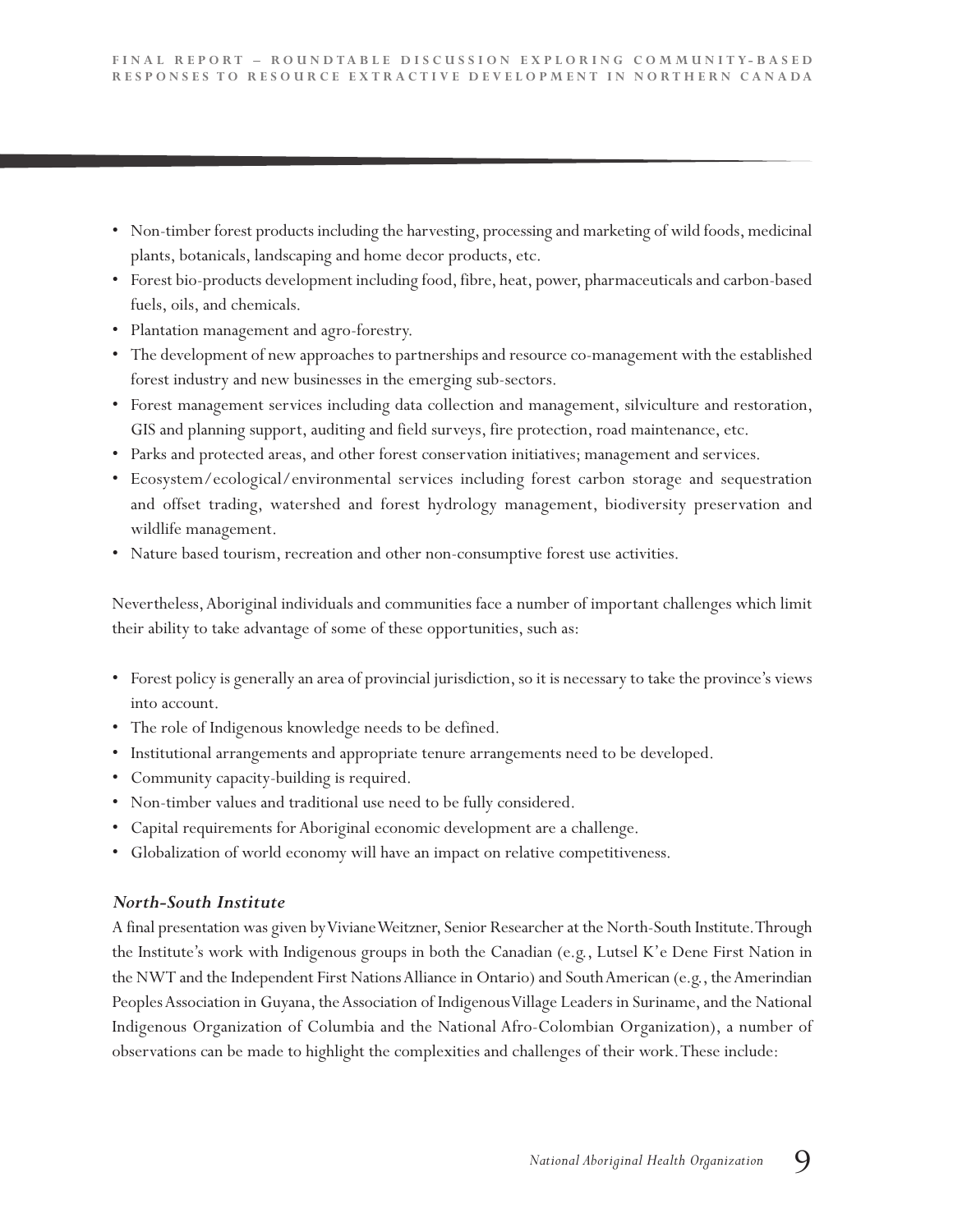- A severe power imbalance exists between Indigenous groups and industry.
- Weak governance, resources and capacities in Aboriginal communities.
- A lack of recognition of Indigenous rights.
- A lack of adequate environmental protection.
- A lack of implementation and enforcement where rights are recognized, and environmental legislation is in place.
- A disconnect between existing corporate policies and practice.
- Challenges with respect to attitudes, timeframes, technical language, etc.

The challenges which face the various actors who are involved in working with these issues are distinct. For partners, these challenges include:

- Political 'marginalization.'
- For representative organizations:
	- Need to respond to ongoing situations/crises.
	- Research projects get put on hold.
- Lack of ongoing human and financial resources to represent their constituents, let alone embark on research to influence policy and practice:
	- Always in project fundraising mode rather than strategic planning mode.
	- Lack of core funding prevents institutional strengthening.
- Steep learning curves regarding:
	- Extractive industry, international standards, etc.
	- Rights regarding research.
- Technical issues:
	- E.g., working with remote communities who often do not have access to telephone, Internet, electricity, etc.
	- Ensuring appropriate materials are used and produced.
- Not appearing "anti-development" when describing negative impacts.
- Managing expectations.
- High costs of working with remote communities.
- North-South exchanges present a range of distinct challenges:
	- From physical well-being of visitors to large amounts of administration and appropriate briefings and preparation.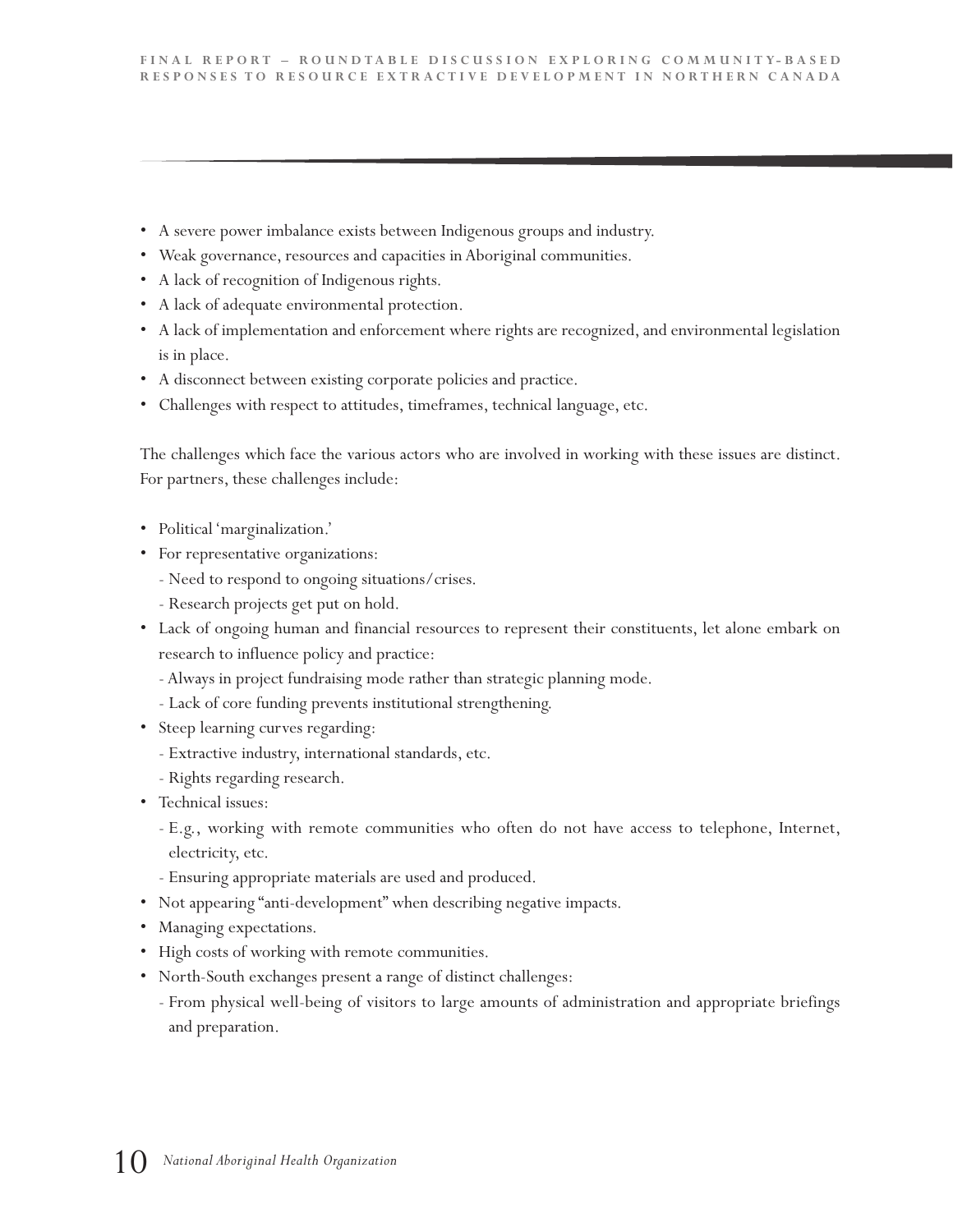The challenges for donors include:

- Lack of awareness regarding issues affecting Indigenous organizations.
- No understanding of the expense of working remotely, and the need for face-to-face meetings.
- Recognizing that impacts may take years to manifest themselves.

For the North-South Institute, the obvious challenges include:

- Constant learning about the nature of the extractives sector.
- Working with Indigenous organizations requires:
	- A long-term commitment.
	- An investment of time (funding does not cover actual time spent on the work).
- A need for clarity regarding roles, responsibilities and expectations:
	- Facilitating and empowering rather than creating dependence.
	- Enabling partners to speak for themselves based on rigorous research.
	- Understanding that you are working yourself out of a job.
- Fostering understanding regarding the importance of working in a North-North context, as well as a North-South context.

This context is not without opportunities. Indigenous-designed, driven and executed research on the extractives industries is critical in order to:

- Pave the way towards self-determination.
- Develop appropriate strategies:
	- Do we negotiate or not?
	- Understanding and monitoring impacts.
	- Understanding community concerns, aspirations and vision for the future.
	- Negotiating content of agreements.
- Network, instill solidarity, share and build on lessons learned.

Following the presentations, time was available for general discussion.Among the reflections made by the participants were the following:

- Exploration is moving too quickly and limits the use of the land under exploration.
- No obligation by the provinces to notify where exploration is taking place. Consultation with communities often takes place after exploration.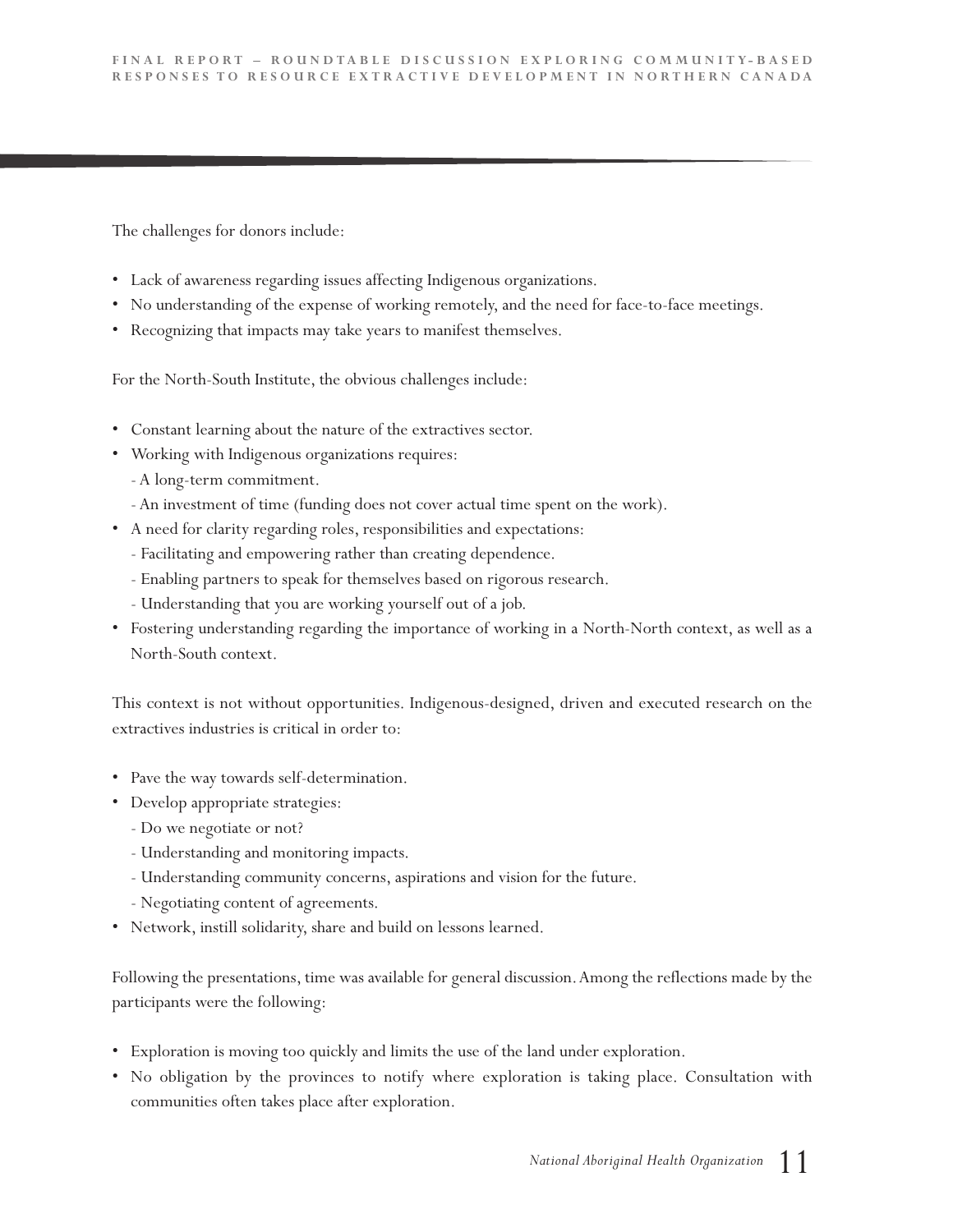- Pre-development sites are not covered by reclamation.
- There is a lack of clear protocols.Who do companies go to? Band Council, Regional Tribal Council. Federal/Provincial/Territorial governments are in discussing devolution. Their roles are still being defined.
- Before development goes forward there should be a process for paced development. For example, Berger in the 1970s said that it takes five years to get ready for development. Presently 70 per cent of the community representatives' time is spent protecting what the community has.The capacity of the community representative is considerably less than the capacity of company human resources. Community representatives end up in negotiation fatigue.
- Economic analysis does not measure the real cost of development or its cumulative effects.
- There needs to be a lasting benefit, not just immediate financial gain.The long-term vision is currently not there.
- Lack of land use planning part of boom and bust cycle threatens food security.The North is vulnerable to supply shortages and food security comes with access to traditional foods. The health of the land affects the health of community members.
- Does Canada really need this level of resource development or is it to feed the US?
- China and India are presently mining and it will be in approximately five years that Canada will see the impact of these activities.

With respect to barriers to employment, the discussion touched on the following points:

- Can't expect people to self-actualize when basic needs such as housing, food and medical are not being met.
- Existing social problems such as addictions are a challenge.
- Racism.
- Lack of training, and appropriate skills.
- Lack of formal education impacts literacy level and ability to access employment opportunities.

### **2 . 2 . D a y T w o**

The second day of the roundtable was organized around four small group discussions.These discussions were held on four themes as they relate to the impacts of resource extractive developments in the North:

- Social.
- Political.
- Cultural.
- Economic.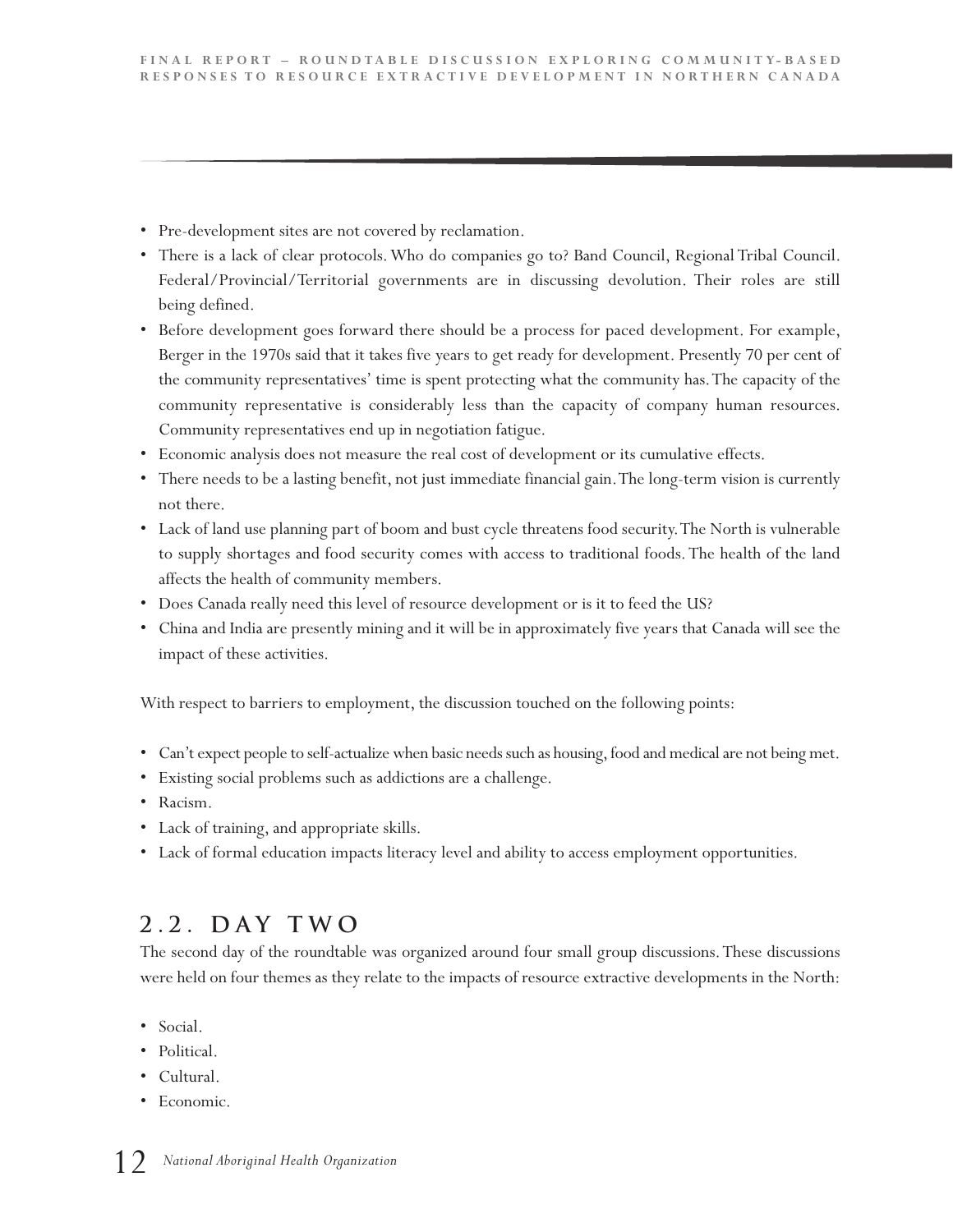Concise issue papers were prepared for each theme to frame some of the macro-level issues, pose questions and to trigger discussion.A fifth theme – gender – was considered within each of these discussions; an issue paper on this theme was prepared and presented to participants.

Each small group discussion is generally summarized below. More detailed notes from all four small groups are included in Appendix B to this report.

#### **Social**

The participants of this group discussed a range of issues. Below is a general summary of some of the main elements:

- **Existing social problems are barriers to employment** it is not just about the direct impacts of resource extractive activities on individuals and communities, but it is also about how existing social challenges (addictions, mental health) are making it difficult for many people and their communities to take full advantage of the opportunities these activities offer.
- **Racism and discrimination** there is still a strong degree of racism and discrimination that make it difficult for First Nations, Inuit and Métis individuals to take advantage of the economic opportunities. For example, the high use of illegal drugs combined with the required drug testing can disqualify people from potential employment opportunities and yet there is no assistance to help 'get clean'.
- **Quantifying social impacts** it is a constant challenge determining how to measure the very real social impacts in a manner that will allow the issues to be discussed or monitored. Qualitative research indicates that social impacts include: increases in family violence, gambling, and drug use. In Aboriginal communities, resource extraction does not create social problems; rather, increased revenue can exacerbate existing social frailty.
- **Impacts on family patterns and gender roles** work in the resource extractive sector has an obvious impact on both family patterns (e.g., shift work and access to daycare) and gender roles (e.g., men are away at camp leaving women to assume non-traditional roles such as dual parenting).
- **The need to deal with issues holistically** breaking off one piece of the puzzle, such as the social impacts, is inadequate for the needs of Aboriginal communities. Issues need to be dealt with holistically in order to mitigate the challenges and focus on obtaining the maximum benefit from resource extractive development.
- **Need for specific and community based research** much still needs to be known regarding the comprehensive impacts of resource extraction, and research is required that is tailored to the unique needs of First Nations, Inuit and Métis communities.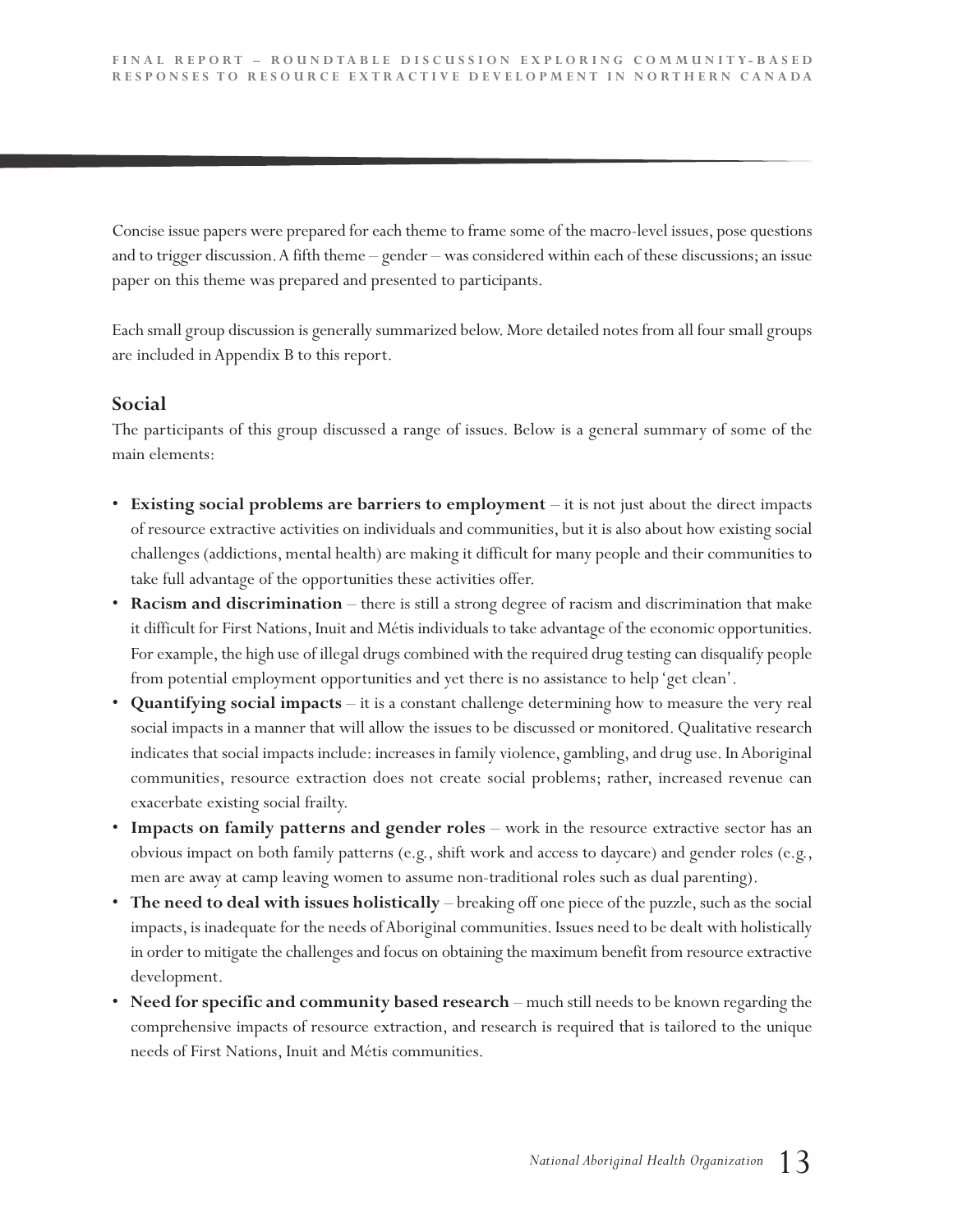- **Programs to deal with massive migration** communities near resource extractive activities can expect massive in-migration with the growth of development projects in the North. Attention to creating specific programs, services and other supports that will be required to deal with a rapid and large influx of people will facilitate a more efficient transition.
- **Food security** access to quality food, including healthy country food, in sufficient quantities to support a community must be a paramount concern throughout all phases of resource extractive activities. "When you involve the Elders in any process, the first thing they think of is food sources and how to feed their people into the next generation."
- **Long-range planning** detailed and well-researched planning needs to be done at the community level to allow First Nations, Inuit and Métis to better prepare for the long term effects of resource extractive activities, including planning which prepares communities for the post-boom or bust period.

#### **Political**

The political discussion group debated a wide range of issues corresponding to the political considerations of resource development. Below are some of the principle elements:

- **Consultation fatigue** there have been many projects and consultations: some communities are simply tired of participating in consultations making it hard to engage the public on issues that will effect individuals, families and entire communities.
- **Scope of proposed activities** there are multiple resource extractive projects proposed across the provincial and territorial North. It was asked if communities really grasp just how much development is being talked about and the extent of the impacts of these activities on the future.
- **Department of Indian Affairs and Northern Development mandate** it was suggested that, in the current context, there appears to be a conflict between the Northern Development aspect of the mandate of the Department of Indian and Northern Affairs, which is focussed on promoting industry and economic development, and the "IndianAffairs" mandate, which is supposed to be about doing what is in the best interests of Aboriginal people.
- **Confidentiality clauses hinder an ability to learn** a great deal of discussion surrounded the challenges presented by the requirement of industry that the provisions of Impact Benefit Agreements (IBAs) be kept confidential.This impedes the ability of communities facing similar challenges to learn from what other communities were able to achieve in their negotiations with industry, a measure which only benefits industry.
- **Need for a strong community voice** –time was spent discussing the need for a strong community voice throughout all phases of planning and development of extractive activities, and the need for mechanisms to represent the interests of individuals and the community as a whole.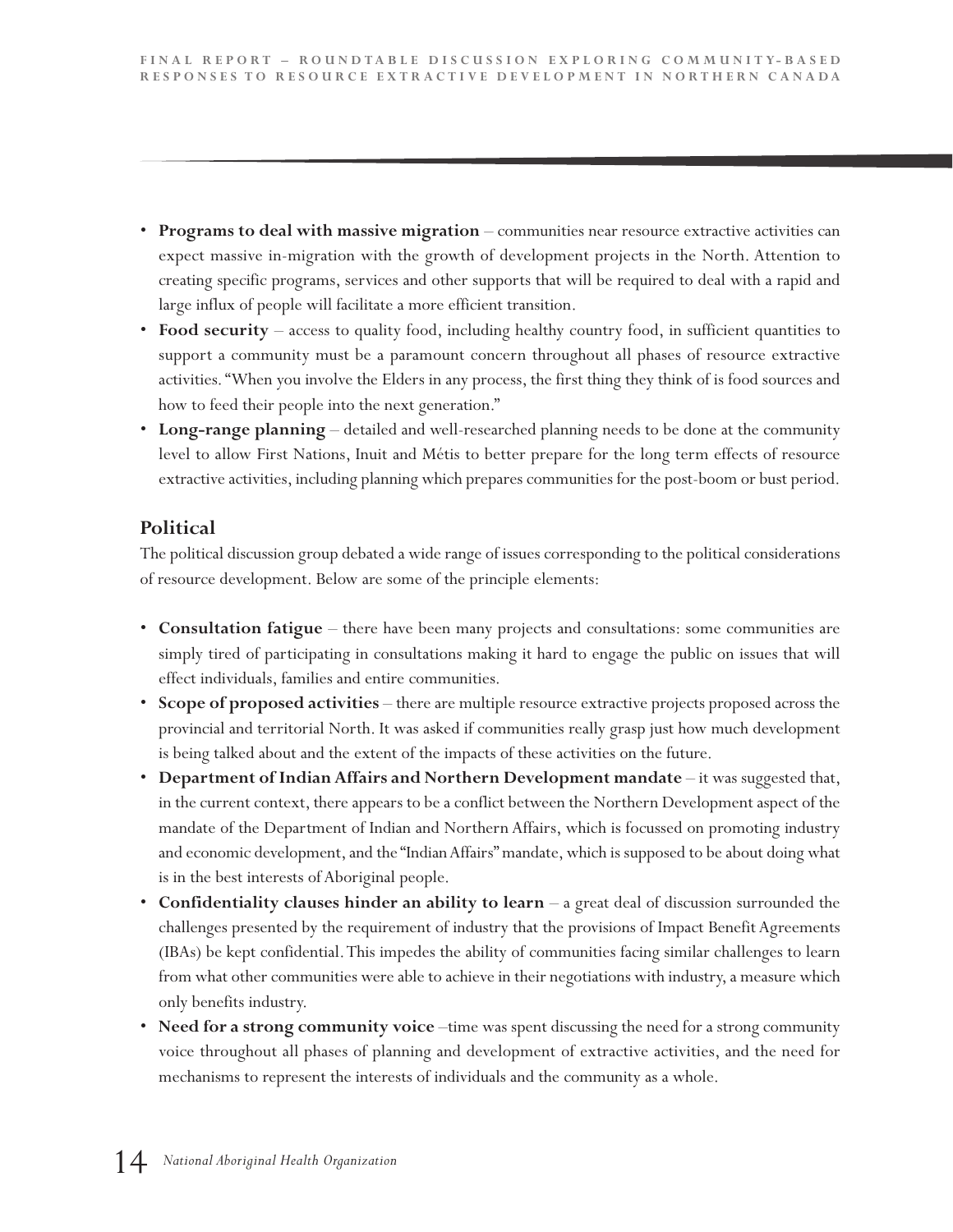- **Need to see Aboriginal governments as governments** a point was made that we are still referring to Aboriginal governments as groups.We need to recognize that many of these "groups" are in fact duly elected Aboriginal governments, many with their own self-government arrangements and law-making powers. We need to respect these institutions to the same degree as we do other governments, or industry.
- **Need for a long-term vision** as in the social discussion, it was stressed that there is a tremendous need for a long-term vision when it comes to planning for challenges and opportunities presented by resource extractive activities and look beyond the potential for short-term gains.

#### **Cultural**

The cultural discussion covered many of the same elements as the other small group discussions, but from its own perspective. Below are some of the main elements:

- **What is culture?** It was asked on more than one occasion what culture really means. Is it traditional baskets and bead blankets? Or is it an evolving process which reflects how people are living today.The perspective one has on this question may play a role in how they see the options and challenges with respect to resource extractive activities.
- **Connectedness to the land** there was no denying, however, that a significant facet common to all Aboriginal cultures is the connectedness to the land. Land is life. This must be remembered in the context of any industrial activity on Aboriginal lands.
- **Traditional knowledge** as a result, it was stated that traditional knowledge held by Aboriginal people needs to be given the same importance as other scientific knowledge in the context of research relating to proposed projects. It was mentioned that recent court decisions have started to recognize the weight of traditional knowledge.
- **Role for Elders** Elders have diverse knowledge and experiences and they should be included as much as possible in the planning process of development projects. It was said that many Elders want to do more than simply doing opening prayers at meetings, but rather, to be engaged in dialogue and debate.
- **Need for informal networks to share and learn** it was stated that there is a need to learn from each other, from other communities in different parts of the country who have experienced similar threats to cultural continuity in their territories. There is much we can learn from each other about specific examples of practices aimed at cultural reclamation.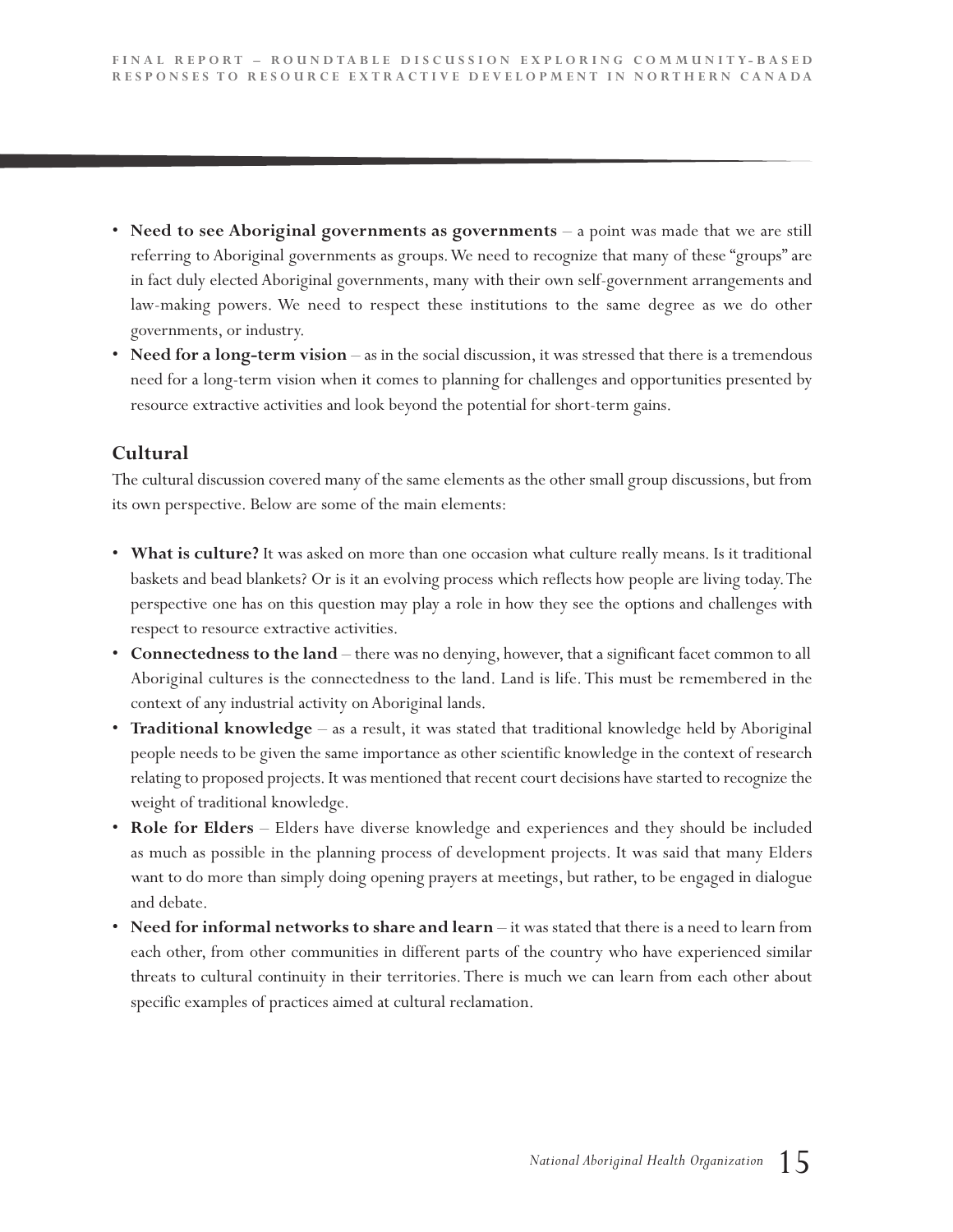#### **Economic**

The fourth small group discussion focussed on economic impacts of resource extractive activities. Below are some of the main elements:

- **Need for land use planning** almost unanimously, the participants of this group agreed that the current land use planning processes in their communities are insufficient. Better land use planning that is long-term and holistic is required if the effects of resource extractive developments are to be mitigated.
- **Cumulative impacts** similarly, it is important to look at the big picture.While one project may not have a significant impact to the land or the community, a number of such projects in a general area could have a profound impact on the lives of surrounding communities. Cumulative impacts need to be considered and responded to with strong alternatives.
- **Unresolved land claims** the current status of land claims in Canada is undermining the ability of Aboriginal communities to participate fully in economic development initiatives in the resource sector, as well as other sectors.
- **Communications** better communications are required between communities and industry, between community and government, between communities, industry and government together, as well as between communities who are facing similar challenges. "We need to learn from each other."
- **Division/jealousy between regions/communities** it was pointed out that access to the economic opportunities associated with resource extractive activities may lead to rivalries, divisions or jealousies between communities and/or regions.This could cause political problems, and may require extra consideration of redistributive programs and institutions.
- **Women are not full participants** it was highlighted on a number of occasions that the economic opportunities associated with resource extractive activities are not fully shared with women.The nature of the work in these activities remain male-dominated and extensive training of women, and other supports, are required to help to create a more balanced employment picture.
- **You don't always know what you're getting into!** it was stated how difficult it is to enter into Impact Benefit Agreement negotiations when most communities have very little information and expertise available to them.This relates both to information regarding the scope and magnitude of the development and impacts that can be expected from proposed activities, as well as to what has been learned by other communities. The latter is made even more difficult because of the confidentiality requirements imposed on most Impact and Benefit Agreements.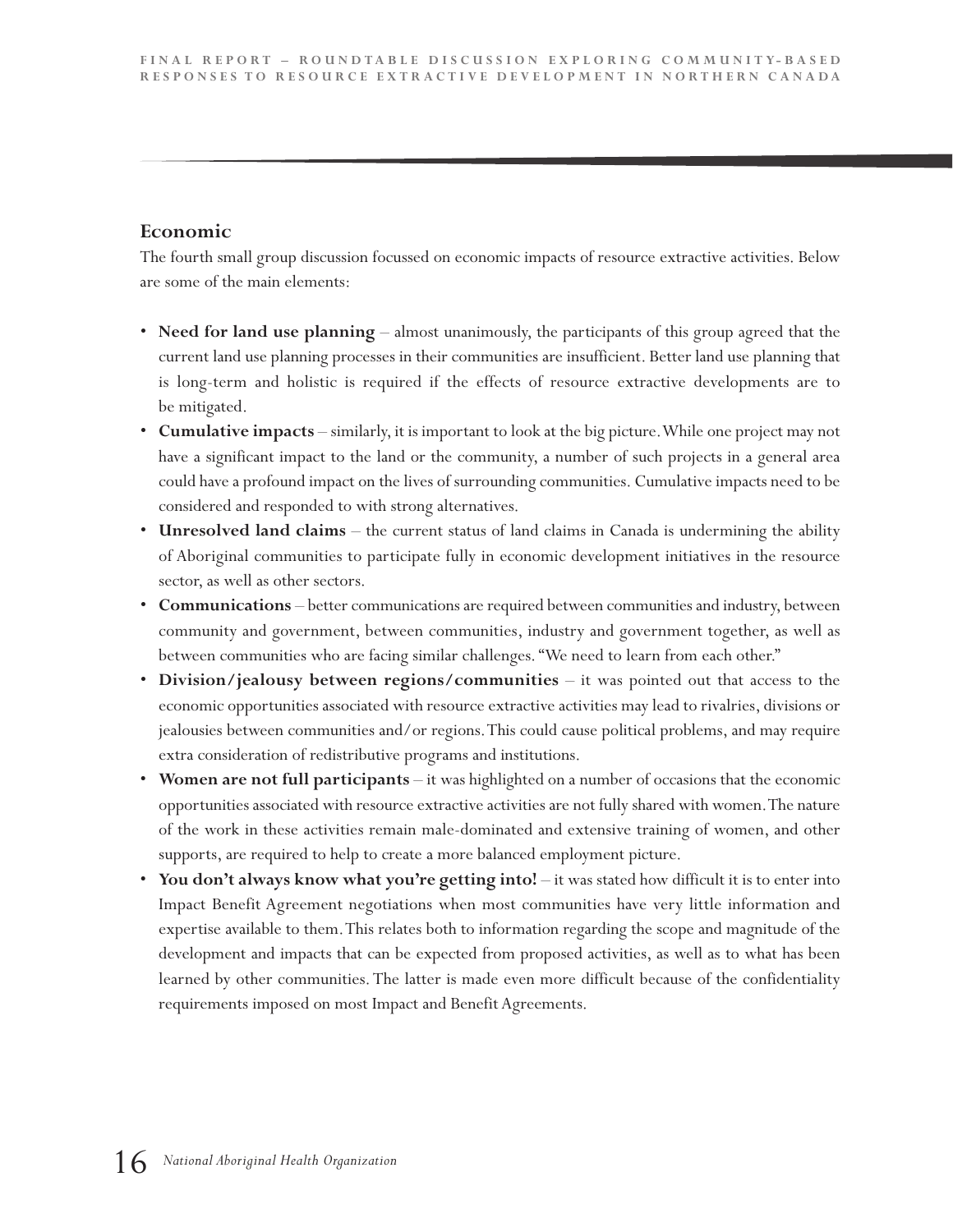## **2 . 3 . D a y T h r e e**

The third day of the roundtable was devoted to bringing the discussion of the previous two days to a common point, to clarify what the major issues are and to develop the process through which the participants can work together to help alleviate some of these challenges while maximizing opportunities.

The approach taken to structure this discussion was to first identify the priority issues based on the discussions in the small groups on the second day. Then, the groups worked to visualize what a healthy community would look like, one which has successfully navigated the challenges presented by resource extractive activities nearby, and has been able to leverage the opportunities they present.Then, the group identified some of the specific things that would be required to help bridge the gap between the known issues and the vision.

#### **Priority Issues**

The main issues identified by the participants were summarized as follows:

- **Our economy is based on today** we need to take a longer-term view of our economies, and consider the impacts on our "capital": our people, our families, our traditions, our cultures, our lands.
- **Impacts on women** not enough attention is paid to the social, economic, cultural and political impacts of resource extractive activities on Indigenous women in communities, both in terms of specific projects, and the cumulative impacts over time.
- **Self-determination** a key to preparing for the challenges presented by resource extractive activities, as well as many other challenges, is self-determination. Each community and each region is unique. The people who live in each community and each region are best situated to determine what issues need to be addressed and how.
- **Aboriginal rights, impact on human rights** the impacts of resource extractive developments have an impact on Aboriginal rights, as well as on fundamental human rights that should be monitored.
- **Treaty rights** similarly, the treaty rights of First Nations with activities proposed on their lands need to be respected and protected.
- **Impact Benefit Agreements** the approach taken in negotiating IBAs, and the specific options open to individual communities who are negotiating IBAs are an issue, and a challenge.
- **Wildlife/refuges** the impact of resource extractive developments on the wildlife, even those within protected areas, is an issue of critical importance to Aboriginal communities.
- **Training/capacity/education** education is critical to preparing individuals and communities to adapt to opportunities and challenges, ranging from general education to specific technical training in the trades to the development of capacity within organizations and businesses.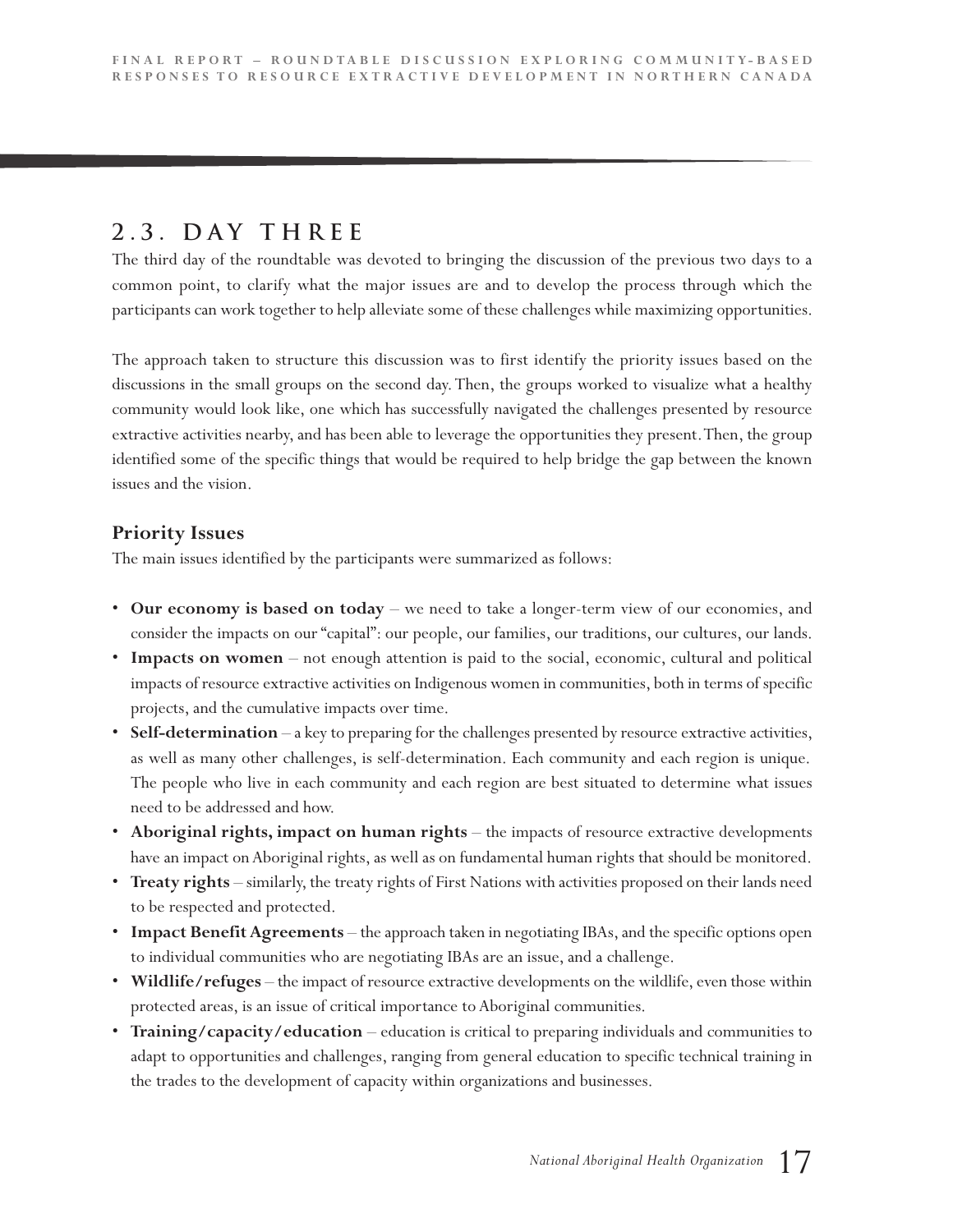- **Role for Aboriginal Human Resource Development Agreements** there is a greater role that can be played by the AHRDAs in helping to prepare more Aboriginal people for meaningful positions in resource extractive projects, and in working with employers to better connect them with Aboriginal workers.
- **Voice for Aboriginal interests** generally, there needs to be a better voice at the table for First Nations, Inuit and Métis interests when issues relating to resource extraction development are being discussed.

#### **What Does a Healthy Community Look Like?**

The group tried to visualize a healthy community; one which has successfully navigated the challenges presented by resource extractive activities nearby, and has been able to leverage the opportunities they present. In this context, a healthy community would:

- Be unique!
- Have well-developed links to their traditional forms of governance, adapted to the needs of the current environment.
- Enjoy a strong degree of community cohesion.
- Be given an adequate opportunity to plan for change.
- Have adequate resources and supports to plan effectively.
- Enjoy sustained community development, beyond the specific project-by-project approach which would help individuals develop a sense of:
	- knowing where they come from (e.g., values, spirituality, etc.).
	- where we are going (e.g., identity, leadership).
- Be assertive and proud.
- Be well-informed.
- Be passionate about themselves and their future.
- Have full, true community participation at all stages in the process.
- Share the benefits of opportunities across all segments of the population (e.g., across ages, genders, socio-economic status, etc).
- Be made up of healthy families.
- Be made up of healthy individuals.
- Make the commitment!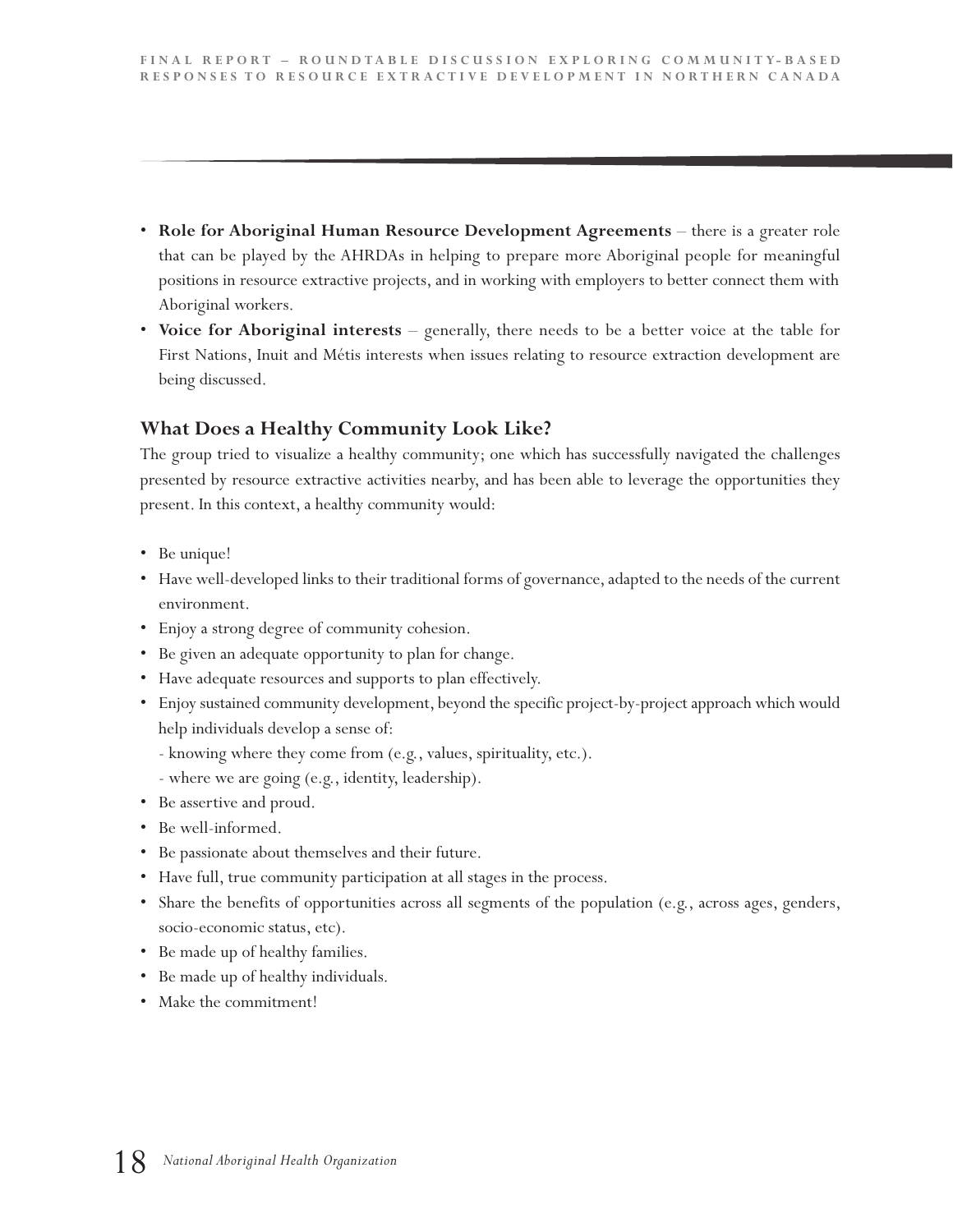#### **WhatWe NeedTo GetThere?**

Finally, the group was asked to identify what they felt was needed to begin to bridge the gap between the vision articulated in the previous discussion and the current challenges and issues.Thoughts included:

- Equal power for men and women.
- Meaningful "buy-in" from the leadership.
- Greater input and involvement from Elders.
- An education system that the community can embrace (and not just based on the standard school-model).

More specifically, the participants felt that the following tools are required:

- **"Power" tools** those that give people and their communities the tools they need to participate fully in all processes to make informed decisions, and to articulate their needs and interests. An example might be the campaign schools offered by the Status of Women Council of the NWT to women who are considering running for public office.
- **Community-based research** support to community-based research was identified as another critical tool. More specifically, research is required on issues relating to:
	- Health (as defined by an Aboriginal lens).
	- Food insecurity.
	- Land use plans.
	- -Wildlife populations.
	- Situational analysis.

The role of NAHO in supporting community-based research was discussed as well, and is summarized below.

- **Support groups** individuals and their families still need healing from their pasts, such as those dealing with the impacts of residential schools, family violence, addictions, etc. Assisting people to become stronger individuals will better prepare them to deal with the impacts anticipated as a result of resource extractive projects.
- **Methods to share information** communities and their organizations need the channels through which they can share the information they need to advance their interests, both in terms of research, and in terms of their engagement with industry and government (e.g., when negotiating IBAs).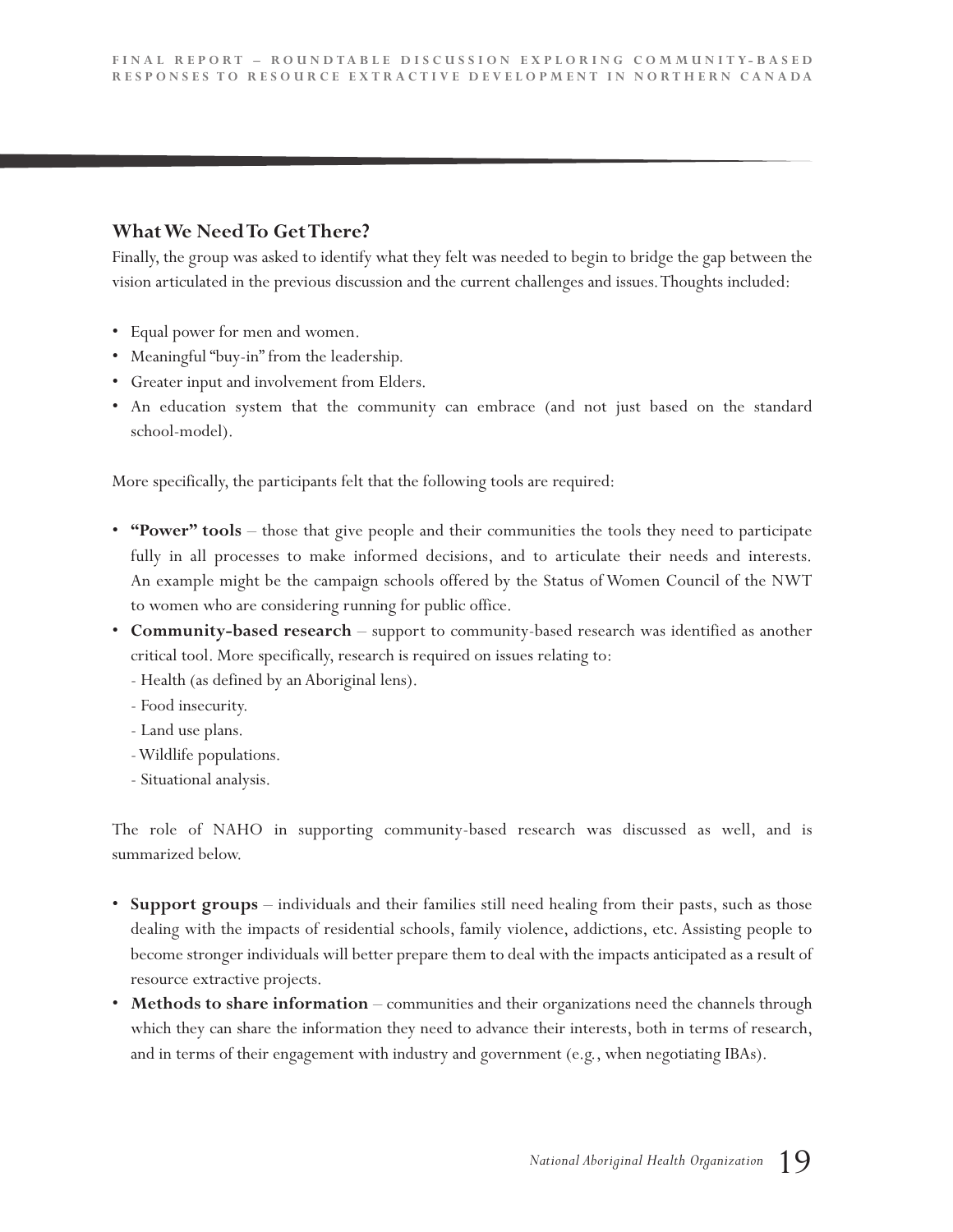- **Capacity building** capacity building within communities and organizations working on these issues on their behalf needs to be developed to better articulate their needs and interests. Specifically, capacities need to be developed in the following areas:
	- -Working with data.
	- Education of the population on the issues.
	- Culturally and gender-appropriate training.
	- Infrastructure (telephones, housing, etc.).
	- Policing, emergency services.
	- Communications and distribution systems.
- **Basic Needs** adequate support for basic needs, such as housing and quality food.

The question of who should do what, and the specific roles to be played by various stakeholders was then discussed:

- **Community** participants felt that the primary role for the communities is to take the initiative, and to begin – in whatever way they can – the work required to put into place appropriate policies and procedures to guide their work, and to ensure proper accountability mechanisms are in place.
- **Governments** there is a strong role to be played by the federal (including Indian and Northern Affairs), provincial and territorial governments to ensure adequate resources and supports are available for the communities to fulfill their role as regulators.
- **Industry** there is a role for the resource extractive industry to provide resources with no strings attached to allow community organizations to participate fully in negotiations, and to "level the playing field" as much as possible.
- **National Aboriginal Organizations** the primary role for the national Aboriginal organizations is to contribute to Aboriginal-specific strategies, to assist and provide a framework for the work being done at the community level, as well as to engage with industry and governments on issues relating to impacts of development activities near First Nations, Inuit and Métis communities. Participants urged that we use existing resources, such as the mining information bulletin as a source of current information on activities in the mining sector.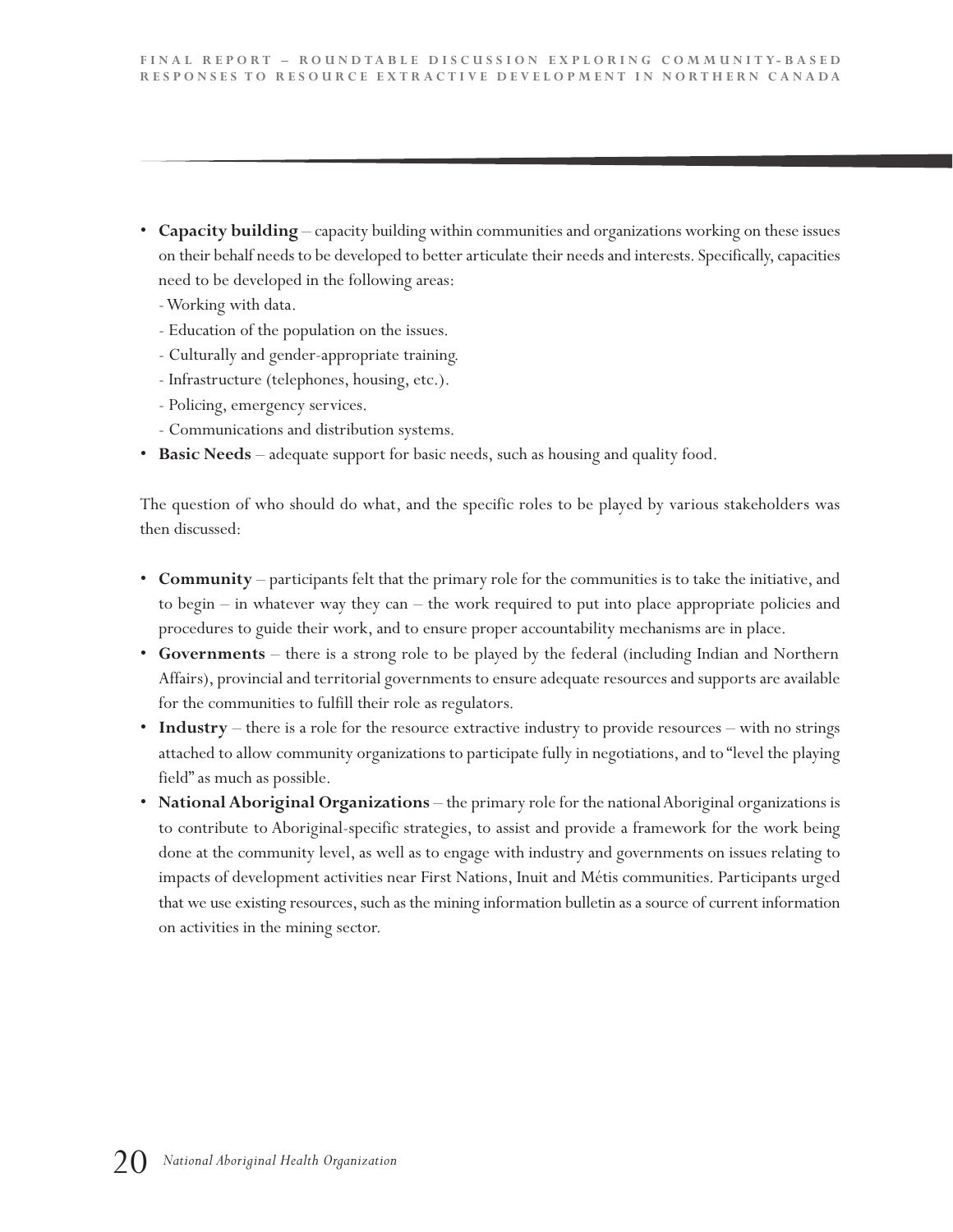- **National Aboriginal Health Organization (NAHO)** there was considerable discussion of the possible role for NAHO in this regard. The role for NAHO envisioned by the participants included supporting communities in their community-based research, building local research capacities, and assisting with the identification of research requirements.A particular focus was placed on communitybased research:
	- A "research technical assistance" service was discussed, where answers to specific research problems could be "just a phone call away," modeled on similar services currently available in other contexts.
	- Supports/tools to assist with proposal writing.
	- Assistance in making access to research funding money easier and more flexible.
	- Advocacy on behalf of communities with respect to appropriate research funding arrangements.
	- A database of existing Impact Benefit Agreements from Canada and around the world which could be drawn upon as models for communities entering into negotiations.
	- Information bulletins.
	- Contact/network lists.
	- A "who's doing what?" scan of Aboriginal specific initiatives in resource extractive development activities such as: research and special initiatives such as theAssembly of First Nations/Prospectors and Developers Association of Canada MOU .
	- Advice and support on how to monitor the impacts from resource extractive activities.
	- A northern portal though which relevant information could be easily accessed and shared.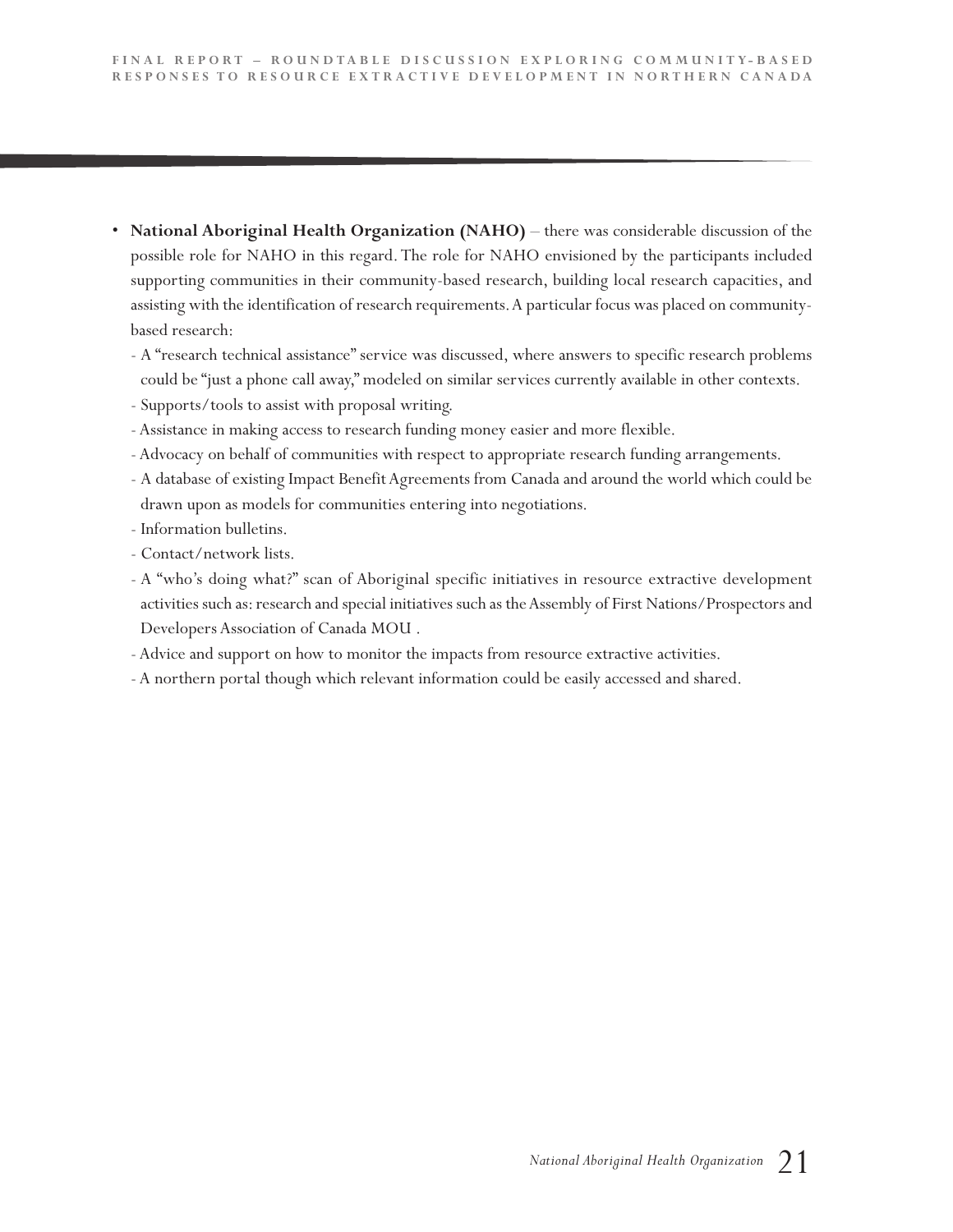## 3. Conclusion AND NEXT STEPS

**The next step for this dialogue, following the finalization and distribution of the facilitator's report, is to begin work on specific themes. This includes meeting again, moving from the broad to the specific, and bringing in the expertise required to explore more technical and detailed knowledge in the areas of:**

- **Land use planning.**
- **Community based research needs.**
- **Implementation of IBAs.**

**While the participants of this roundtable all expressed a desire to meet again, and to establish more permanent modes of communication between meetings, it was also suggested that other stakeholders also be brought into the conversation. Other groups with whom a dialogue would be desirable include:**

- **The various regional Inuit organizations in Nunavut (the Kitikmeot Inuit Association, the Kivalliq Inuit Association, and the Qikiqtani Inuit Association).**
- **Non-government organizations and research institutes such as MiningWatch Canada.**
- **The Prospectors and Developers Association of Canada (PDAC) and other industry-based organizations with a reach to First Nations, Inuit and Métis organizations and communities.**
- **The Canadian Aboriginal Minerals Association.**
- **Representatives from relevant Aboriginal governments.**
- **Generally, a network of those working in social, economic, and environmental assessments.**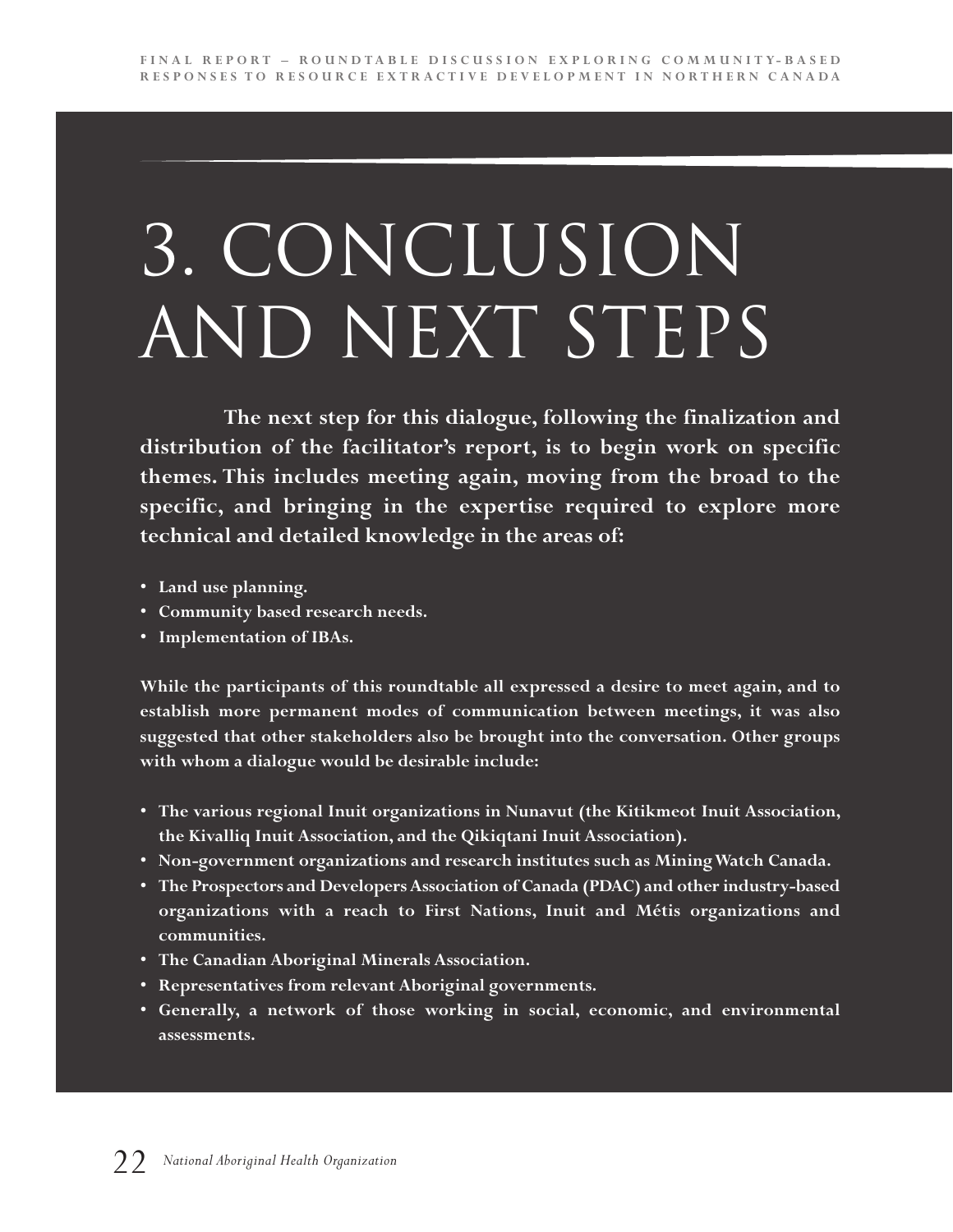It was said that it was "nice to have a candid discussion with Aboriginal groups and governments." Although more engagement with industry and government will be necessary, the sense of the group was that it is important to have opportunities such as that made possible with the roundtable for this kind of dialogue to occur from the community perspective.

The roundtable was closed with a prayer by Inuit elder Johanes Lampe.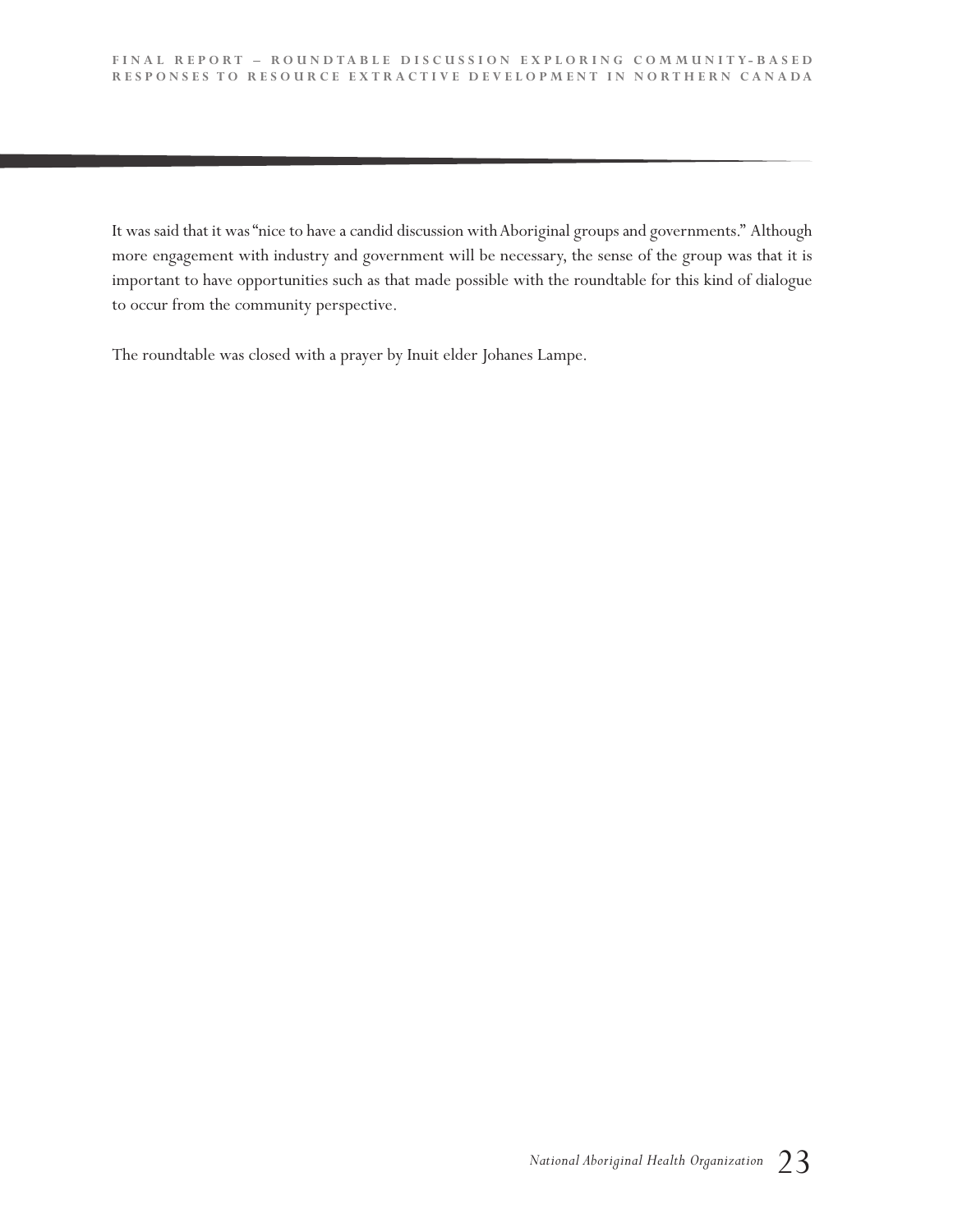## 4. APPENDICES

## **4 . 1 . A p p e n d i x A – A g e n d a**

**Roundtable Discussion Exploring Community-Based Responses to Resource Extractive Development in Northern Canada**

| Day One<br>9:45AM | <b>Wednesday, March 5, 2008</b><br><b>OPENING PRAYER</b><br>Welcome by Dr. Paulette Tremblay, Chief Executive Officer, National<br><b>Aboriginal Health Organization</b> |
|-------------------|--------------------------------------------------------------------------------------------------------------------------------------------------------------------------|
|                   | Overview of agenda and roundtable process, objectives and goals                                                                                                          |
| 10:30             | PRESENTATION OF ORGANIZATIONAL INITIATIVES FOLLOWED BY<br><b>QUESTIONS/DISCUSSIONS</b>                                                                                   |
|                   | Annemeike Mulders, Project Coordinator, Northern Women in Mining and                                                                                                     |
|                   | Oil and Gas Project, Status of Women's Council of the Northwest Territories                                                                                              |
|                   | Jeanette Doucet, Manager, Sexual Health Policy and Programs, Pauktuutit                                                                                                  |
|                   | <b>Inuit Women of Canada</b>                                                                                                                                             |
|                   | <b>LUNCH</b>                                                                                                                                                             |
| 1:30              | PRESENTATION AND DISCUSSION ON NATIONAL INITIATIVES                                                                                                                      |
|                   | Harry Bombay, Executive Director, National Aboriginal Forestry Association                                                                                               |
|                   | Viviane Weiztner, Senior Researcher, North South Institute                                                                                                               |
|                   | <b>BREAK</b>                                                                                                                                                             |

**Presentation on the Highlights of the Issue Papers Social, Political, Cultural, Economic and Gender Overview of DayTwo**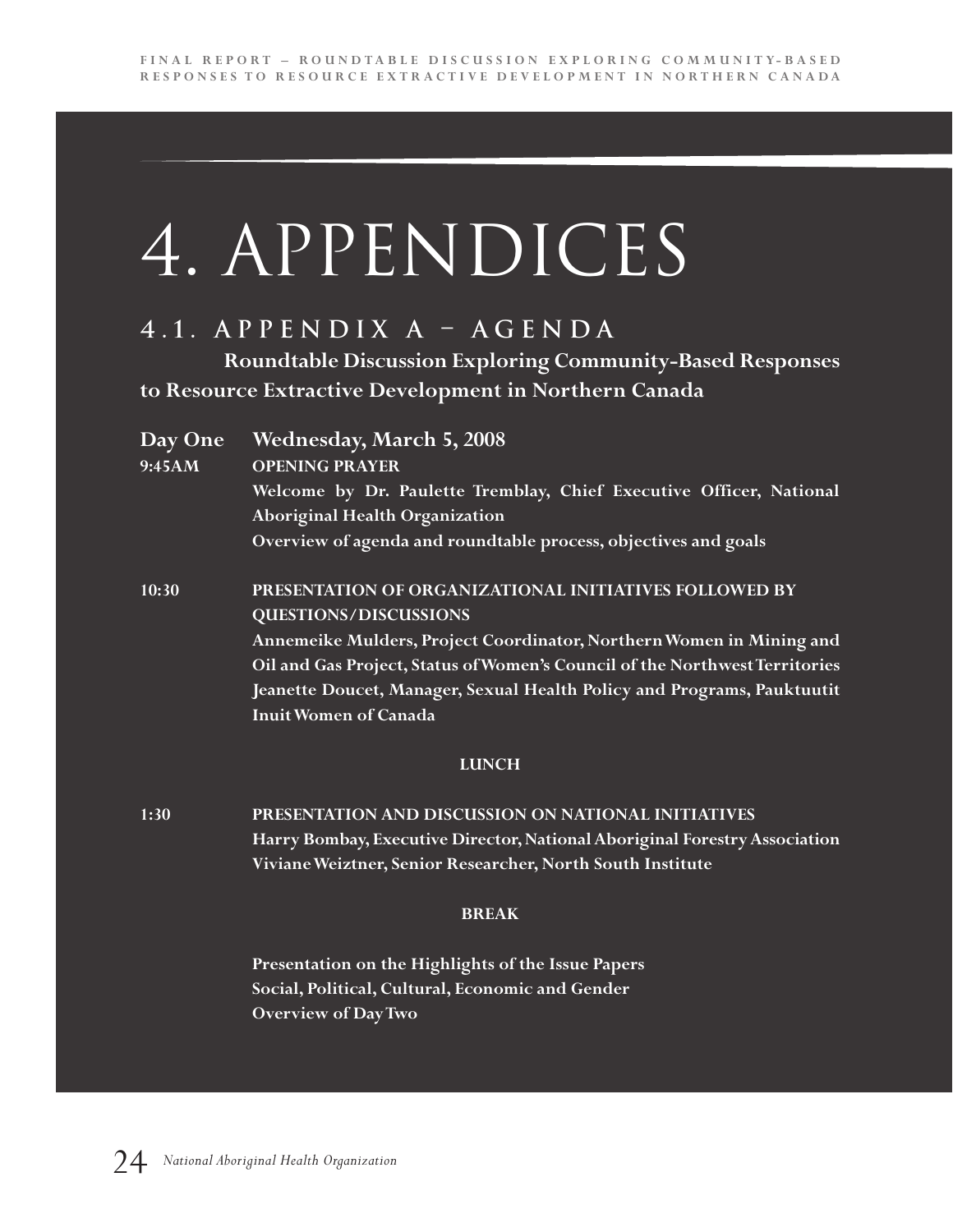#### **DayTwo Thursday, March 6, 2008**

BEGIN 8:45 AM

Overview of DayTwo structure/activities Concurrent thematic sessions: Social/Economic Plenary discussion/key issues

#### LUNCH

Concurrent thematic sessions: Cultural/Political Plenary discussion/key issues Summary of the day and Overview of day three

#### **DayThree Friday, March 7, 2008**

8:45AM Review of key issues/points raised during thematic sessions Collaborative identification and prioritization of overall key challenges/opportunities, suggested interventions, and next steps

#### BREAK

Discussion and strategizing re-establishing a communication network for sharing experiences/expertise

#### LUNCH

Brief discussion of structure for the follow-up activities and final report Roundtable evaluation Closing remarks and prayers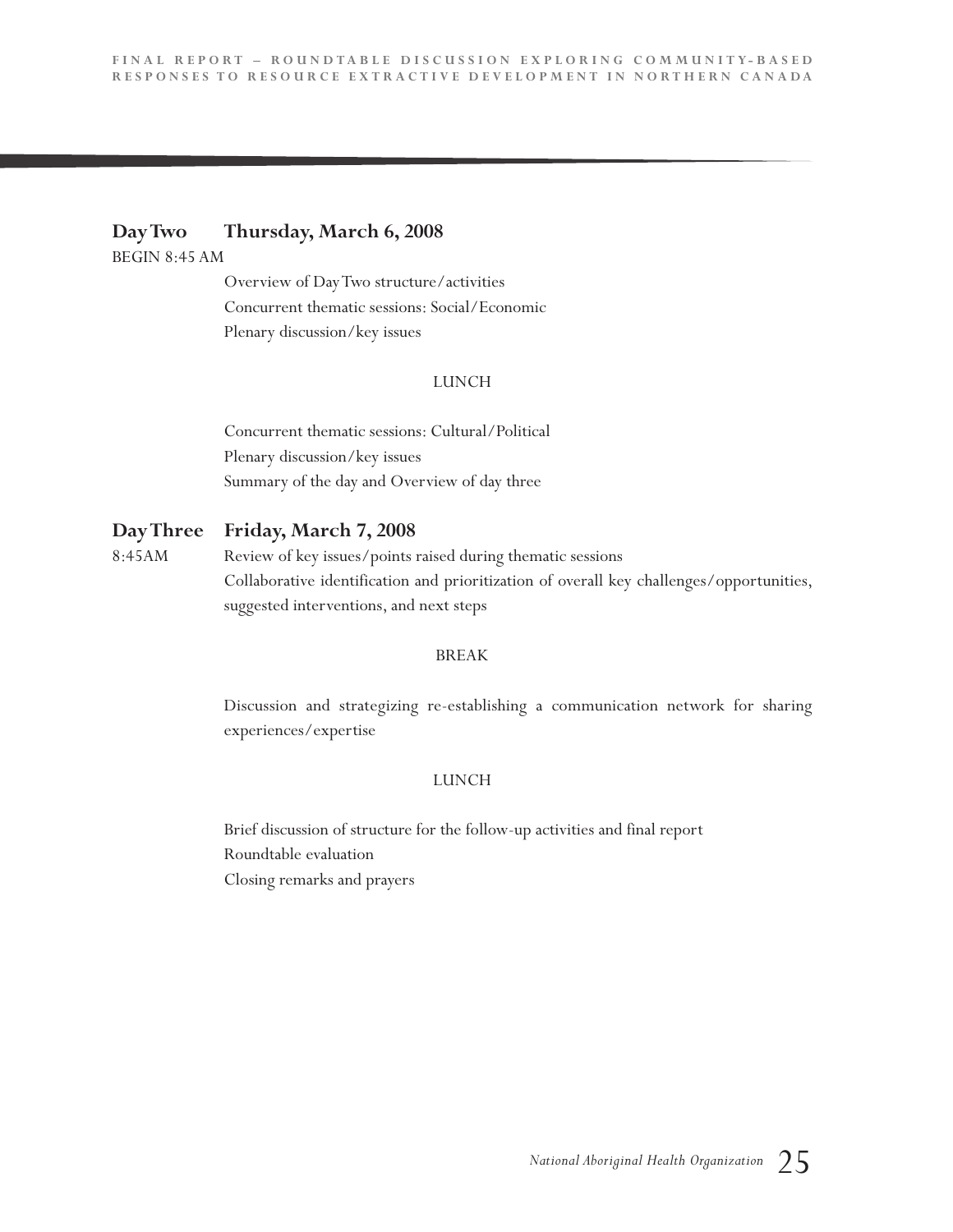## **4 . 2 . A p p e n d i x B – N o t e s f r o m S m a l l G r o u p D i s c u s s i o n s**

This section of the report includes the notes taken from each of the four small group discussions held on Day Two. Very little editing was done to these notes, as the goal was to provide a direct record of the conversations had by the participants.

#### **Social**

#### **Observations**

- Mackenzie Gas Pipeline:
	- contributing to addictions.
	- need funding for mental health issues.
- Yukon Mental Health:
	- Residential Schools.
	- Intergenerational impacts.
- Barriers to employment:
	- Drug testing need to address drug issues before people get employed.
	- Addictions are a symptom of larger issues (e.g., self-esteem/oppression).
	- Causing some people to move toward harder drugs (to avoid detection in testing).
	- There is still systemic racism in the industry, and these tests are being used to phase out the Aboriginal workers.
- Challenges:
	- How does your socio-economic factors affect monitoring lifestyle/values?
	- How do you quantify those changes?
	- Economics usually trump social issues.
- Funds come from industry/governments.
- Environmental Impact Assessments should prepare Aboriginal people.
- How do we make decisions?
	- Involve Elders food security/lands for future generations environment considerations (fish, caribou, salmon, moose).
- Climate change/environmental degradation:
	- Has an impact on access to healthy/low cost, country food, longevity of people in arctic.
	- Need for food strategies, more support to research is required.
- Land claims driven by social issues: governance, education, jobs, children.
	- But they can be undermined.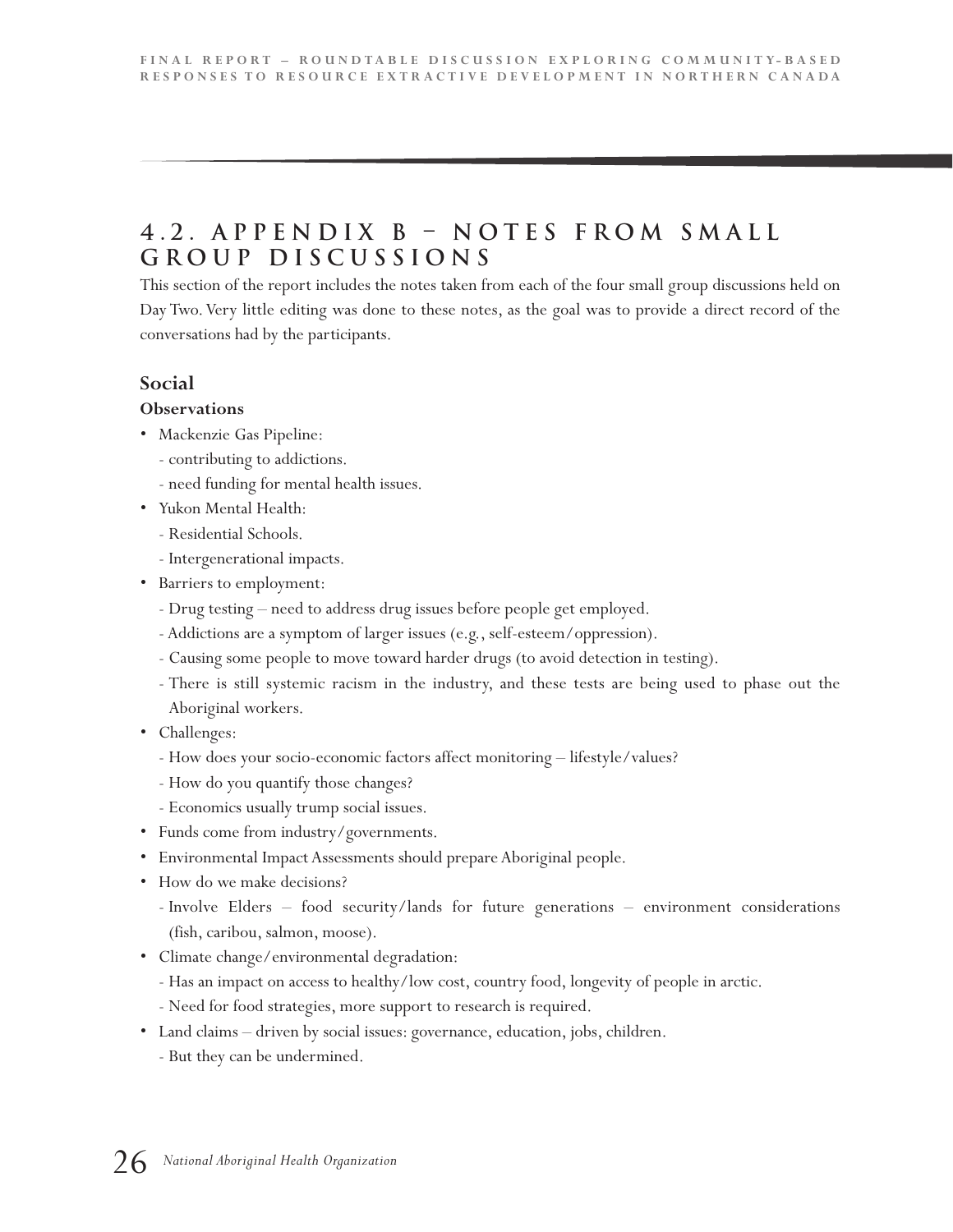- Governments have money; more cash is required to change the community vision.
	- A terrible social landscape. The existing social landscape exacerbates the social issues addictions/suicide etc.
- No one is addressing the "root" issues, social programs not working.
- Excess money: toys/technology they take away from the present.
- Culture is what happens now!
- Community-based initiatives.
	- Scrap-book project –Yukon.
	- Residential school project/before the RS.
	- Money gone to rejuvenate culture.
	- Best practices.
- Culture as entertainment.

#### **Recommended Solutions**

- Mitigation lessons from the Berger Inquiry.
- Research services, housing, compensation.
- Developing programs for onslaught of transient people.
- Land use plans at the local level.
- Food planning.
- Training and education to prepare for development.
- A lot of resources go into preparing and it doesn't happen.
- After (post-mines) bust need to adequately plan in all areas (social, cultural, political, economic, gender).
- Voisey's Bay –money, training/traditional foods/time to hunt, all are included EXCEPT culture.
- Union agreements and government agreements trump IBAs.
- Food and water security strategies/greenhouse.
- Alternative foods.
- Gender we know that women are at the bottom of society.
- Impact on males too changing roles.
- Need to engage young men with roles and responsibilities prevent high risk behaviours (injuries, incarceration, suicide).
- The fundamental traditions of our people the woman has to be healthiest in all levels holistical approach.
- Men negotiate,Women implement!
- Health and social issues are viewed as women's issues.
- Leaders also have to fight for the interests ofWomen.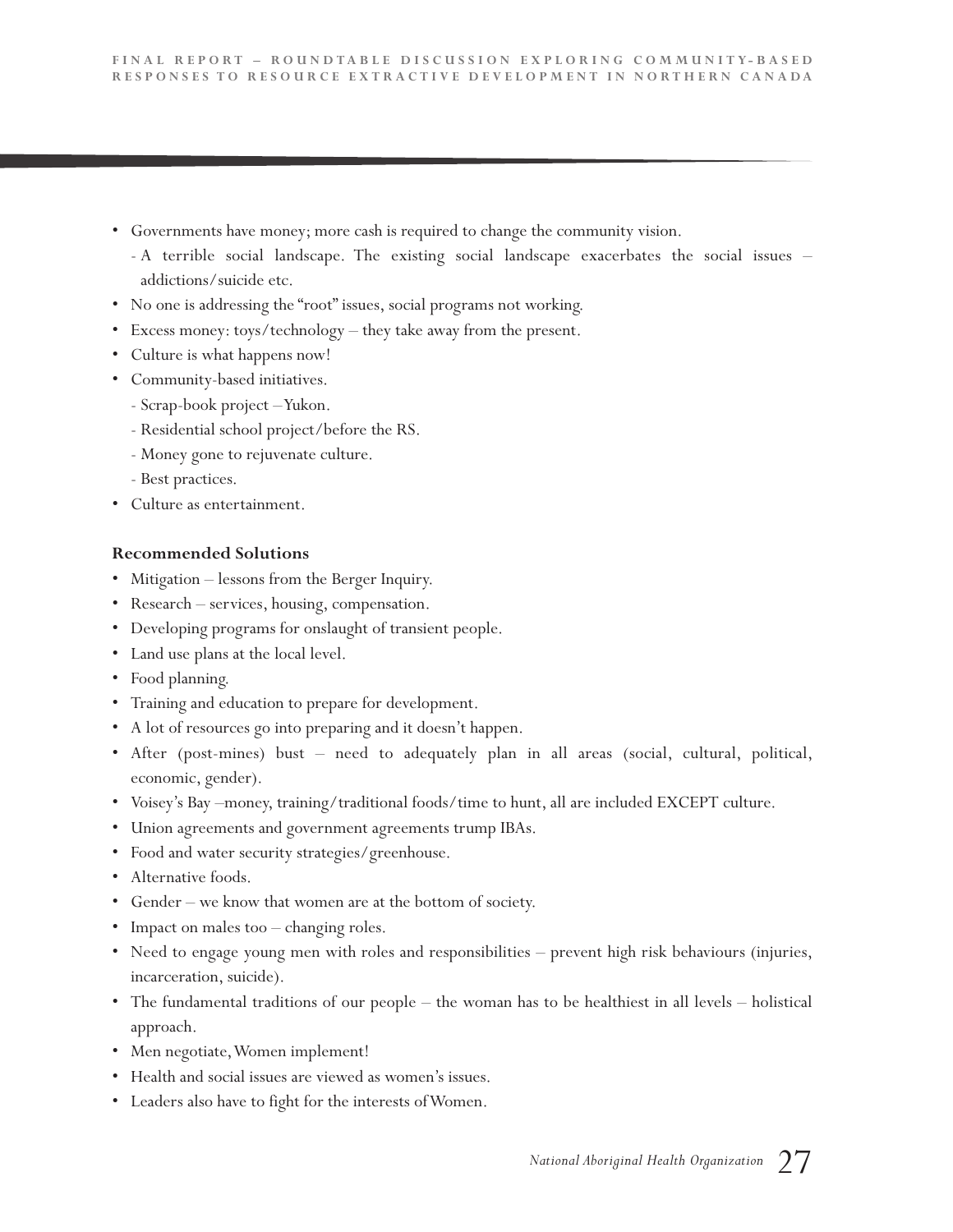- Children learn from parents.
- Mine-cycle profoundly affects the community decisions and participation by those in the community when mine workers are absent does not allow for whole community to participate in daily life.
- Volunteer/community action is not there.
- Unsustainable for a community.
- How do we make peace with that?
- How do we build healthy/happy communities?
- How do we adapt?
- Child discipline parenting, needs to be discussed in our families/communities because women take on dual roles when their partners work on a mine cycle.

#### **Political**

Representatives from the NWT, Nunavut and theYukon each briefly discussed the political environment in their respective provinces/territories.The following is a summary:

- NWT: Roles and responsibilities of Aboriginal, territorial and federal government are still being negotiated. Roles are not clearly defined and there still exists some struggle for control.This can lead to confusion and contention which makes things difficult (decision making and negotiations) when industry wants to move fast – boom/bust. Communications are not clear or organized.
- Nunavut: Resource development/extraction responsibilities lie primarily with regional community associations.There are three regions; two which are pro development and one (Baffin) which is more conservationist – based lack of resources, etc.Therefore there is some division between regional groups. Environmental issues get some attention – uranium mining, violating game sanctuary lands etc.There appears to be the desire to balance protected areas with the desire to support future development projects. Many of the community members that inhabit smaller communities do not understand the land claim process which impacts their say when negotiating an IBA. Community members are not aware of the impact and power that they could have. Voter turn out is super low and community participation is also low. This impacts the community consultation process. There are many small communities with high rates of unemployment and low political participation. It is difficult to formulate or promote community opinions. Therefore the community consultation is often inadequate and development projects are moving ahead with an incomplete understanding of what the community wants.
- The Yukon has a variety of internal organizational situations and conflicts. The demographics of the North have changed.TheYukon consists of 33,000 non-Aboriginal people and 7,000Aboriginal Peoples.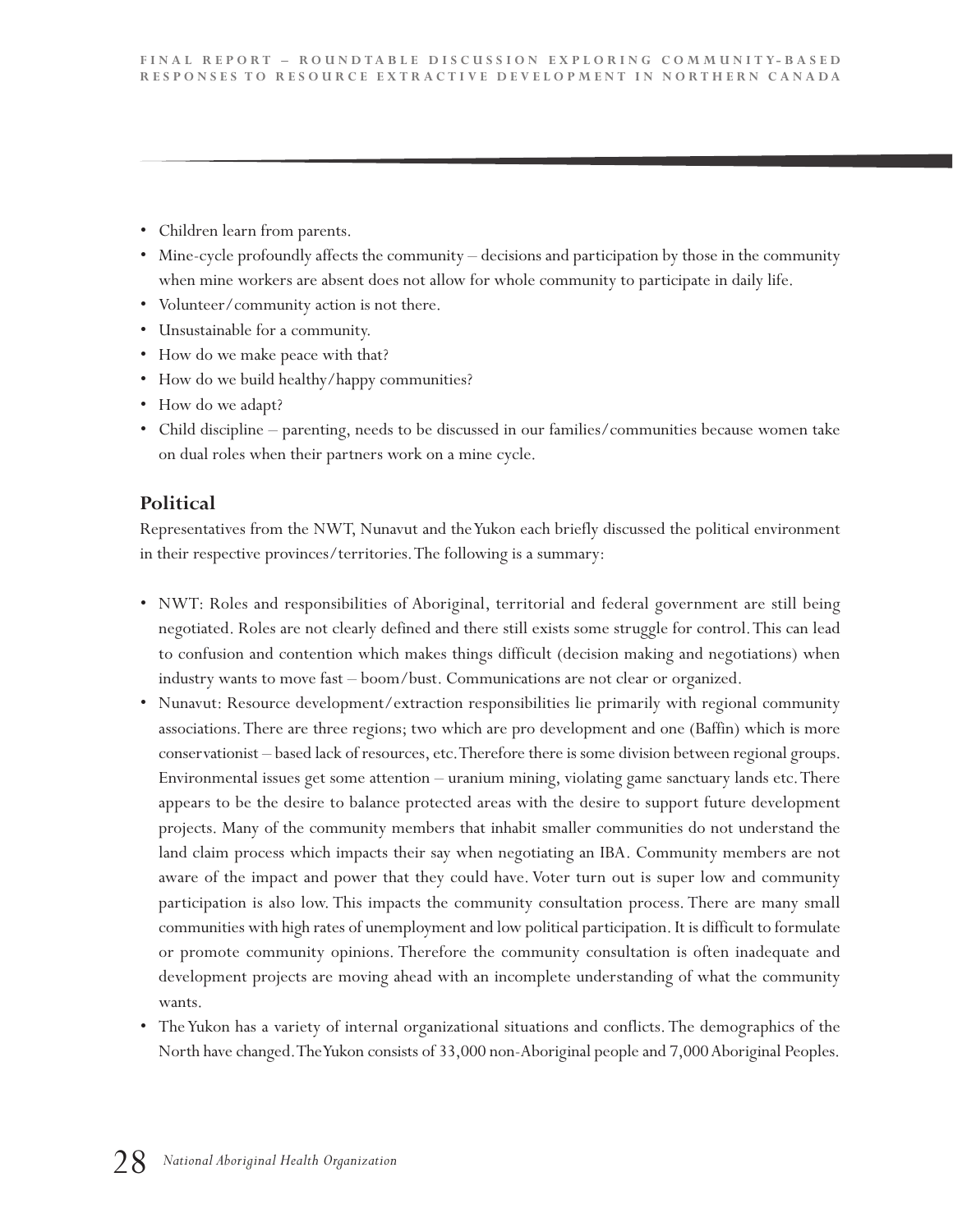#### *Broad Issues:*

#### **Community Perception and Awareness**

- In many cases people (especially in smaller communities), and community members do not understand the level of development that is being proposed.There is a need for more education projects on land claim information and the impact of resource extraction on the land – including historical and cultural perspectives. Children are the future leaders – they need to access this information.
- It is difficult to encourage communities members to participate in the decision making process especially when community leaders are not speaking for the people. There is a need to campaign in schools – encourage women to get involved in the political process. Encourage the public to ask candidates about women's issues in the North.
- There is a hidden division between traditional ways and non-traditional ways driven by money. Communities are losing good people to industry.There is a need to plan to keep community leaders in the community to support the health and well being of our communities. Currently, many of the employment opportunities do not offer a pension, benefits, etc.
- There are also instances where there is too much consultation within a given community which leads to fatigue, disinterest or feelings of being overwhelmed by process.
- Some participants felt that it would be beneficial to take training out of the hands of industry and place this responsibility/opportunity back into the community or other organizations that do not have stakes in the money making process *i.e.* Status of Women.
- When an exploration project begins community expectations are high and mining communities encourage the hype around job creation, etc. Federal and provincial governments contribute to this through political messaging.When it is determined that development cannot occur there exists a fall out in the community. Participants felt that communities need to be brought up to speed –and prepared for the fall out and disappointment.There needs to be more discussion and education regarding the realities of a boom/bust industry – how this will impact the lives of the community – impact of promises broken. For example; you can access these opportunities only IF you get six months training and are willing to spend time away from your family and community. And then MAYBE you can access an entry level position.This message is more accurate compared to the message that because you are Inuit, you can get this job.This is often communicated as the only pre-requisite.
- Participants agreed that there is a need to communicate the issues in plain/culturally meaningful language in order for community members to make informed decisions. Especially in cases where the political environment of a province/territory/community is still in flux i.e. settled and unsettled land claims. Specifically, there needs to be more education regarding the history of land claims and how land claim agreements impacts their communities. In Nunavut – there is an established process – however people – community members are not informed and do not know their options.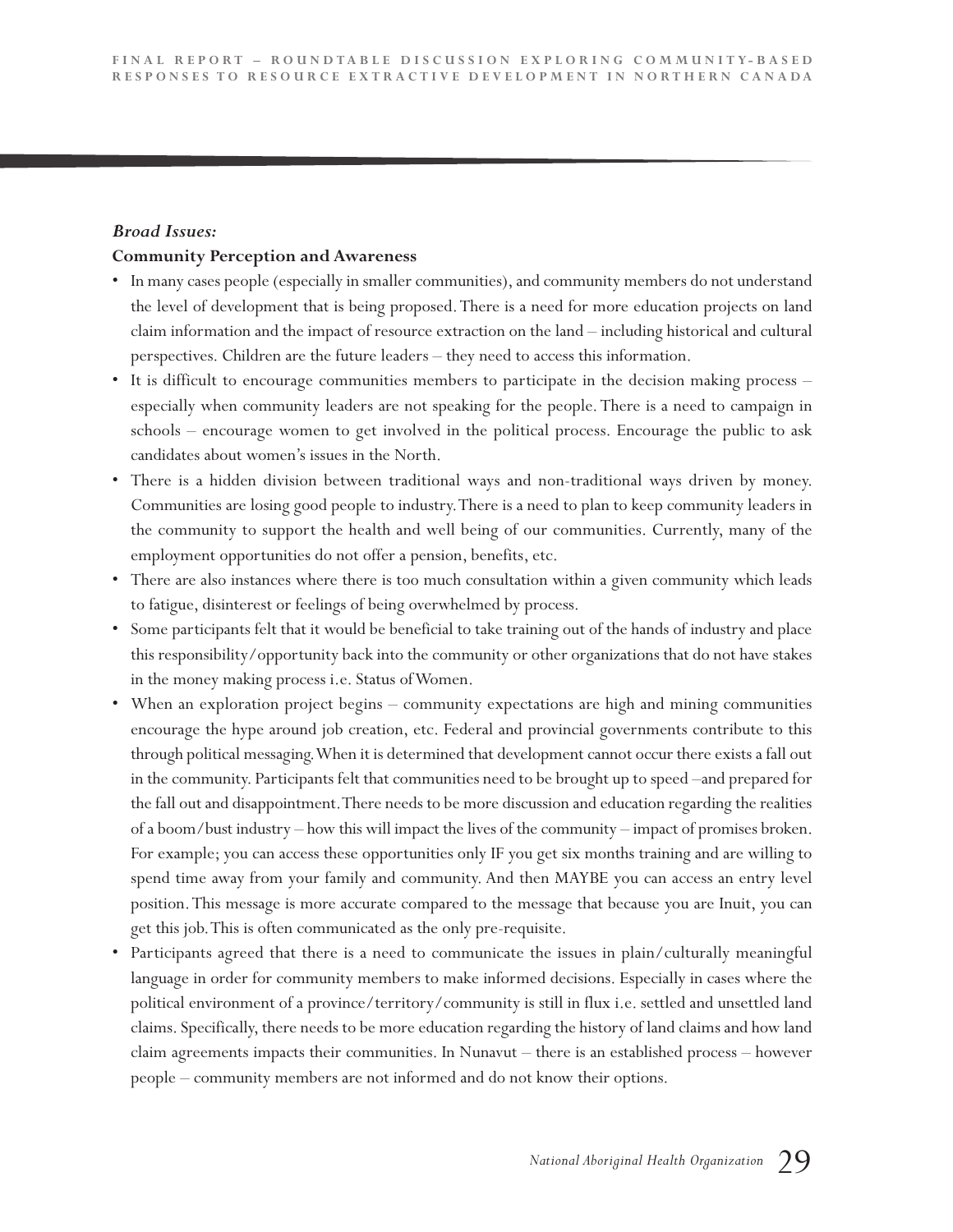- Arctic environment is dying: we need to involve all parties Chief and band council, regional and federal governments. Leaders are speaking for industry without considering the long term impacts. There is a need for more research.
- There was much discussion about the Berger Inquiry and the importance of examining this pre-existing document as a model. Place it back into curriculum. It cannot be shelved.
- NWT: Ownership and control over education. Methods of research more culturally appropriate students are being grossly underserved. Federal government gets royalties.

#### **Food Security and Preservation and Protection of the Land**

- Participants felt that food security is a huge issue.The North is running out of land.There is a need for indigenous research and capacity building when determining when, how and if more development should occur in the North. Involve the federal government and implement CEIA.
- Pace setting was an issue discussed at length. There is a need to slow down the pace of development happening in the North – it is happening too fast. Government and industry want to go fast – to make more money all at once.There is a need for one voice with community and regional participation – to enforce the need to slow and set the pace development.
- Participants felt there should be community sustainability plans in place before development occurs – and more specifically sustainability plans that addresses food and water issues.
- Funding was also discussed. It was stated that there is a need to prioritize to better suit the needs of people by diverting funds back into the community by provincial and territorial commitments. Funding is allocated for based on status Indians and non-status Indians not considered.

#### *IBAs and the Federal Government*

- As long as the federal government receives royalties they will continue to push development even if it is not in the best interest of people living in the North.
- There is a conflict of interest in regards to the Department of Indian Affairs and Northern Development dual responsibilities; Indian affairs and development in the North (cannot be mandated to do both).
- Union Agreements versus IBA: Union officials interpret IBAs as confidential whereas union documents are public and therefore more easily implemented.The union agreement holds more weight and therefore the conditions of an IBA are not always completely enforceable.
- There still remains some question regarding the definition of Indian/Aboriginal. Their focus is development – environmental and social issues do not receive a lot if any attention.
- Federal government decides how and who should work together it is important to identify who is FN, Inuit and non-status.The federal government decides who sits at the table – lines drawn based on land claims – boundaries a colonial concept. For example: speech from the throne – Harper has plans for the North without consulting people in the North.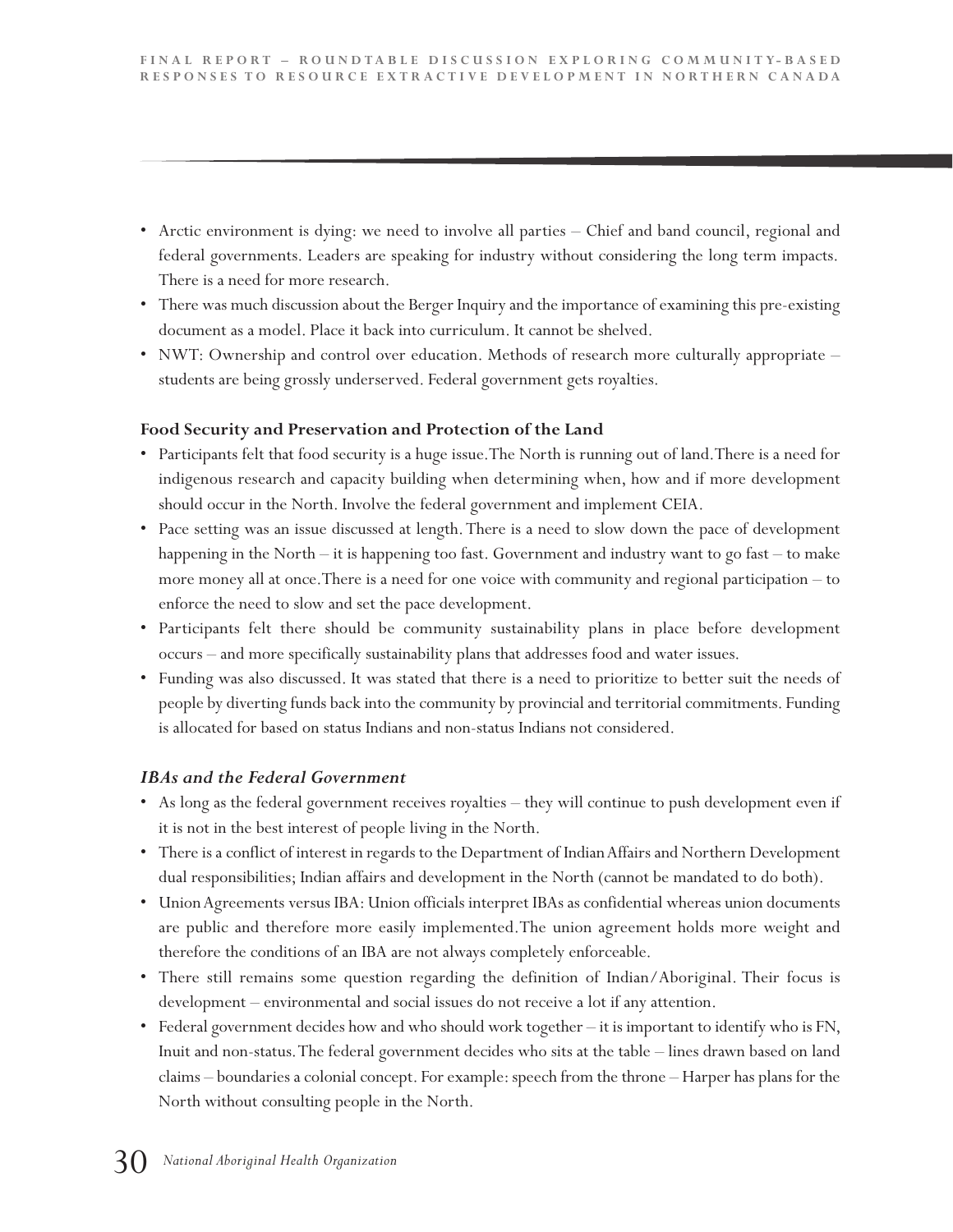• Nunavut: Some government models in place have been able to address some of the issues.There exist negotiating periods for IBA's .The fact that IBA's are confidential make information sharing difficult. Each time an IBA is developed, the community is starting from scratch whereas the system should be strengthened each time by review of important lessons learned and promote promising practices in the realm of Impact and Benefit Agreements.

#### *Socio Political Issues*

- When communities are not thriving, it is easy to influence with money. A community cannot thrive unless certain social issues are addressed: addictions, suicide, low graduation rates, FASD etc.
- Consider the impact of globalization and investigate the involvement of other countries.

#### **Participatory/Consensus vs. Electoral/Democratic Models**

- Participants felt that decision making must be participatory and not democratic. Leaders are adopting electoral process and leaders are making decisions for and not with the people.This reinforces post colonial structures. People with money have the power to campaign the issues and they do not always take into consideration the interests of the community as a whole.
- There is also a concern that beneficiaries that live outside land claims still have a vote?
- There is a need to provide funding for political campaigns. It is important to examine what we have and what we need. Consider that there may be room to work within the system.
- Land claims may not be the solution (implementation issues and inadequate funding). Participants agreed that communities should increase pressure on government – a move towards self determination and selfgovernment.There is a need to reinforce terminology that recognizes the political independence of Aboriginal Peoples.

#### *What DoWe Do Next?*

Participants felt there is a need for more community-based and initiated research in the following areas:

- Health and Social.
- Food Security.
- Climate Change.
- Long term Community Planning and Community Sustainability.
- Including pace setting for development slow the pace when developing the North.
- Capacity Building we cannot plan for the future when in survival mode.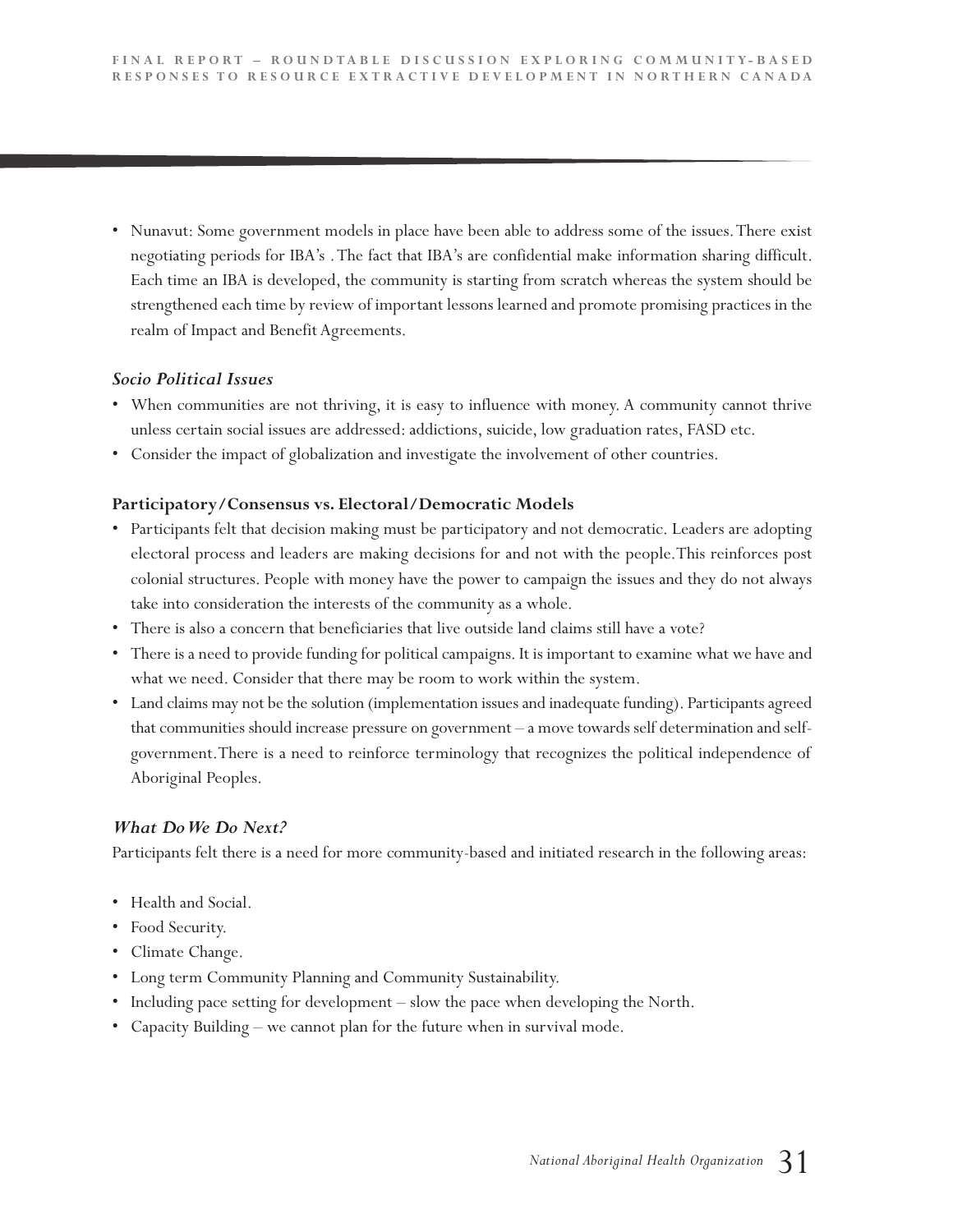#### *What Happens Next?*

- Community leaders need to support/educate communities.
- Expectations must be realistic and based on information that is realistic.
- Preparation can begin in schools education to support expectations example: mining companies will target those with a minimum of a grade 10 education.
- Training programs should not be governed by mining companies but outside organizations without stakes in mining operations.
- Collective review and discuss regarding existing IBA to develop promising practices.
- Collective agreement to not sign confidential IBAs. IBAs should be public.
- Review and audit on existing Canadian owned and operated mining companies.
- Examine the impact of globalization and the role of the U.S.
- Examine the impact of graduation rates, suicide and FASD. Develop a long term plan.
- Examine the impact resource extraction has on a community with a trade economy versus a wage community.
- Five years of research, review and consideration before development occurs.

### **Cultural**

- Cultural issues under umbrella of health.
- Cultural camps on the land would help to reconnect people to their culture.
- Traditional Knowledge, Ownership, Control, Access and Possession (OCAP) in the Yukon own frame – work to strengthen the framework.
- Traditional Knowledge, property rights & knowledge.
- Traditional Knowledge as another way to pursue self-determination, as authors of research.
- Who owns knowledge? A continued debate.
- Elders usually not fully compensated dependent on honoraria to make ends meet.
- Cost of living is high in the North, impacts nutritional choices and options.
- Elders care for children without compensation, parenting while grand parenting.
- Elders still in high esteem inYukon and they are getting tired of limited involvement i.e. prayer at the beginning and at the end of events.
- Some Elders refuse to work with government funding organizations re: use knowledge in favour of industry.
- Traditional Knowledge and teaching of what it incorporates.
- Cultural pieces into agreements: access to ports.
- The sooner you develop process (cultural protection) legislative process, the better.
- Traditional Knowledge inYukon regarded as same level of scientific evidence.
- Traditional Knowledge acceptance into courts varies across the country.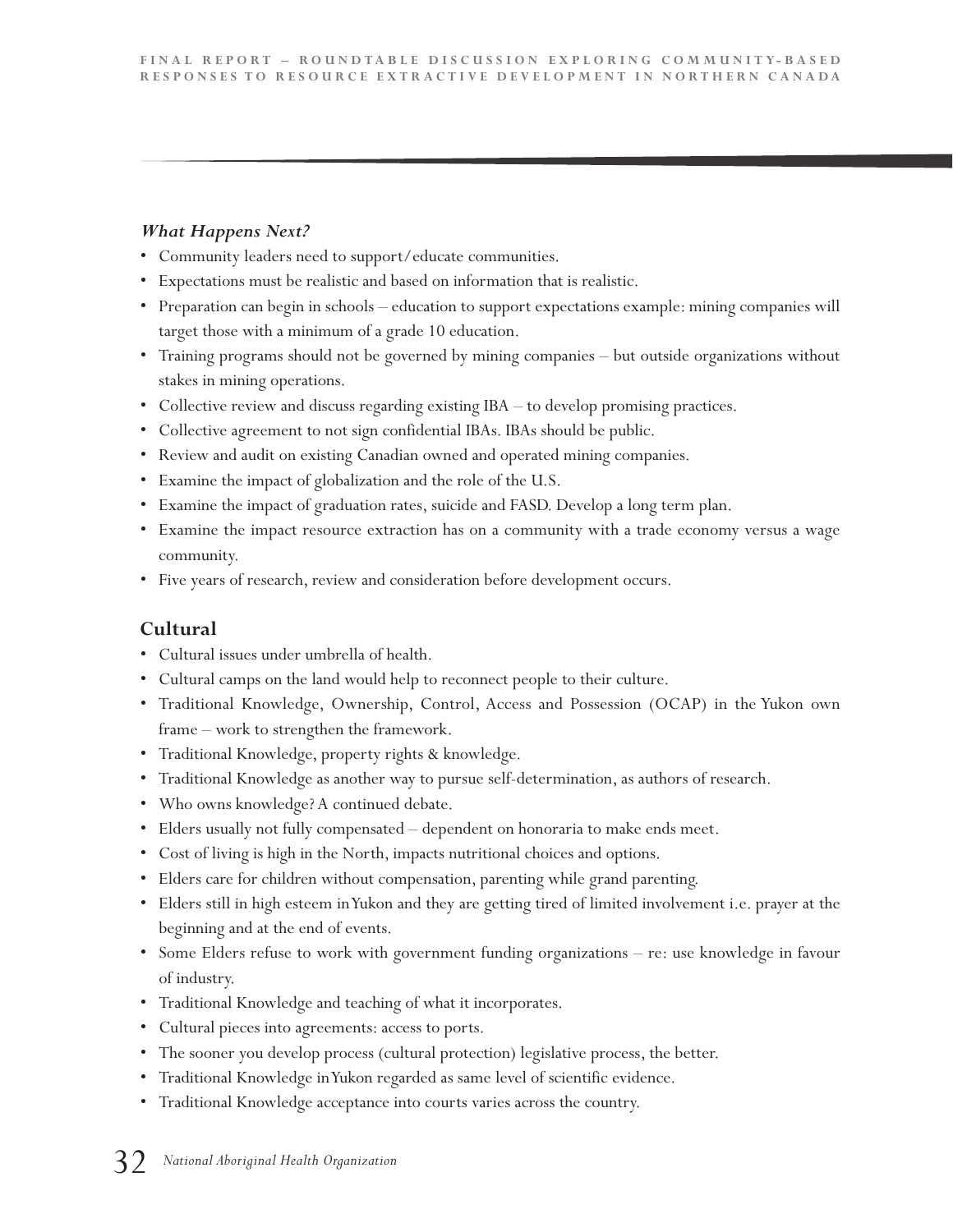- Research: what we know and what science accepts, determine levels of measurement.
- Quebec roads to mine is public access.
- BC different: exploit the industry.
- Quebec: bring mining company to table avoid confrontation zero impacted same as BC.
- Network among own group (informal).
- Yellowknife high migration. Leave behind knowledge and way of life.
- Creates different kinds of classes of people "street people" starting to be present in Inuvik andYellowknife.
- Leaving behind important way of life tied to culture and language.
- Communities: older generation, children leaving, why are Elders staying?
- Media popular culture influences attitudes/behaviour.
- Consumerism not necessarily result of mining but contributes here.
- Language retention difficult (children and even adults).
- Difficult to use deconstructionist model to address issues.
- Support for youth; cultural education modern & traditional (influence on culture).
- Industry to contribute to infrastructure. Elders excluded from this process.
- Still does not address migration issue and impact on caribou, fish.
- Quebec culture.
- Export culture sell dog-team trips, etc. long process.
- Recognition of opportunities.
- ArcticWinter Games.
- Competitive edge cultural themes.
- Endorsed by mining companies and others.
- Yukon recreation fund for low-income families.
- Research dynamics.
- Nunavik.
- Hockey program in schools.
- Too much of a "hand-out" syndrome.
- Wants to be more independent financially.
- Power imbalance among group.

#### **Diet/Nutrition**

- Camps (luxury hotels).
- Desserts.
- Quebec allowed to hunt/fish but supported via hunters' program, re: long hours, uncertified food not allowed in kitchen.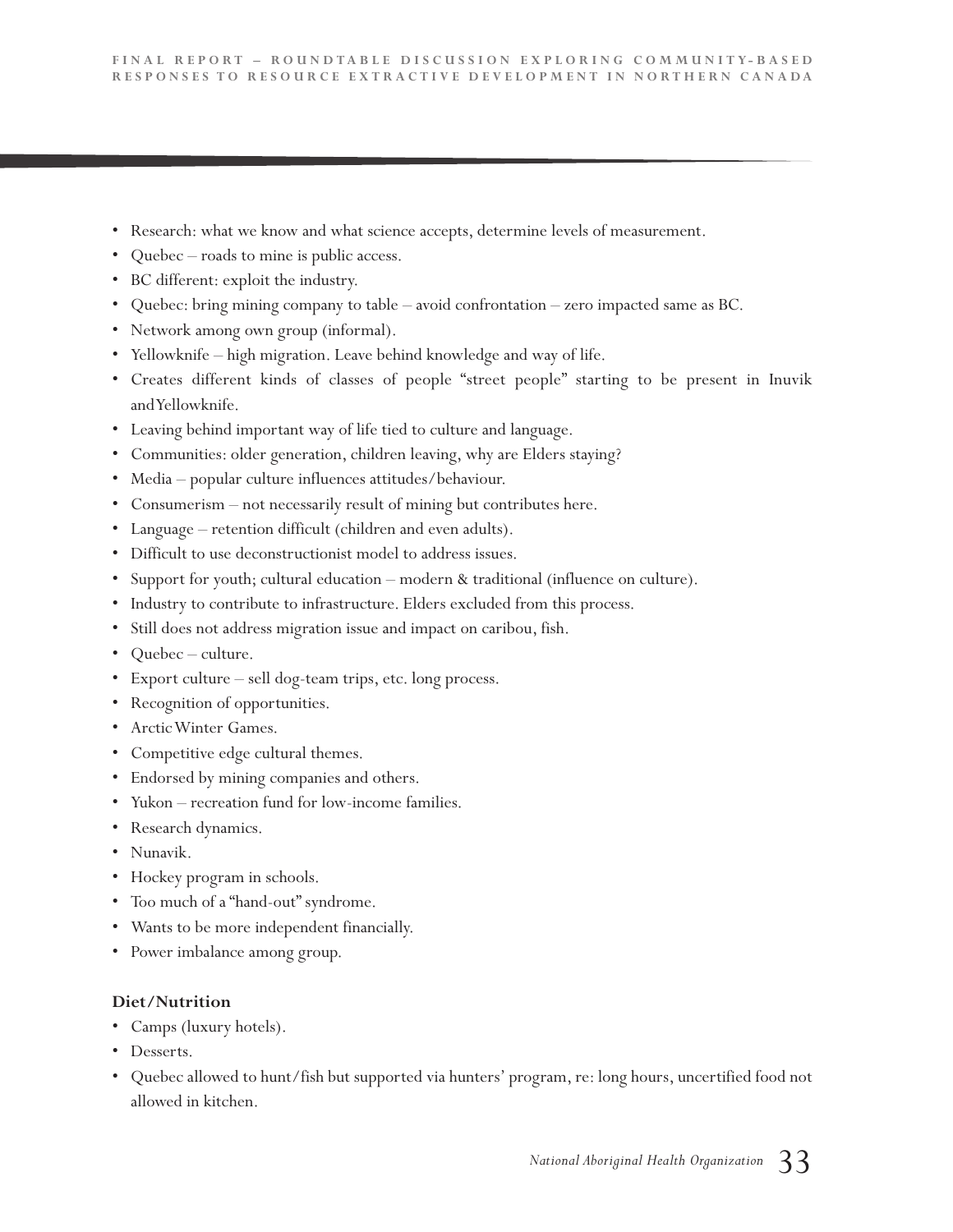- Yukon partnership with renewable resource sector. Via leadership support.
- Accusations of poaching.
- Benefits outweigh risks.
- Diabetes and heart disease.
- Genetic pre-disposition.
- Yukon use of land mass foods not being used by youth.
- Food insecurity address rapid change in diet.
- IBAs build process and have food resource available.
- Shortage is supplies food, gas.
- People take shortage.

#### **Action Items**

- Provisions built into supply of country food.
- Support underlying issues so people get employed (i.e.: drug testing).
- Avoid stigmatization etc. versus trust.
- Applied to everyone to be tested.
- Different in regions.
- Voisey's Bay/IBAs.
- Comm. 100c/year administered by volunteers to address cultural and economic.
- Example: Royalties one-time household payments of 200k.
- Similar: residential school payments.
- Hard to address when comparing current experience.
- Is still being felt to determine future thresholds.

#### **Economic**

#### *Broad Issues*

#### **Property Rights and Land Claim Issues:**

It is difficult to guide decisions or negotiations related to resource development projects by existing land claim agreements because of the following issues highlighted by participants:

#### **Property Rights:**

Either no property rights established – comprehensive claims versus specific claims. Some land claims are unresolved or there are implementation problems. In these cases the federal government operates as if they own the land, which in turn lead to issues of community consultation and consent.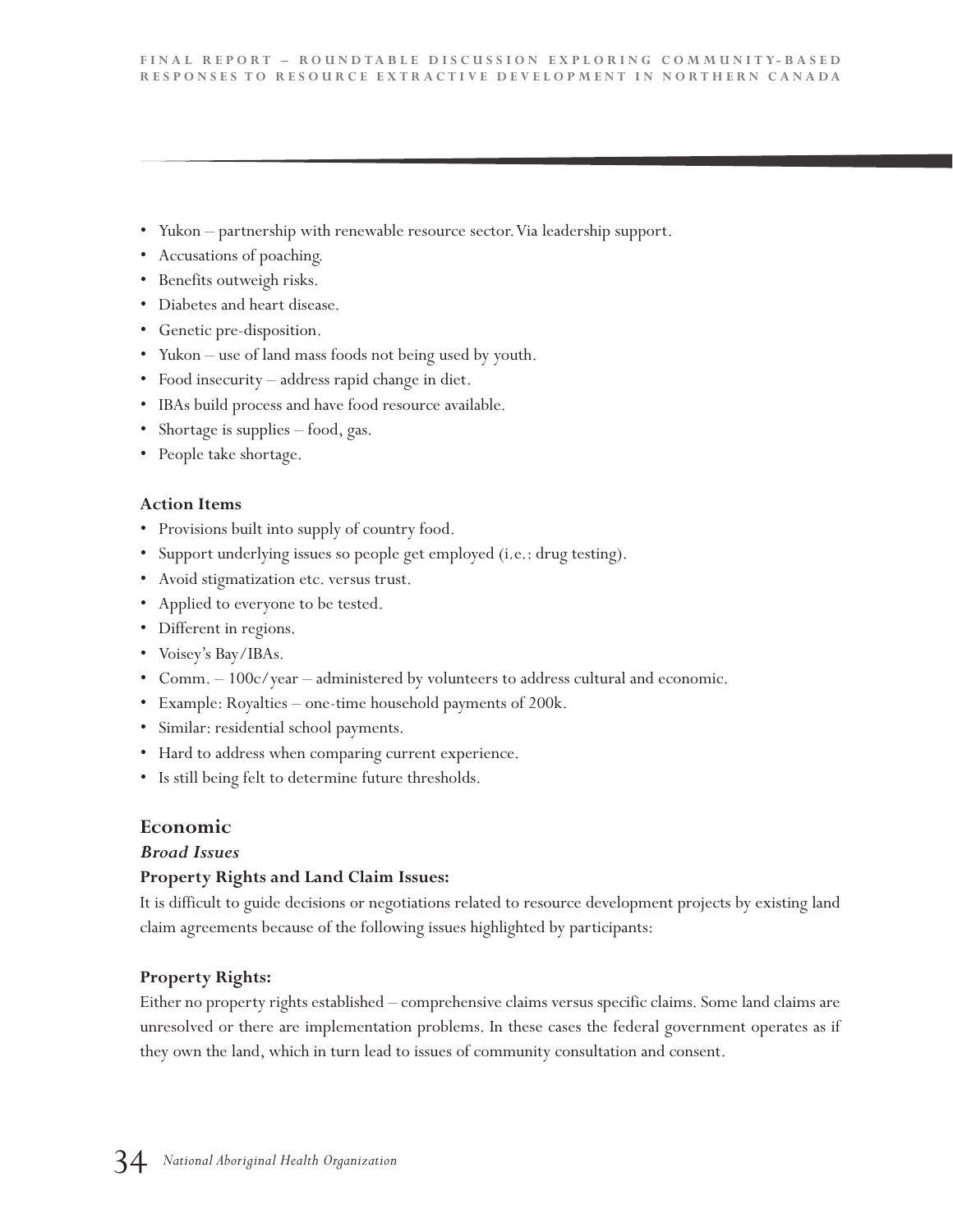#### **Community Consultation & Impact Benefit Agreement Issues:**

The biggest issue regarding Impact Benefit Agreements is that they are confidential and cannot be shared to promote promising practices.

#### **Participants stressed the following concerns regarding IBA negotiations:**

- Ultimately mining companies do not care what the rules are. Many participants felt that it should be up to the community to determine the rules. However, as long as IBAs remain confidential, the "divide and conquer" and competitive nature of the business will prevent communities from exploring protocols and promising practices together.
- Some mining companies are not clear on the rules a community has set out in most cases they operate under the easiest interpretation of the community consultation which translates into the IBA.
- The mining companies are strategic in the way they collect information from the community. Participants highlighted the following examples: the mining company will give the community little notice to adequately plan for community consultation or they will strategically plan a community consultation when other significant events are happening in the community – which inevitably guarantees low attendance and low participation.
- The mining companies are banking on communities not communicating and they make sure they (mining companies) have adequate representation on various community panels and consultation groups.
- Some participants cited instances in which there had been too many small organizations dealing with the issues – nothing getting done.
- Impact of globalization must be noted and taken into consideration when developing IBAs and negotiated royalties, such as considering the increase in gas prices etc which impact costs and benefits.
- When an IBA is first negotiated all people must have all the information available. Royalties are negotiated before all parties are aware of the outcome. A project can make significantly more or less money than what was initially communicated during negotiation.
- Life cycle of the mine sites must be considered payment for reclamation of sites should be upfront. No letters of credit – only trust or cheque. Incorporate this in land use planning and IBAs.

#### **Community Expectations:**

Many of the participants discussed the impact of community expectations based on misinformation. Some key points highlighted in the discussion include:

• People assume that with mining activity occurring in a community there will be a huge influx of jobs/job creation. Not so. Most of the job creation happens in the operation stages. Not a lot of work in the extraction phase because work is so specialized.Workers qualified to support the extraction phase will go elsewhere for work for better pay.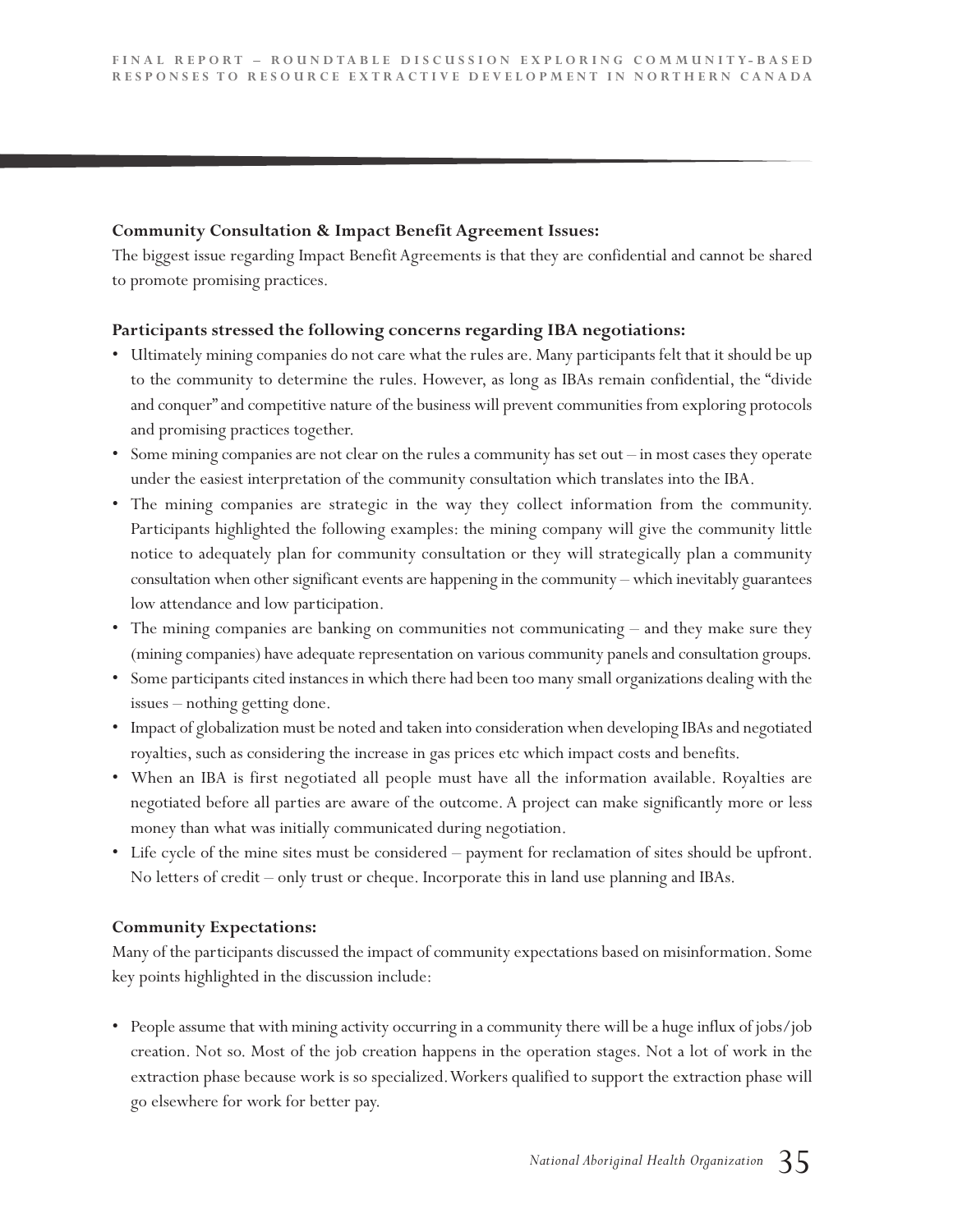- Participants stressed that there is a need to explore the following question: what are the long term positive and negative outcomes of new money in a community?
- When a community goes from having a low employment rate to having the opportunity to access paying jobs and at times high paying jobs – there are socio-economic implications to consider.This should be taken into consideration in terms of community consultation and land planning.
- There is a fight between people wanting to access jobs and this creates competition for lands. People are put on the defensive when exploration is considered.
- Most of the employment created by mining projects is short term what are the implications of this boom/bust scenario. How does a community recover?
- In most cases, there are many competing groups for example regional groups in Nunavut etc. It is difficult to work together which results in a divide and conquer tactic in which the mining companies benefit from the competition.There is a reluctance to share promising practices for fear of losing the big opportunity to make money.This may lead to the exploitation of community resources by the mining company. It is important that we overcome this and create a dialogue between regions etc.
- When a development project crosses regional boundaries (Mackenzie Valley Pipeline) who should economically benefit?Who determines this?
- It is difficult to communicate a collective review of protocols community consultation, IBA, etc because protocols are different in each community (different in settled versus non settled areas), and are determined by different groups ranging from band councils to regional governments and representative organizations.Also, where projects can benefit multiple parties negotiations are even more challenging and can lead to a competitive environment – McKenzie Gas Pipeline project stretches across different geographic regions.

#### **Equity and Education Issues:**

Participants also stressed that in order to create an environment that fosters equal opportunity to access work opportunities, the following issues require attention:

- IBA must consider equity issues in terms of addressing employment issues.
- There should be partnerships with high schools and regional government to promote industrial trades and ongoing training initiatives.
- Mining companies do not offer women the same economic opportunities as men. Child care is an issue when a training program starts at 8:00 p.m. This is especially true for regions with a high number of single mothers or sole support parents.
- Mining companies have time and money to throw at community problems however this perpetuates the amount of control the company has over communities and influences the way communities communicate about important issues.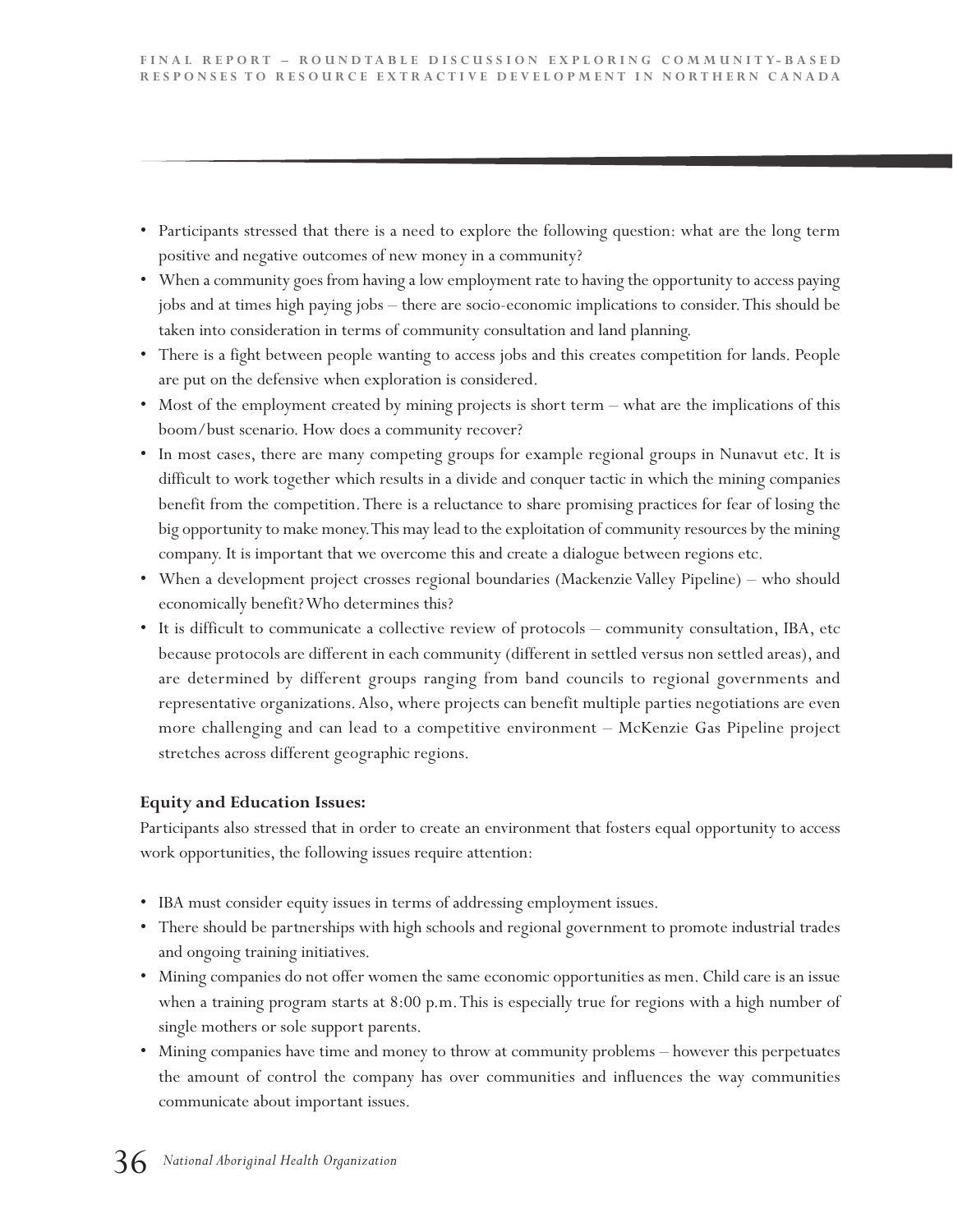- Training needs to happen within the community or by other groups not necessarily provided by industry. For example, the Status of Women's Council of the Northwest Territories provides access to trades training programs.
- There is a need to review retention issues (social issues) addictions a barrier to benefit long term from development projects.

#### **Land Planning**

Discussions regarding land planning (economic and environment) overlapped much of the other issues discussed.The following points where highlighted by participants:

- The exploration phase of a project may limit the community's use of land and traditional occupations and practices – hunting and gathering, etc.As a result food security is compromised and country foods are at risk.This must be taken into consideration when land planning.
- Participants stressed the need to consider putting an economic value on land use value of traditional foods, tourism, commercial fisheries, etc.There is a need to evaluate the cultural costs and benefits of resource extraction. Are there methods to determine and explore the cultural costs and benefits to northern communities?
- Land planning must take into consideration and evaluation process. There is a need to advocate for development to slow down or cease until appropriate land planning and evaluative measures are drawn up. The uranium and gold are not going anywhere. Development in the North should be paced appropriately in order to protect the land and the people.
- Some provincial governments i.e. Quebec government are not required legally to tell communities where exploration projects are taking place. In some cases i.e. permits to conduct exploration are granted before any community consultation occurs. In this case, the community does not have a voice – for example: to indicate which lands are sacred versus which lands could be used or considered for development.
- There is the combined need to know where development is happening and the desire to limit or pace development in order to address the negative impact on the community and the environment. Communities need to communicate and have knowledge of where all exploration is taking place. For example, a community may not agree to mining activity if there are many exploration projects happening in close proximity. There needs to be dialogue between territory, community and industry to communicate the cumulative effects – environmental effect.
- In discussing the economic impact of resource extraction in various communities it is important to consider different economic models embraced by different communities. The trade economy versus wage economy and the impact on Aboriginal communities of shifting from one to the other.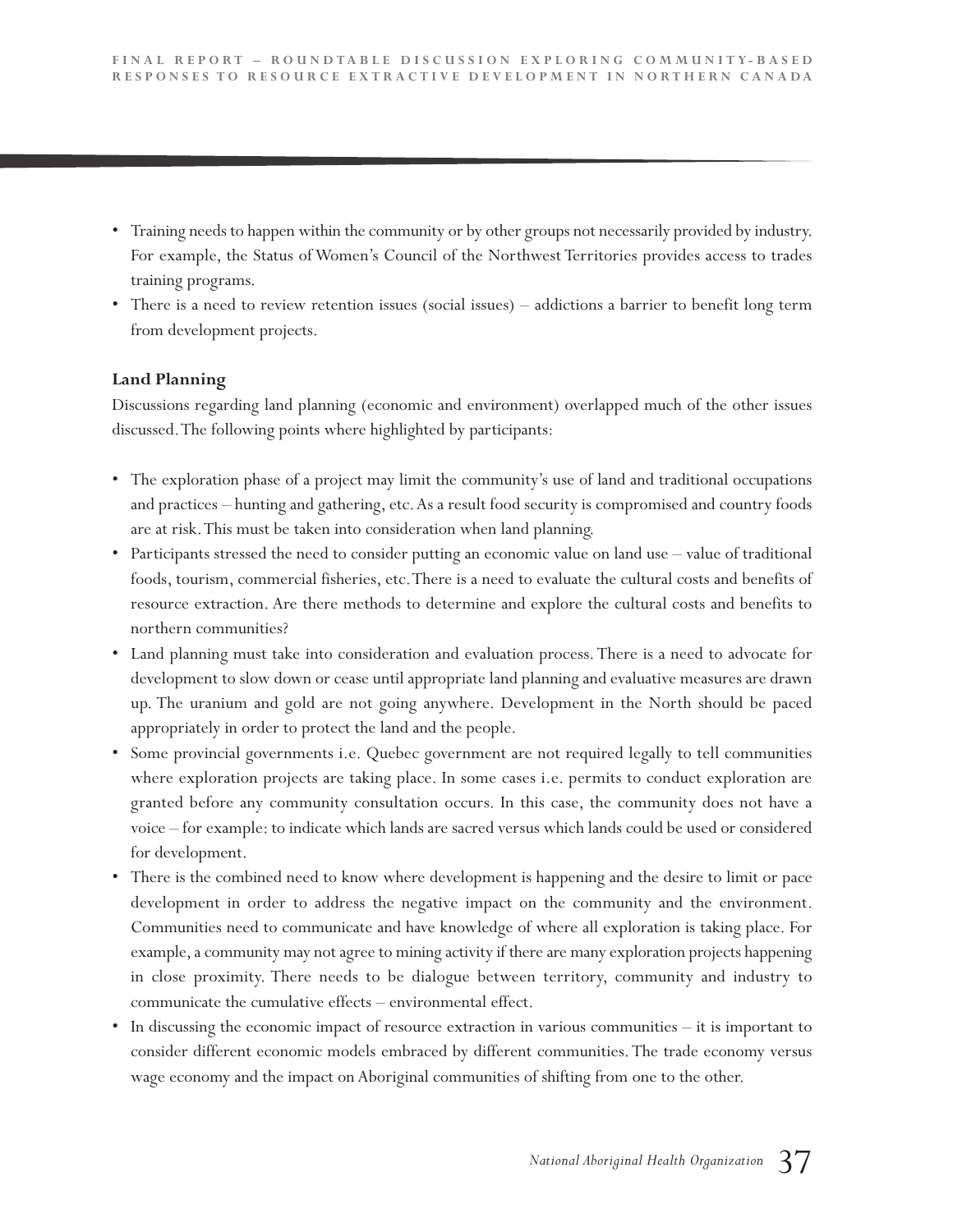- Much of the communication between communities and mining companies happens fast communities are not given time to learn from the past and to develop promising practices. Communities are often forced to say yes and this impacts the community for future generations.
- Participants stressed that there should be five years of planning and community education before development occurs – planning before industry is on the scene.

#### *What Can Communities Do*

Examples of successful models to build from:

Nunavut – Band lays out how activity is conducted in all four stages of resource extraction – this band model could be a model for land planning and community consultation.

James Bay and Northern Quebec Agreement: very community based working models in place that focus in large part on environmental commissions.

#### *What DoWe Do Next?*

The following points were raised as creative solutions to address the broad issues illustrated above:

- Create and make available a national inventory of land planning, including water and ice use. This inventory must be shared regionally and nationally. Such an initiative would support localized – regional land planning.
- One way of creating dialogue is to conduct a collective review of all (30 PLUS) IBAs in Northern Canada.There are creative ways to address the issue of confidentiality.
- It was also stressed that there is the need to establish initiatives that support education in communities and more specifically children and youth, on the economic, historical, political, social and cultural impact of resource extraction. Future generations need to have the information to make informed choices.
- Explore the possibility of developing a national or regional Memorandum of Understanding with industry.

There was much discussion regarding the creation of a regional/national committee/governing body/coalition/network committed to sharing information and best practices be established.

- It would have to be determined whether the group acts as an advocacy group or an info sharing network or both.
- To overcome time and resource challenges "get-togethers" should be coordinated so that they piggy back on pre-existing summits, national forums, trade shows, events, conferences. Coordinate an informal but facilitated "get-together" the day before and/or after another pre-existing event.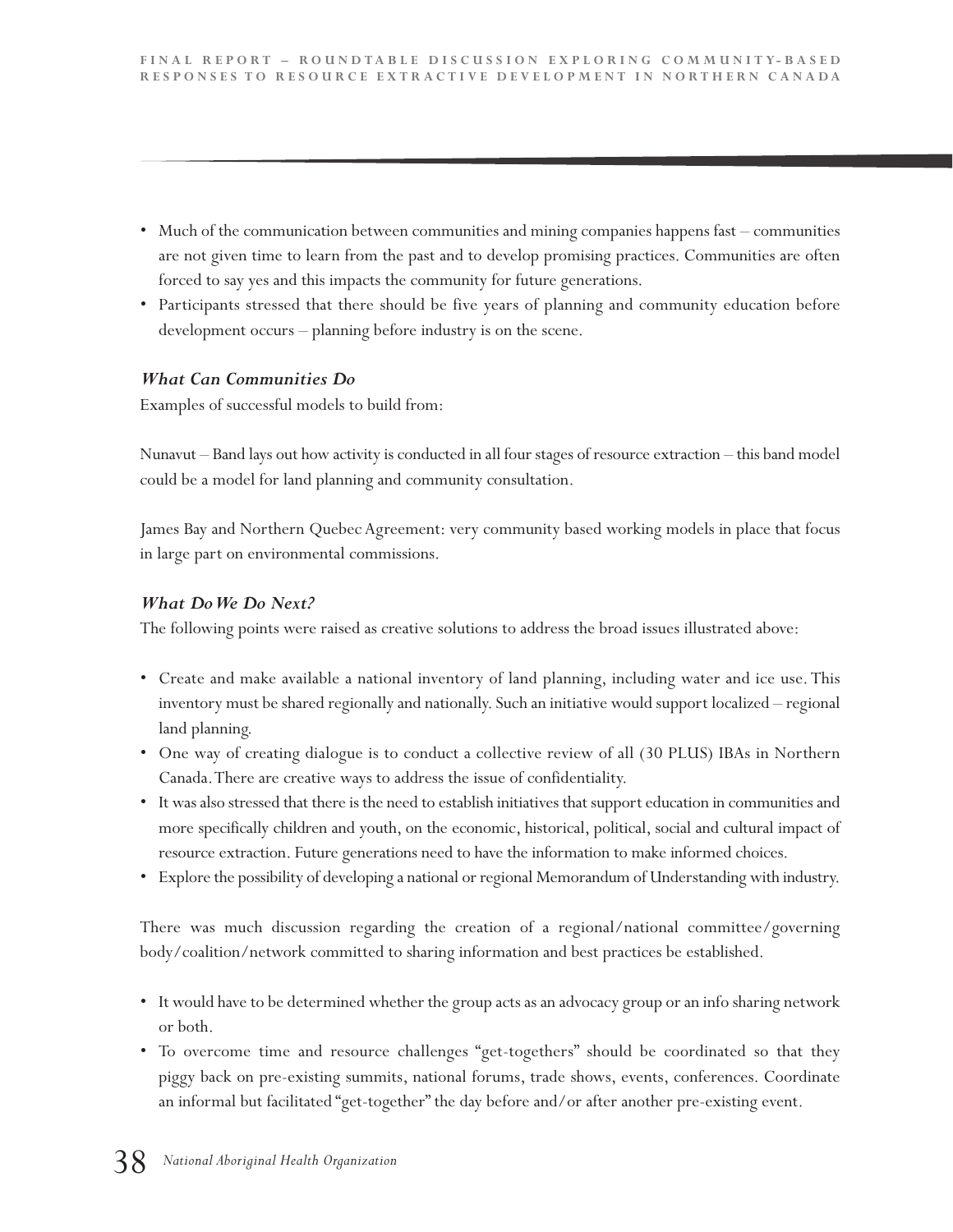- There needs to be a paper trail for future generations to review there needs to be evidence that the round table occurred.
- Experts in various fields should be considered for committee membership– geologists, economist, sociologists, researchers, professors etc – industry representatives, developers and someone to access funding.These players will gather information – to support communities in making informed decisions.

There was also some dialogue regarding an online clearinghouse/network of new and existing information. The following points were discussed in relation to an online initiative:

- There is a need to develop a dissemination strategy to combine regional, national level info into one comprehensive information resource.
- Look at and make available pre-existing resources, for example; University of McGill and Laval have good collections on resource extraction. Press clippings, parliamentary outlook, ITK resources, e-mail listservs, national court rulings (Amnesty International) – that highlight appropriate behaviour for corporations and right to community consult.
- Access and share information on what other mining companies are doing regionally, nationally and internationally – legal and human rights information.
- A listserv that acts as a watch dog monitoring the actions of mining companies and sub contractors.

Finally, the participants stressed that before establishing a national network/group or online initiative, each region/community must get together in the spirit of self government and economic independence to explore their respective situations.There is a need to get our houses together regionally before a national alliance is formed. All regions are at different points with the issue – some regions have developed infrastructure where others do not. Develop regional association and possibly a national association with open/optional membership.

#### **Barriers:**

- no time or no money due to multiple priorities and minimal funds.
- HR support to make information sharing/advocacy projects unfold.
- E-mail not always a viable solution.
- Need communication methods that will keep communities engaged. Fax and phone are better for some communities that are not connected.
- Confidentiality clause prevents information in IBAs from being shared with other communities who could benefit from other's experiences.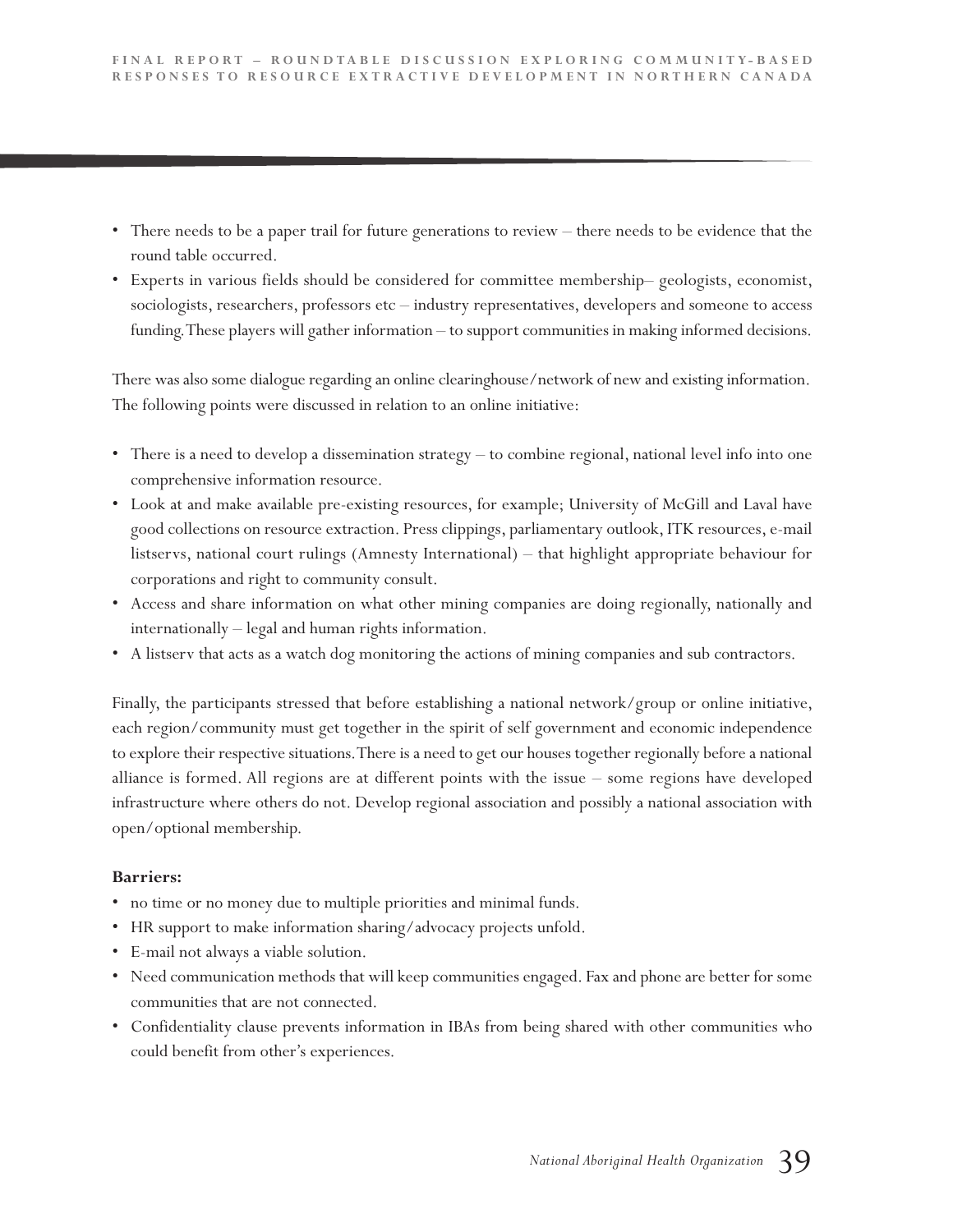### **4 . 3 . A p p e n d i x C – L i s t o f P a r t i c i p a n t s Exploring Community-Based Responses to Resource Extractive Development in Northern Canada- March 5-6-7, 2008 Participant List**

#### **NorthwestTerritories**

#### **Sheryl Grieve, B.Sc.**

Environment and Resource Manager North Slave Métis Alliance 32 Melville Drive Box 2301 Yellowknife, NT X1A 2P7 Phone: (867) 873-6762 Fax: (867) 669-7442 Email: lands@nsma.net

#### **Bill Erasmus**

Dene Nation 5125 – 50th Street Box 2338 Yellowknife, NT X1A 2P7 Phone: 867-873-4081 Fax: 867-920-2254 Email: berasmus@afn.ca

#### **Amanda Cliff**

Planning and Policy Coordinator Community Development Division Inuvialuit Regional Corporation Bag Service #21, Inuvik, NT X0E 0T0 Phone: (867) 777 7075 Cell: (519) 897 2545 Fax: (867) 777-4506 Email: acliff@idc.inuvialuit.com

#### **Annemieke Mulders**

Project Coordinator Status of Women Council of the NWT 4th Floor, NorthwestTower, Box 1320 Yellowknife, NT X1A 2L9 Phone: (867) 920-8994. Email: am@statusofwomen.nt.ca

#### **Denise Kurszewski**

Special Projects Manager Gwich'inTribal Council Box 1509 Inuvik, NT X0E 0T0 Phone: (867) 777-7900 Email: dkurszewski@gwichin.net.ca

#### **Nancy Peel**

Executive Director NativeWomen's Association of the NorthwestTerritories Box 2321 Yellowknife, NT X1A 2P7 Telephone: (867) 873-5509 Email: excerector@nativewomens.com *\*could not attend due to flight problems/winter storm*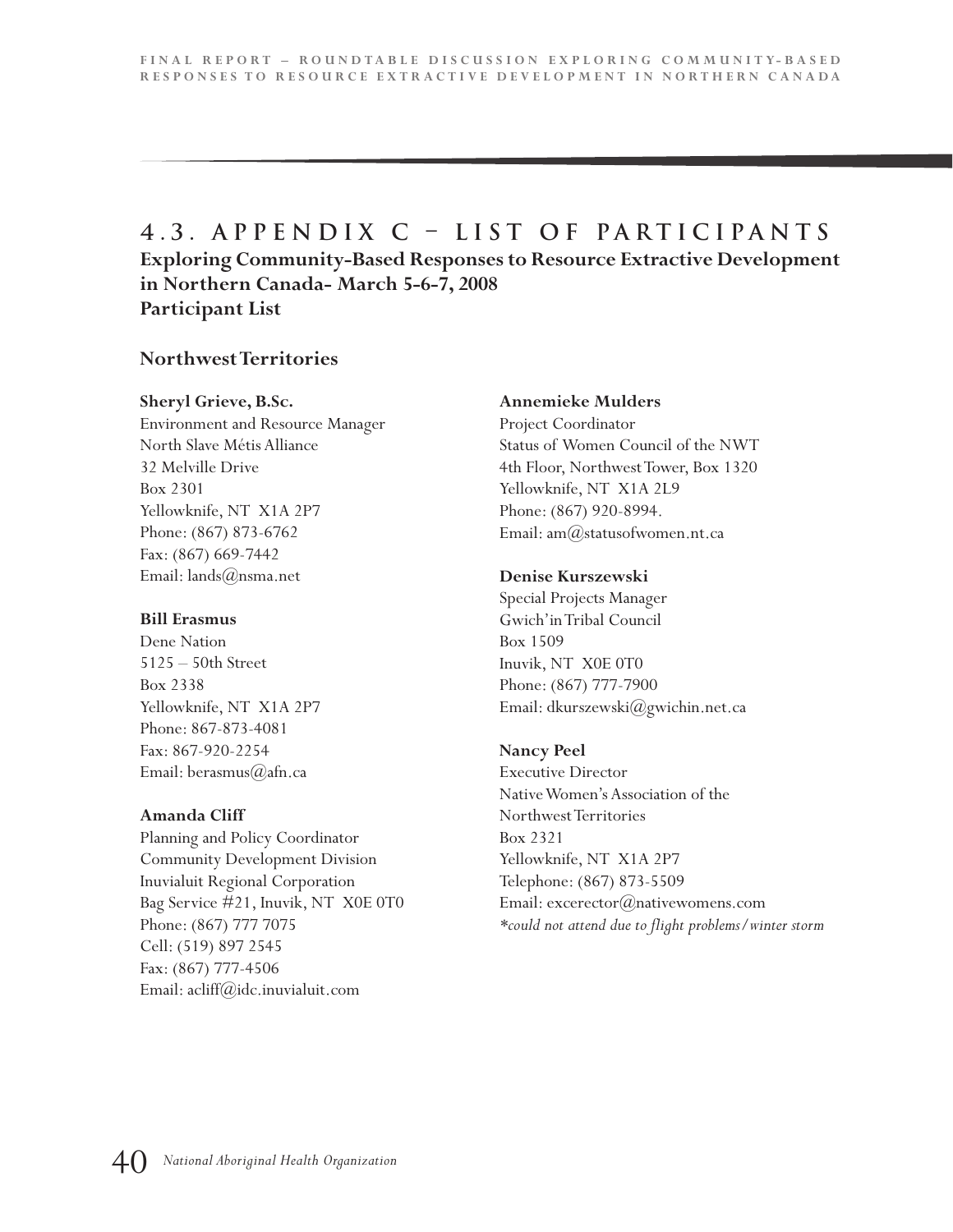#### **Yukon**

**Norma Kassi**

Arctic Health Research Network-Yukon #209 – 100 Main Street Whitehorse,YT Y1A 2A7 Phone: (867) 668-3393 Fax: (867) 668-5543 Email: nkassi@whtvcable.com

#### **Nunavut**

**Natan Obed** Director, Social and Cultural Development NunavutTunngavik Inc Box 638 Iqaluit, NU X0A 0H0 Phone: (867) 975-4962 Email: nobed@tunngavik.com

### **Quebec/Nunatsiavut**

**Theresa Hollett** Impact Benefit Agreement Coordinator Nunatsiavut Government Phone: (709) 896 8582 Email: thollett@nunatsiavut.com

#### **Terry Rice**

Town Manager Makkovik Inuit Community Government Makkoviup Inuit NunatuKait kavamanga Box 132 Makkovik, NL A0P 1J0 Email. townmanager(*a*)makkovik.ca

#### **Susie Bernier, M.Sc.**

Executive Director Nasivvik Centre (Laval ACADRE) 2875, rue Laurier, Delta 2, Suite 600 Québec, QC G1V 2M2 Phone: (418) 656-4141, (ext 46516) Email: susie.bernier@crchul.ulaval.ca

#### **LizWalker**

Director of Health Partnership Council of Yukon First Nations 11 Nistulin Drive Whitehorse,YT Y1A 3S4 Phone: (867) 393-09245 Email: liz.walker@cyfn.ca

#### **Bruce Uviluq**

Assistant Director NTI Implementation NunavutTunngavik Inc. Iqaluit, NU X0A 0H0 Phone: (867) 975-4925 Email: buviluq $(a)$ tunngavik.com

#### **Johannes Lampe**

Regional Interpreter/Translator Nunatsiavut Department of Health and Social Development Box 250, Nain, NL A0P 1L0 Phone: (709) 922-2185 Fax: (709) 922-2216 Email: johannes\_lampe@nunatsiavut.com

#### **Neil Greig**

Department Head Economic Development & Fisheries Division Makivik Corporation P.O. box 179 Kuujjuaq, QC J0M 1C0 Phone: 819-964-2925 ext. 225 Fax: 819-964-2613 Email: n\_greig@makivik.org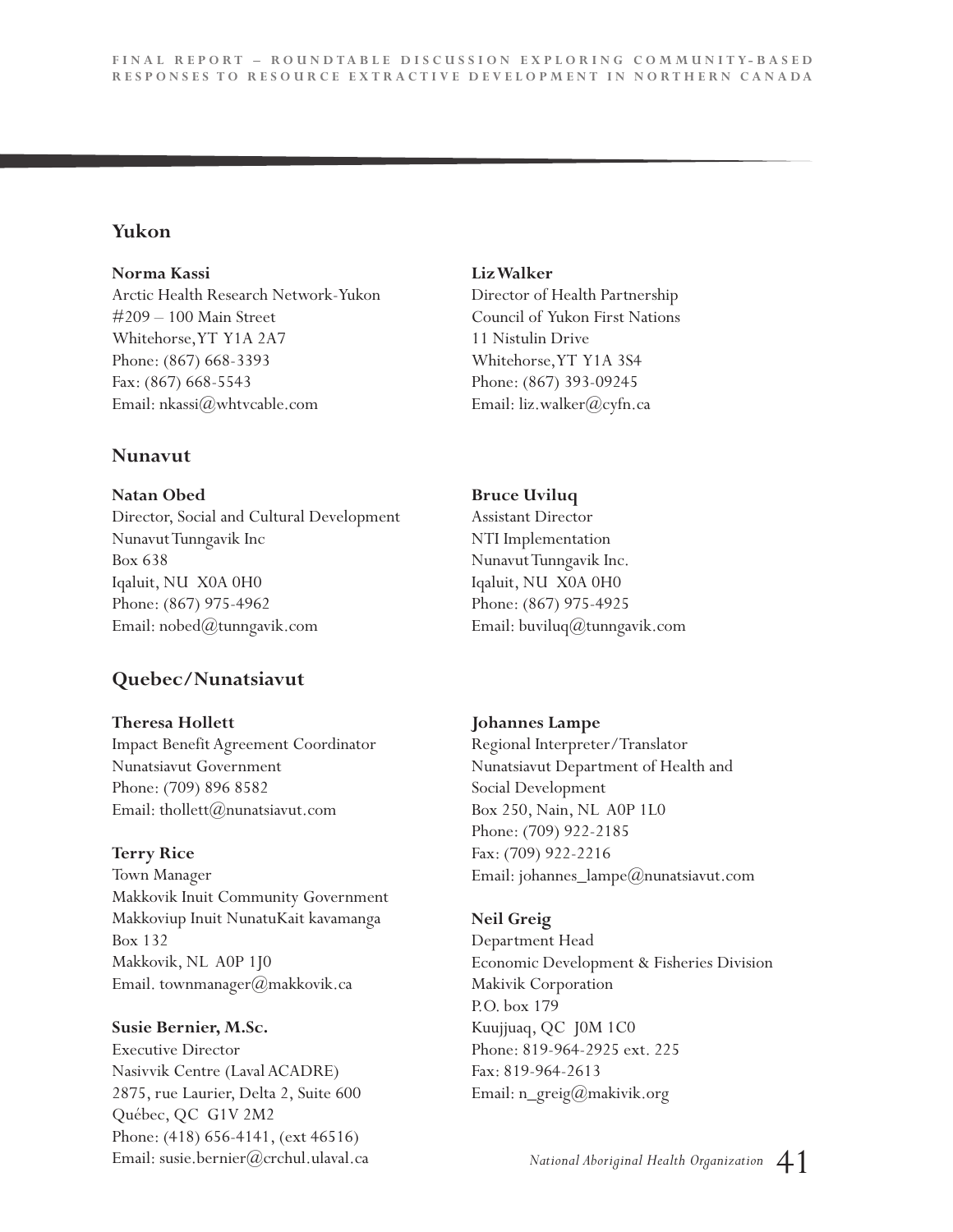#### **Amnesty Sponsored Delegate**

#### **Oscar Dennis**

Kablona Keepers Box 16 Iskut, BC V0J 1K0 Phone: (250) 234 3999 Email: oscardennis@mac.com, oscardennis@hotmail.com

#### **National Aboriginal Organizations**

#### **Jeannette Doucet**

Manager, Sexual Health Policy and Programs Pauktuutit InuitWomen of Canada 56 Sparks Street-Suite 400 Ottawa, ON K1P 5A9 Phone: (613) 238-3977 Email: jdoucet@pauktuutit.ca

#### **Gail Gallagher**

Research and Policy Analyst Health Secretariat Assembly of First Nations 472 Albert Street, Suite 810 Ottawa, ON K1R 5B4 Phone: (613) 241-6789 (285) Email: ggallagher@afn.ca

#### **Soha Kneen**

Senior Researcher InuitTapiriit Kanatami 170 Laurier AvenueWest-Suite 510 Ottawa, ON K1P 5V5 Phone: (613) 238-8181 Email: kneen@itk.ca

#### **Hazel Harrison**

Youth Suicide Prevention Coordinator Socio Economic Development InuitTapiriit Kanatami 170 Laurier AvenueWest, Suite 510 Phone: (613) 238-8181 Email: Harrison@itk.ca